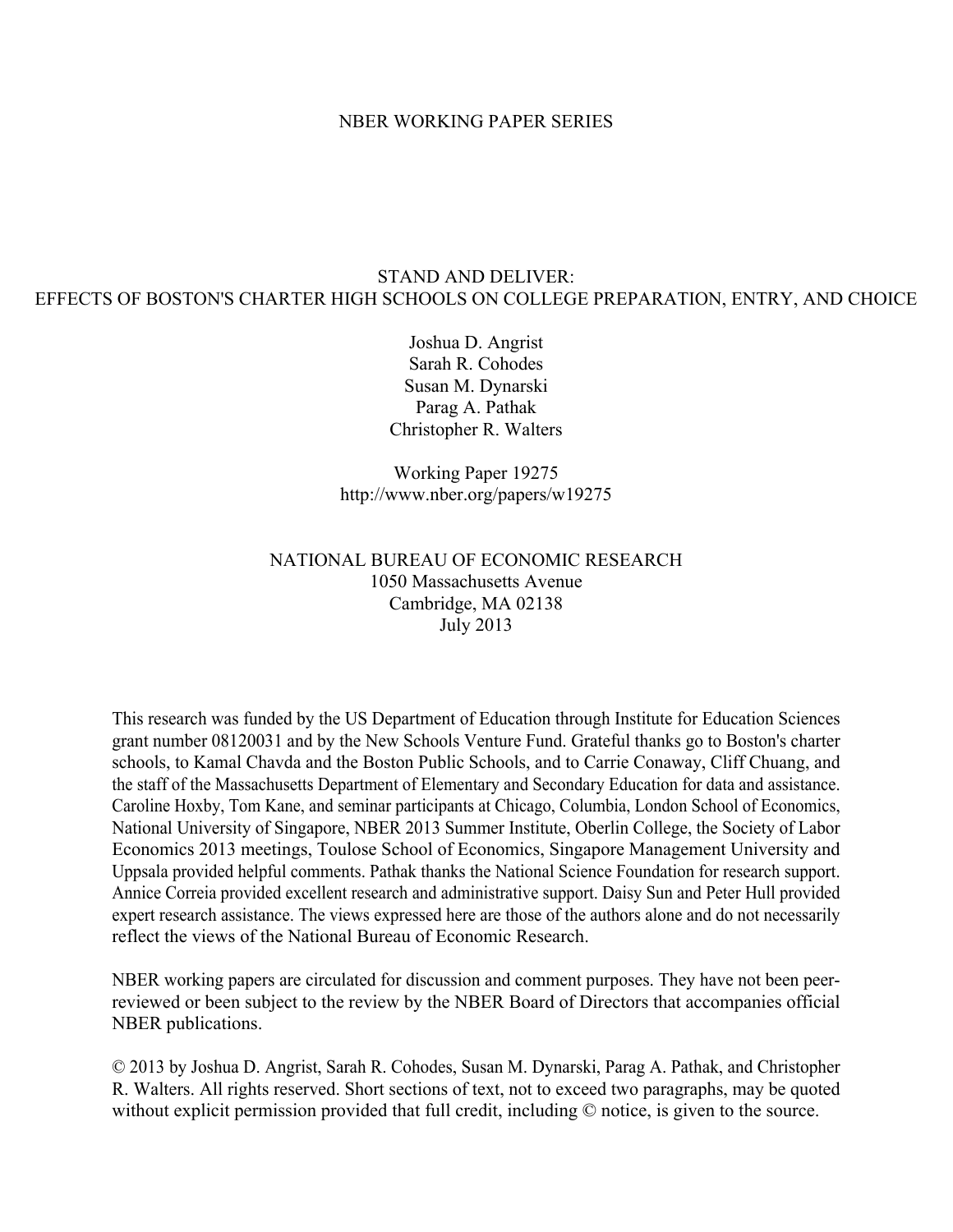Stand and Deliver: Effects of Boston's Charter High Schools on College Preparation, Entry, and Choice Joshua D. Angrist, Sarah R. Cohodes, Susan M. Dynarski, Parag A. Pathak, and Christopher R. Walters NBER Working Paper No. 19275 July 2013 JEL No. I21,I23,I24,I28

## **ABSTRACT**

We use admissions lotteries to estimate the effects of attendance at Boston's charter high schools on college preparation, college attendance, and college choice. Charter attendance increases pass rates on the high-stakes exam required for high school graduation in Massachusetts, with especially large effects on the likelihood of qualifying for a state-sponsored college scholarship. Charter attendance has little effect on the likelihood of taking the SAT, but shifts the distribution of scores rightward, moving students into higher quartiles of the state SAT score distribution. Boston's charter high schools also increase the likelihood of taking an Advanced Placement (AP) exam, the number of AP exams taken, and scores on AP Calculus tests. Finally, charter attendance induces a substantial shift from two- to four-year institutions, though the effect on overall college enrollment is modest. The increase in four-year enrollment is concentrated among four-year public institutions in Massachusetts. The large gains generated by Boston's charter high schools are unlikely to be generated by changes in peer composition or other peer effects.

Joshua D. Angrist Department of Economics MIT, E52-353 50 Memorial Drive Cambridge, MA 02142-1347 and NBER angrist@mit.edu

Sarah R. Cohodes John F. Kennedy School of Government Harvard University 79 JFK Street Cambridge, MA 02138 cohodes@fas.harvard.edu

Susan M. Dynarski University of Michigan Weill Hall 735 South State Street Ann Arbor, MI 48109-3091 and NBER dynarski@umich.edu

Parag A. Pathak MIT Department of Economics 50 Memorial Drive E52-391C Cambridge, MA 02142 and NBER ppathak@mit.edu

Christopher R. Walters University of California, Berkeley 657 Evans Hall Berkeley, CA 94704 crwalters@econ.berkeley.edu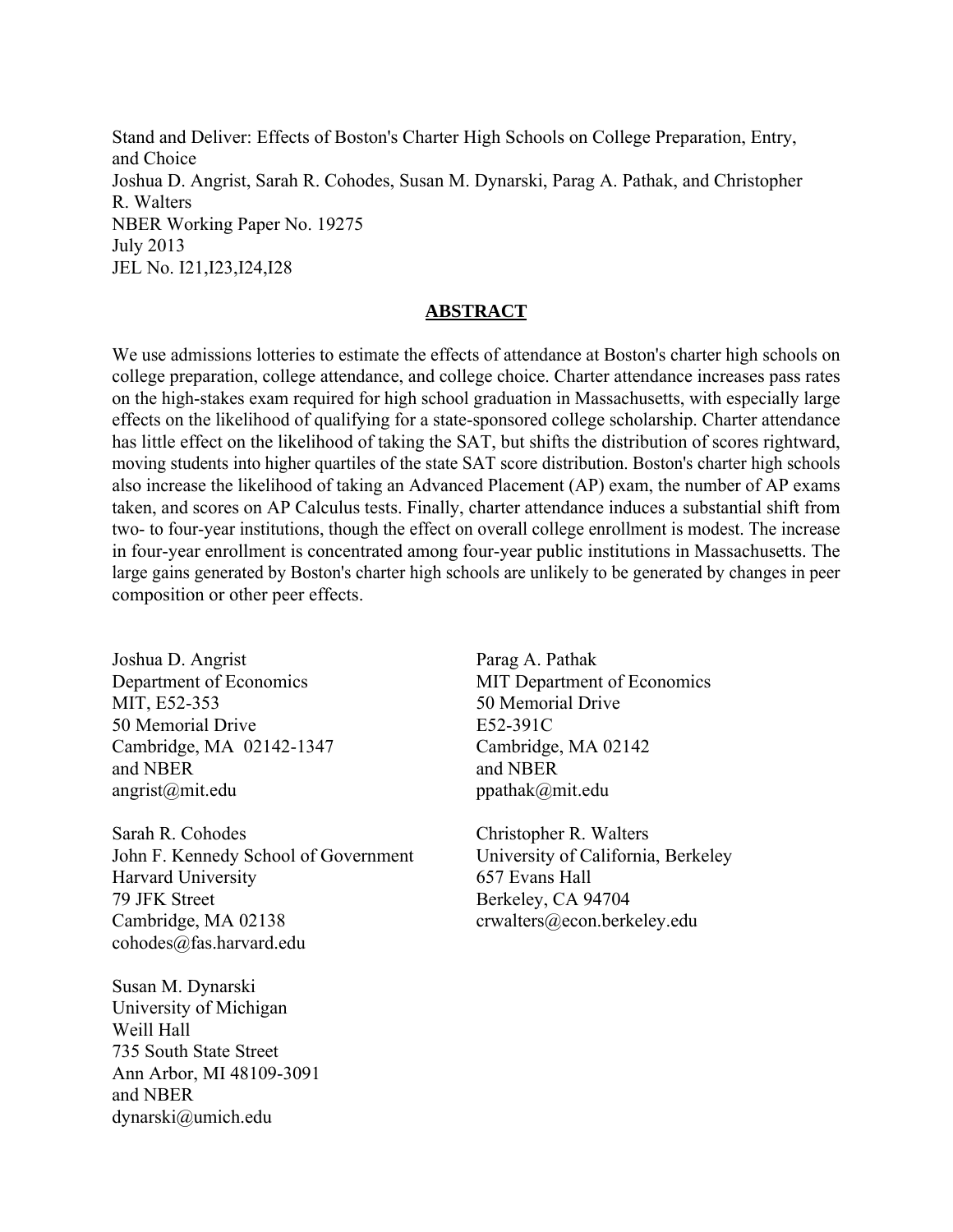# 1 Introduction

One of the most important questions in education research is whether the gains from interventions for which we see short-term success can be sustained. For example, test score gains generated by pre-school interventions, highly effective teachers, and elementary-school class size reductions often appear to fade as students progress through school, though some of these gains may re-emerge later in non-cognitive outcomes.<sup>1</sup> The possibility of short-lived impacts is especially relevant for research on charter schools, where charter operators who face high-stakes assessments have an incentive to "teach to the test." The fact that charters are subject to intense scrutiny and evaluation may even create incentives for cheating (Jacob and Levitt, 2003), strategic instruction (Jacob, 2007), and a focus on small groups of students that are pivotal for official accountability measures (Neal and Schanzenbach, 2010).

The purpose of this paper is to assess the impact of attendance at Boston's charter high schools on outcomes where the link with human capital and future earnings seems likely to be sustained and strong. Specifically, we focus on outcomes that are either essential to or facilitate post-secondary schooling: high school graduation, the attainment of state competency thresholds, scholarship qualification, Advanced Placement (AP) and SAT scores, college enrollment, and college persistence. Importantly, most of these outcomes are less subject to strategic manipulation than are the state's test-based assessments. As in earlier work, the research design implemented here exploits randomized enrollment lotteries at over-subscribed charter schools. The resulting estimates are likely to provide reliable measures of average causal effects for charter applicants.

Our analysis focuses on Boston's charter high schools. For our purposes, an analysis of high schools is both a necessity and a virtue. It's necessary to study high schools because most students applying to charters in earlier grades are not yet old enough to generate data on post-secondary

<sup>&</sup>lt;sup>1</sup>Currie and Thomas (2000) show that the effect of Head Start on test scores fades, while Garces et al. (2002) and Deming (2009) document long-term effects on educational attainment and non-schooling outcomes. While the effect of smaller classes on test scores diminishes after children return to larger classes (Krueger and Whitmore, 2001), positive effects re-emerge for post-secondary attainment (Dynarski et al., 2011) and financial well-being (Chetty et al., 2011a). Three randomized, preschool interventions show fading effects on cognitive tests but large impacts on labor market attachment and crime reduction (Anderson, 2008). Teacher assignment and international educational interventions also appear to generate impacts that fade (see Kane and Staiger (2008); Jacob et al. (2010) for evidence on the first and Andrabi et al. (2011); Banerjee et al. (2007) for evidence on the second), though there is some evidence that teachers can influence later life outcomes (Chetty et al., 2011b).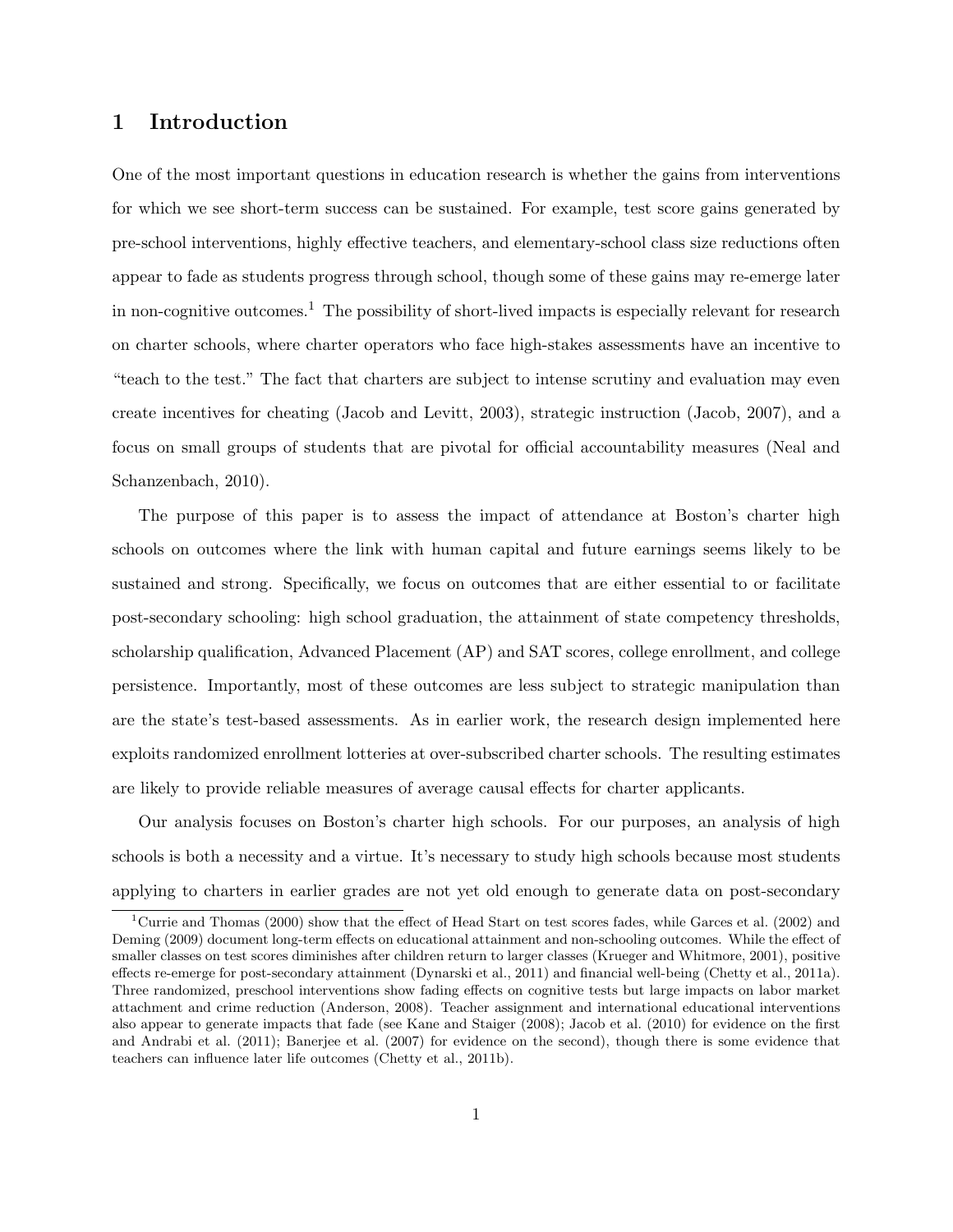outcomes. Charter high schools are also of substantial policy interest: a growing literature suggests that high school may be too late for cost-effective human capital interventions (see, for example, Cunha et al. (2010)). Consistent with this view, impact analyses of interventions for urban youth have mostly generated disappointing results.<sup>2</sup> We're interested in ascertaining whether charter schools, which are largely budget-neutral, can have a substantial impact on the life course of affected students. The set of schools studied here comes from an earlier investigation of the effects of charter attendance in Boston on test scores (Abdulkadiro˘glu et al., 2011). The high schools in our earlier study, which enroll the bulk of charter high school students in Boston, generate statistically and socially significant gains on state assessments in 10th grade. We turn here to the question of whether these gains are sustained.

Our findings suggests that the gains from Boston's high-performing charter high schools are remarkably persistent. Charter school attendance increases the pass rate on the exam required for high school graduation in Massachusetts, with especially large effects on the likelihood of qualifying for a state-sponsored college scholarship. Lottery estimates also show gains on the SAT and on Advanced Placement tests. Charter attendance boosts SAT scores sharply, especially in math, while doubling the likelihood that a student sits for an AP exam and increasing the fraction of students who pass AP Calculus. Our evidence suggests that charter attendance increases college enrollment, but the number of charter applicants old enough to be in college is still too small for this result to be conclusive. At the same time, charter attendance induces a clear shift from two-year to four-year colleges, with gains most pronounced at four-year public institutions in Massachusetts.

An analysis of results by subgroup shows broadly distributed gains, with evidence of larger effects for students who appear weaker at baseline. Finally, because Boston's charter applicants are positively selected relative to the traditional Boston Public School (BPS) population, we explore the possibility that peer composition mediates charter effects. The results of this exploration are inconsistent with the notion that changes in peer composition account for the main findings.

The next section provides background on Massachusetts charter schools and describes the data.

<sup>2</sup>For example, Dynarski et al. (1998) and Dynarski and Gleason (2002) document an array of discouraging findings for interventions meant to reduce dropout rates. See also Dynarski and Wood (1997) and Kemple and Snipes (2000) for results on alternative schools and career academies, where the findings are mixed at best.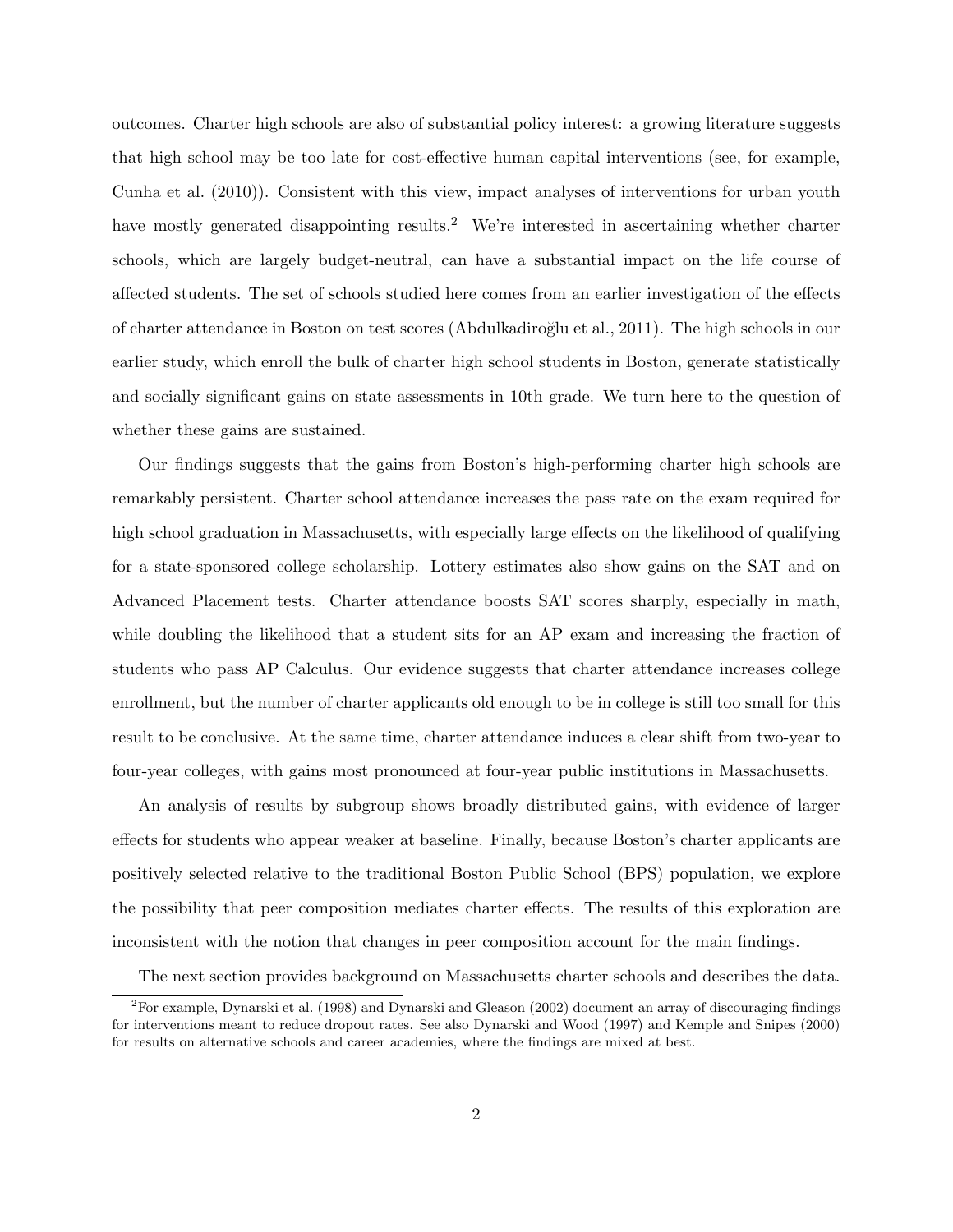Section 3 outlines our empirical strategy, and reports first-stage estimates and benchmark effects on standardized test scores. Section 4 reviews findings for college preparation, while Section 5 discusses effects on college enrollment, choice, and persistence. Section 6 reports effects in subgroups and discusses our evidence on peer effects. The last section concludes.

## 2 Background and Data

### 2.1 Boston's Charter Sector

Boston's over-subscribed charter schools generate impressive score gains. Lottery estimates show that each year spent at a charter middle school boosts scores by about a fifth of a standard deviation in English Language Arts (ELA) and over a third of a standard deviation in math. High school gains are just as large (Abdulkadiroğlu et al., 2011). These effects are in line with those generated by urban charters elsewhere in Massachusetts, as we've shown in studies of a Knowledge is Power Program (KIPP) school in Lynn, Massachusetts (Angrist et al., 2010, 2012), and in an analysis of charter lottery results from around the state (Angrist et al., 2011a,b).

A defining feature of Massachusetts' successful urban charter schools appears to be adherence to No Excuses pedagogy, an approach to urban education described in a book of the same name (Thernstrom and Thernstrom, 2003). No Excuses schools emphasize discipline and comportment, traditional reading and math skills, extended instruction time, and selective teacher hiring. Massachusetts' No Excuses charters also make heavy use of Teach for America (TFA) participants and alumni and provide extensive and ongoing feedback to teachers. Like most Boston charter schools, the high schools studied here largely identify with the No Excuses approach, a fact documented in Table 1.<sup>3</sup> Another feature of the Massachusetts charter landscape is the state's rigorous charter authorization and monitoring process. To date the state has closed 12 charter schools after they began operations and an additional 4 schools before they opened (Massachusetts Department of Elementary and Secondary Education, 2013).<sup>4</sup>

<sup>&</sup>lt;sup>3</sup>Other lottery-based evidence on No Excuses effectiveness includes the Dobbie and Fryer (2011a) study of a charter school in the Harlem Children's Zone, the Dobbie and Fryer (2011b) study of a larger sample of New York charters, and results for a sample of KIPP schools from around the country (Tuttle et al., 2013).

<sup>4</sup>Two schools marked as closed in the state's charter school factsheet have been consolidated under the charter of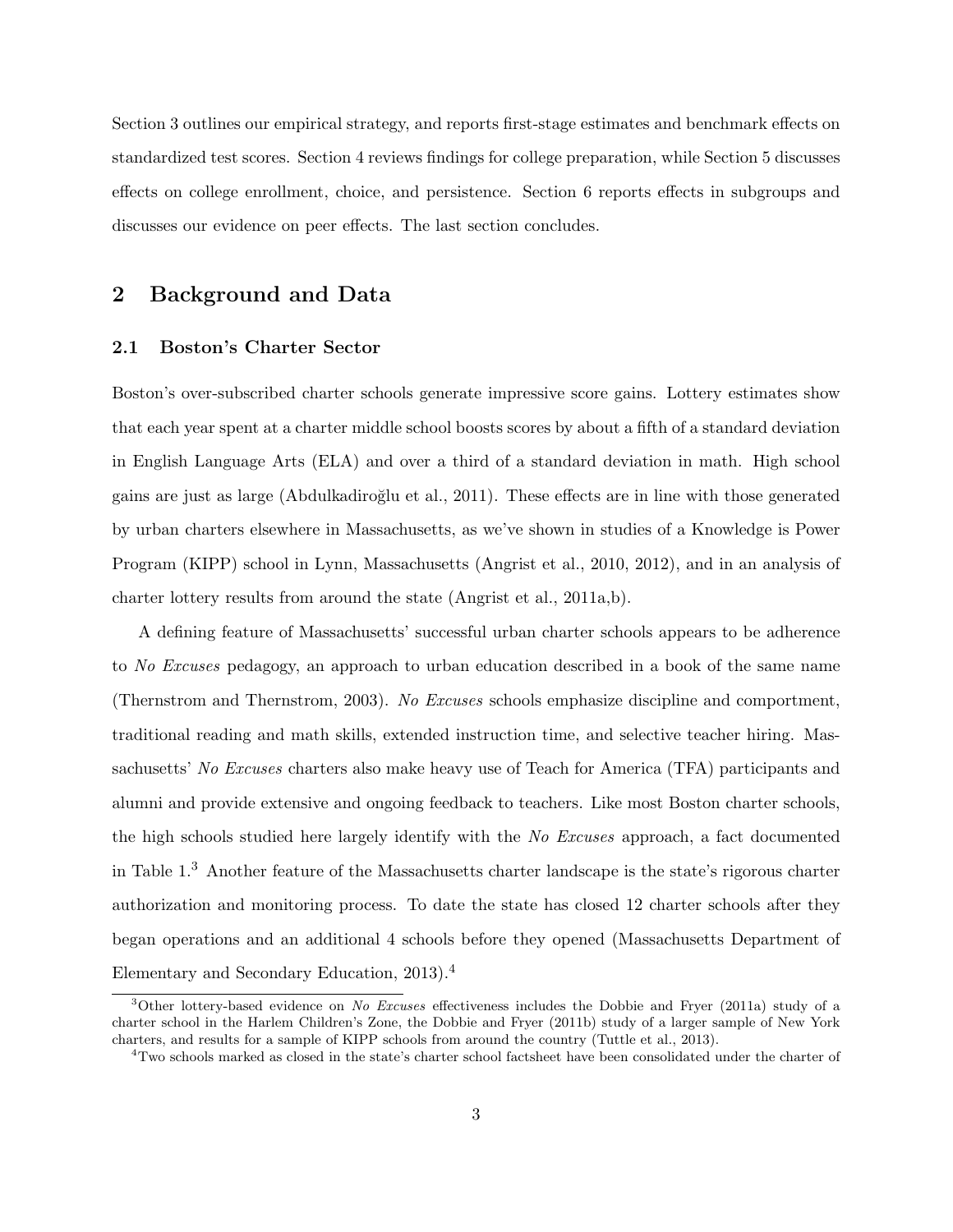Charter schools are a recent innovation; Massachusetts' first charter schools opened in 1995. Not surprisingly, therefore, most evidence on charter effectiveness comes from outcomes measured while children are still enrolled in elementary and secondary school. An exception is Dobbie and Fryer's (2012) recent lottery-based study, which follows applicants to a single charter middle school in the Harlem Children's Zone, estimating effects on college enrollment while also looking at noneducational outcomes related to crime and teen pregnancy. Dobbie and Fryer (2012) find that Promise Academy students are more likely to go to college, while girls are less likely to get pregnant and boys are less likely to be incarcerated. Earlier work by Booker et al. (2008) uses statistical controls and distance instruments to identify the effects of charter school attendance on high school graduation and college enrollment. Both empirical strategies suggest gains for charter students. We complement this earlier work with new results on post-secondary preparation, enrollment, and choice for a large cohort of charter high school lottery applicants.

### 2.2 Data and Sample

#### School Selection

We set out to study the effects of attendance at six charter high schools in Boston. These schools generated the lottery-based estimates of charter high school achievement effects reported in our earlier study (Abdulkadiroğlu et al., 2011), and account for the bulk of charter high school enrollment in Boston today.<sup>5</sup> Two additional charter high schools serving Boston students in the same period are now closed. One school that is still open has poor records and appears unsuitable for a lottery-based analysis.

Table 1 describes features of the charter schools included in this study, as well as those of the full set of charter high schools in Boston and Boston's traditional public schools, including exam schools. This table classifies charters according to whether they cover grades 9-12 or are limited to grades 9-12. Boston's charters run a longer school year and day than traditional public schools, and make frequent use of Saturday school. As a result, charter school students receive about 1500

a third school; they remain in operation and are thus not counted in the school closure totals.

<sup>&</sup>lt;sup>5</sup>The six schools are Academy of the Pacific Rim Charter Public School, Boston Collegiate Charter School, Boston Preparatory Charter Public School, City on a Hill Charter Public School, Codman Academy Charter Public School, and Match High School.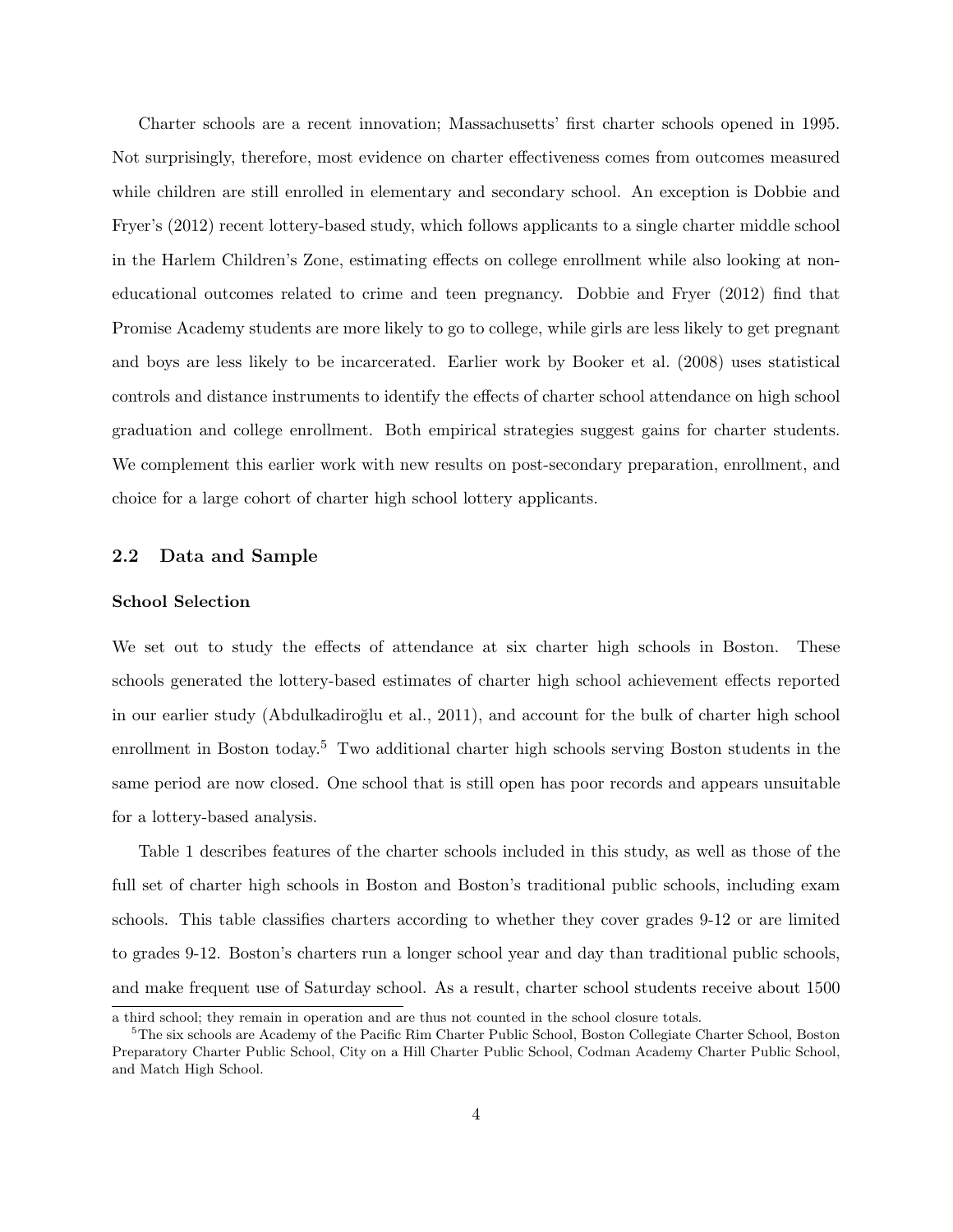hours per year of instruction, compared to 1150 in the traditional public schools. Most of Boston's charters adhere to the No Excuses instructional approach. Panel B of Table 1 compares teacher characteristics, per-pupil expenditure, and Title I eligibility. Charter teachers are younger than their traditional public school counterparts: 76 percent of teachers in our analysis sample are 32 or younger, compared to 28 percent of public school teachers. Similarly, only 5 percent of (study sample) charter teachers are 49 or older, while 35 percent of public school teachers are at least 49. Charters appear to be close to budget-neutral, and their class sizes are smaller.<sup>6</sup> All public schools in Boston, including charters, qualify for Title I aid.

### Student Data

Massachusetts charter schools admit students by lottery when they have more applicants than seats. We collected lists of charter school applicants and information on the results of admissions lotteries from individual charter schools. These lists were then matched to administrative records covering all Massachusetts public school students. Our analysis sample is limited to charter applicants who applied for a charter school seat from Fall 2002 through Fall 2009. Additional information on applicant lotteries appears in Appendix Table A1 and in the Data Appendix.

We matched applicant records to administrative data using applicants' names, cohorts, and grades of application. Where available, information on date of birth, town of residence, race or ethnicity, and gender was used to break ties. Among applicants eligible for our study, 94 percent were matched to state data.<sup>7</sup> Applicants were excluded from the analysis if they were disqualified from the lottery (these are mostly applicants to the wrong grade). We also omit siblings of current charter students, late applicants, and some out-of-area applicants. Students submitting charter applications in multiple years appear only once in the sample, with data recorded for the first application only. Information on baseline demographics and test scores comes from the most recent

 ${}^{6}$ Per pupil expenditures are slightly larger at charter schools than BPS schools. However state generated PPE numbers are only available at the district level, so it is not possible to report the high school only BPS PPE. Generally, PPE is higher at high schools than elementary schools (Heuer and Stullich, 2011). Charter and BPS per pupil spending is likely similar when grade level adjustments are made.

<sup>&</sup>lt;sup>7</sup>Match rates differ little by win/loss status, a fact documented in Web Appendix Table B1. Web Appendix Table B2 shows that results for applicant cohorts where match rate differentials are largest (mostly recent cohorts with projected graduation dates after 2009) are typically similar to those for the larger sample, though effects on reading scores are somewhat smaller for the balanced cohorts.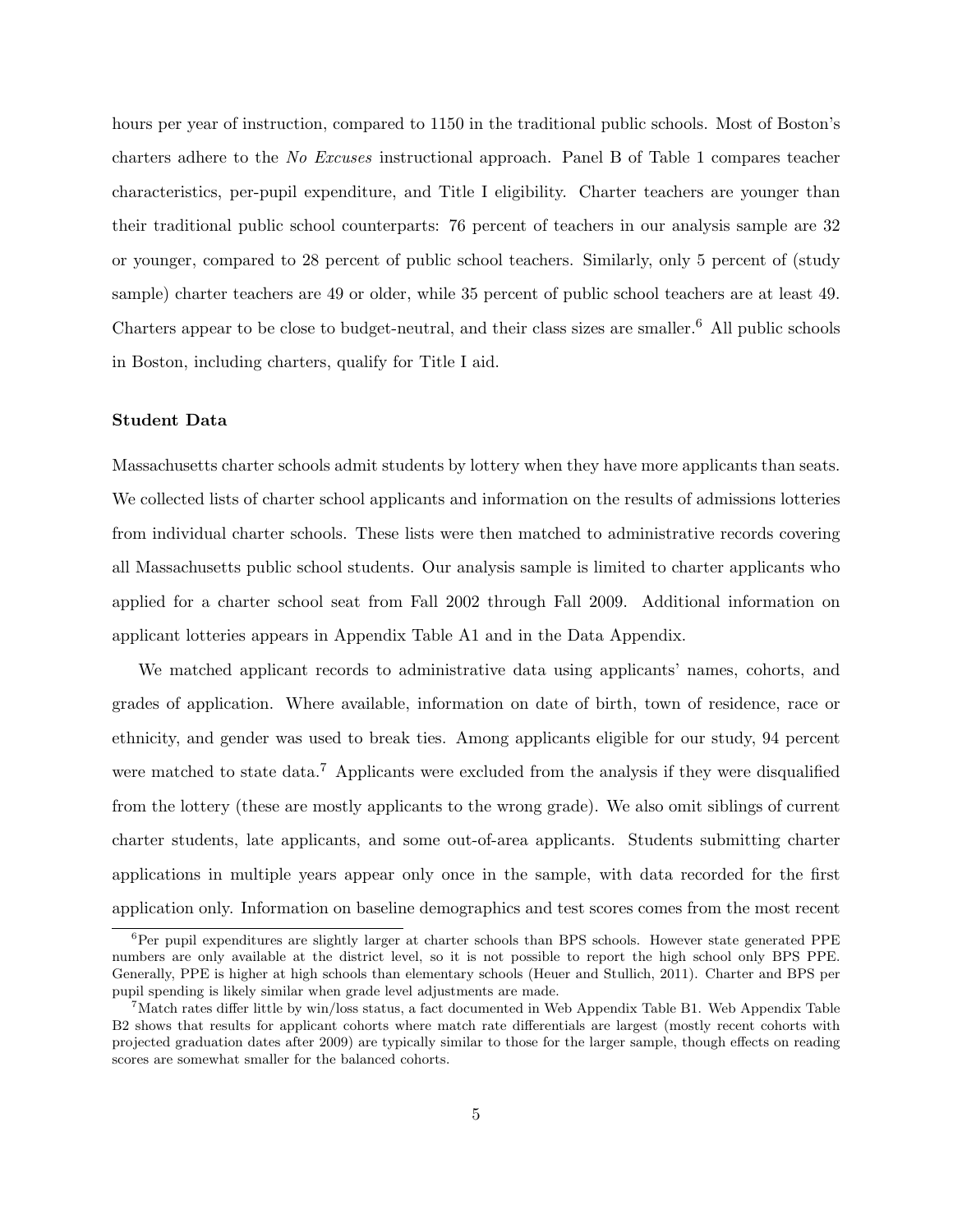pre-lottery data available in the state database. In addition to providing demographic information and scores on state assessments, state administrative records include AP and SAT scores for all public school students tested in Massachusetts.

Information on college enrollment and choice comes from the National Student Clearinghouse (NSC). The Massachusetts Department of Elementary and Secondary Education routinely requests an NSC match for Massachusetts high school graduates; as described in the Data Appendix, we combined the graduate files with supplemental information on non-graduates. NSC data record enrollment spells at participating post-secondary institutions, which account for 94% of Massachusetts undergraduates. Missing schools mostly run small vocational and technical programs.

Different outcomes generate different follow-up horizons, depending on when in a student's schooling career they are collected. We define follow-up horizons based on each applicant cohort's projected senior year of high school.<sup>8</sup> The earliest information available on baseline (preapplication) characteristics is from the school year ending in Spring 2002. The earliest outcome data are therefore contributed by students projected to graduate in Spring 2006. Outcome-specific samples range over projected senior years as follows:

- MCAS scores: These results are for students with projected senior years ending in Spring 2006 to Spring 2013; the outcome here is a 10th-grade score on the Massachusetts Comprehensive Assessment System (MCAS) assessment. Some students retake 10th-grade MCAS tests in a later grade, an outcome we also see. MCAS scores are standardized to the state score distribution by grade, year, and subject. MCAS results include an analysis of effects on state-determined competency standards and scholarship awards.
- AP and SAT scores: These results are for applicants with projected senior years 2007-2012, including tests taken earlier than senior year. AP and SAT scores are in their original units (AP scores run from 1-5; SAT subject scores run from 200-800).
- High school graduation: High school graduation data are for cohorts projected to finish

<sup>&</sup>lt;sup>8</sup>The projected senior year equals eighth-grade-year plus 4 for applicants to City on a Hill, Codman Academy, and Match (schools where applicants apply for 9th grade entry), 4th-grade-year plus 8 for applicants to Boston Collegiate (where applicants apply for 5th grade entry), and 5th-grade-year grade plus 7 for applicants to Academy of the Pacific Rim and Boston Preparatory (schools where applicants apply for 6th grade entry.)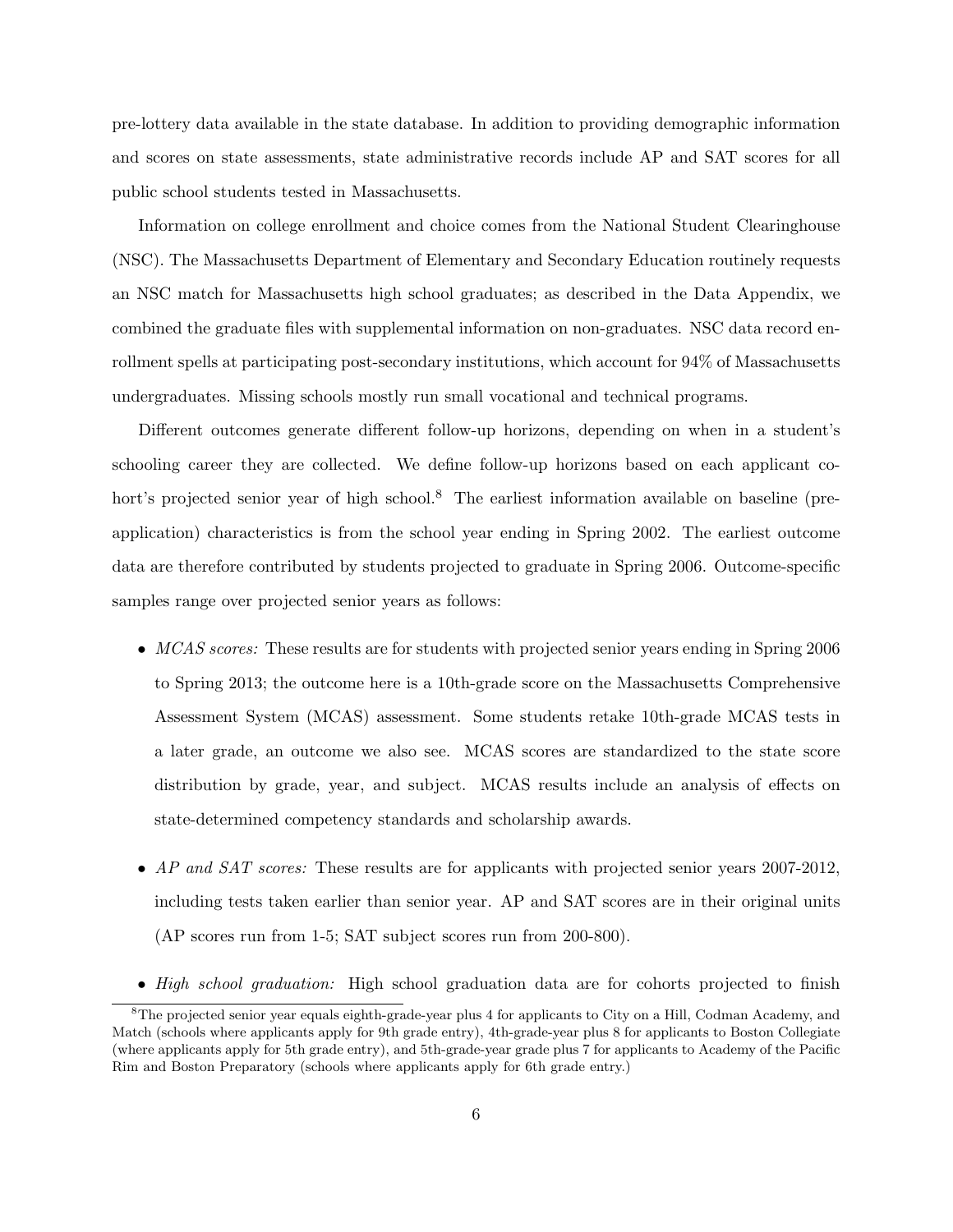between 2006 and 2012 (the most recent graduation year covered by state data is 2012). We also see General Educational Development (GED) test-taking and results for GED exams taken between 2006 and 2010.

• College outcomes: These are for students with projected senior years 2006-2011 (the most recent cohort for which we have NSC data is the high school class of 2011).

Table 2 compares charter applicants with the full sample of traditional BPS 9th graders in each outcome sample. Applicants tend to have higher baseline test scores than the traditional BPS population, and are more likely to be black. Limited English proficient students are underrepresented among charter applicants, but the proportion of applicants identified as qualifying for special education services is almost as high among applicants as in the traditional BPS population.<sup>9</sup>

### 3 Empirical Framework

We estimate the effects of charter school attendance on high school graduation rates, measures of AP and SAT test-taking and scores, college enrollment and type, and college persistence. As a benchmark, we also report results for 10th-grade MCAS scores, including effects on competency thresholds in Massachusetts and eligibility for the state's Adams Scholarship, which grants public university tuition waivers to public high school students based on a combination of MCAS math and ELA cutoffs.

Our lottery-based empirical strategy is motivated by the observation that charter attendance is a choice variable that may be correlated with motivation, ability, or family background. Conventional regression estimates of the effects of charter attendance may therefore fail to capture causal effects. To eliminate selection bias, our empirical strategy uses randomly assigned charter lottery offers to estimate the effects of attending charter schools. The second-stage equation for our lottery-based

<sup>9</sup>The percentage of BPS categorized as Limited English proficient in the 2011-12 school year across all grades is 30.7%. This number is larger than the 12.0% we see in this sample because of a large-scale reassessment of students required by a 2010 settlement between BPS and the US Department of Justice. See http://www.justice.gov/crt/about/edu/documents/bostonsettle.pdf for details, accessed July 2013.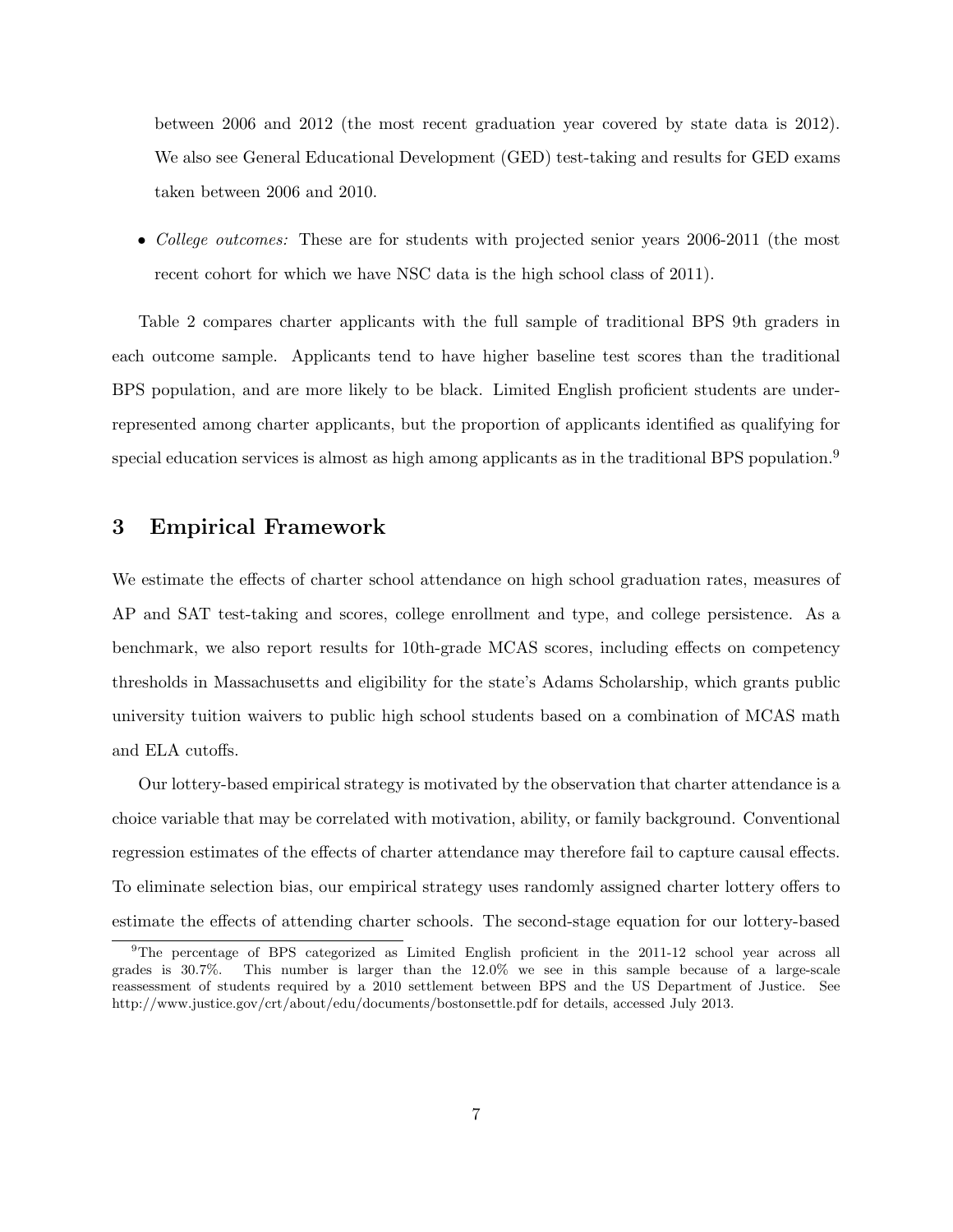two-stage least squares (2SLS) analysis links charter school attendance with outcomes as follows:

$$
y_i = \sum_j \delta_j d_{ij} + \gamma' X_i + \rho C_i + \epsilon_i,
$$
\n(1)

where  $y_i$  is the outcome of interest for student i,  $X_i$  is a vector including 10th-grade-year dummies and a set of pre-lottery demographic characteristics (race, special education, limited English proficiency, subsidized lunch status, and a female-minority interaction) and  $\epsilon_i$  is an error term. The  $d_{ij}$  are dummy variables for all combinations of charter school lotteries (indexed by  $j$ ) seen in the lottery sample. In what follows, we refer to these combinations as "risk sets." These are included because the application mix determines the probability of receiving an offer, even when offers at each school are randomly assigned.<sup>10</sup> The variable of interest,  $C_i$ , indicates attendance at any of the six charter schools in our lottery sample in 9th or 10th grade. The parameter  $\rho$  captures the causal effect of charter school attendance.

We use charter offer variables as instruments. The *initial offer* instrument,  $Z_{i1}$ , is a dummy variable indicating offers made on the day of the charter school lottery. Because some applicants who don't receive offers on lottery day do so at a later date when their names are reached on a randomly ordered wait list, we also code a second instrument, denoted *ever offer*, or  $Z_{i2}$ . The ever offer instrument indicates applicants who receive an offer at any time, whether on lottery day or later. Applicants who receive an initial offer thus have both instruments switched on, while those who receive later offers without an initial offer have only the ever offer instrument switched on. Missing values for either instrument are coded as no offer. Because the model controls for the pattern of schools and cohorts with lottery data of each type through application risk sets, this convention is innocuous. Appendix Table A1 describes the schools and application cohorts for which we observe ever and initial offers.

The first stage for our 2SLS procedure is:

$$
C_i = \sum_j \mu_j d_{ij} + \beta' X_i + \pi_1 Z_{i1} + \pi_2 Z_{i2} + \eta_i,
$$
\n(2)

 $10$ For example, in a world with three charter schools and one entry cohort, there are 7 risk sets: all schools, each school, and any two.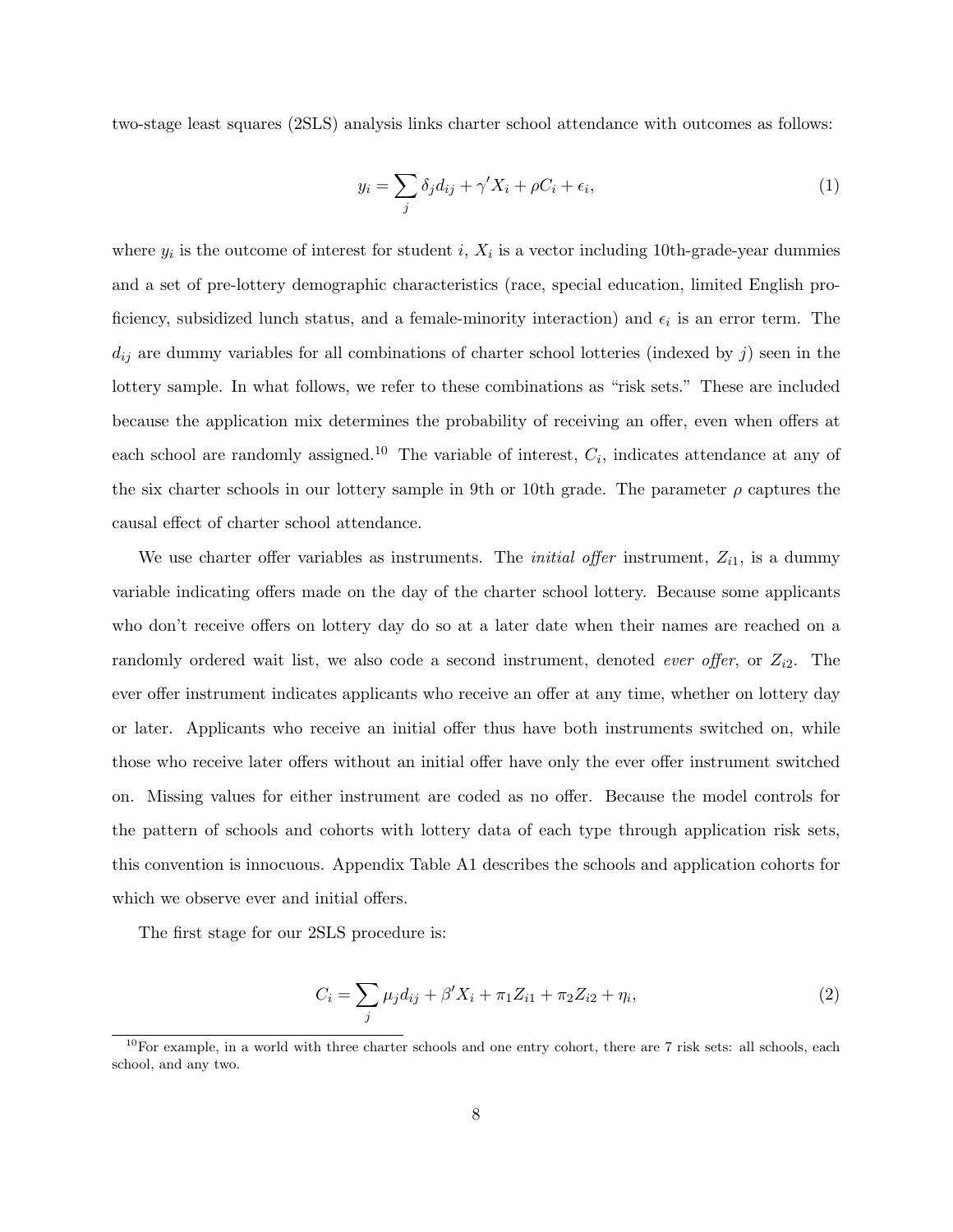where two separate parameters,  $\pi_1$  and  $\pi_2$ , capture the effects of initial and eventual offers. As in the second stage equation, the first stage includes risk set controls, 10th-grade-year dummies, and baseline demographic characteristics. With two instruments used to estimate a single causal effect, we can interpret 2SLS estimates as a statistically efficient weighted average of what we would get from an estimation strategy that uses the instruments one at a time. Standard errors are clustered at the 10th-grade-school-by-year level.

Randomly-assigned lottery offers are likely to be independent of student ability or family background (within risk sets). Consistent with presumed random assignment, Columns (3) and (4) of Table 2 show that pre-lottery demographics and test scores are similar for offered and nonoffered students. Differences in baseline characteristics by offer status are small and statistically insignificant for all variables tested, and  $p$ -values from joint tests are high.

Although random assignment ensures apples-to-apples comparisons among all those who apply, this statistical comparability is threatened by differential attrition between offered and non-offered students. Appendix Table A2 documents an MCAS follow-up rate close to 80 percent. Moreover, Panel B, which reports the effect of lottery offers on the likelihood students contribute an MCAS score to our analysis sample, shows no significant effects of lottery offers on follow-up. Follow-up rates for further downstream outcomes are largely determined by whether a student is seen in a Massachusetts school in 12th grade. Here too, the estimates in Panel B are encouraging, with no systematic difference between offered and non-offered students.

### First Stage Estimates and an MCAS Benchmark

An admissions offer in a charter lottery boosts the probability of charter enrollment by 23 percentage points. This can be seen in column (1) of Table 3, which reports ever-offer first stage estimates. Column (2) shows that an initial offer boosts charter enrollment by an additional 13 points. The overall first stage is therefore close to 40 percentage points for those who receive an offer on or immediately following lottery day.<sup>11</sup>

The relationship between lottery offers and charter enrollment - the size of the first stage - is

 $11$  First stage estimates differ slightly across outcomes due to small changes in sample composition.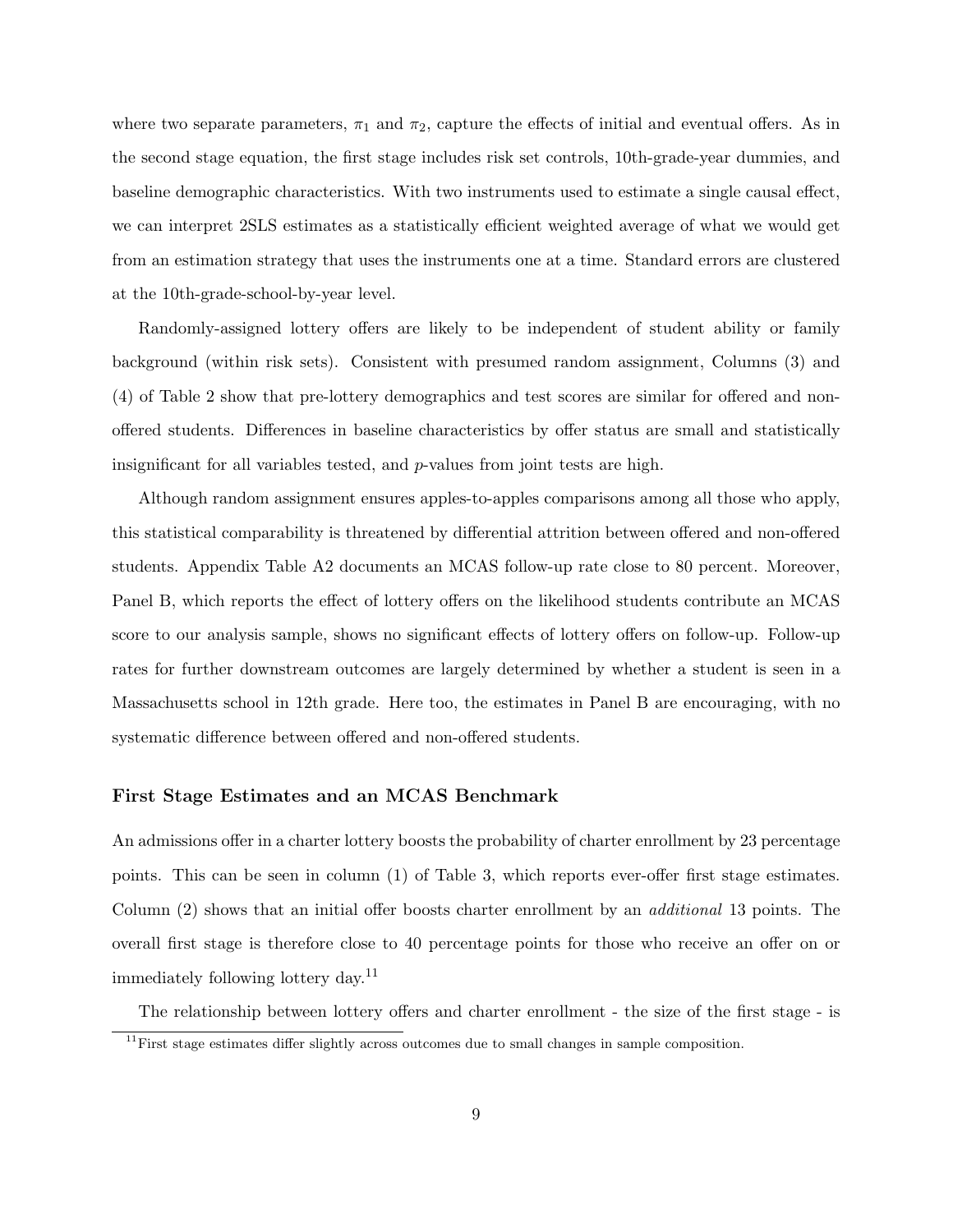determined by the likelihood an applicant chooses to accept an offer (some accepted applicants opt for a traditional public school, one of Boston's pilot schools, or an exam school). Similarly, some students who receive no offer in the lotteries for which we have data receive one at a later date. The 2SLS estimates adjust for differences between offers and enrollment on both sides, with the resulting estimates capturing causal effects for those who *comply* with (that is, enroll in a charter school in response to) the offers recorded in our data (Imbens and Angrist, 1994).

As a starting point, Panel A of Table 3 also reports 2SLS estimates similar to those reported in our earlier Boston study for 10th-grade MCAS scores (Abdulkadiro˘glu et al., 2011). Column (4), which reports second-stage estimates of the parameter  $\rho$  from equation (1), shows that attendance at the charter high schools in our sample boosts 10th-grade ELA scores by  $0.4\sigma$ , that is, four-tenths of a standard deviation, while raising math scores by more than half of a standard deviation.<sup>12</sup>

The analysis of longer-term outcomes necessarily covers fewer applicant cohorts than are available for an analysis of MCAS scores. As a check on the representativeness of the subsamples used to produce the estimates of effects on later outcomes, we constructed 2SLS estimates of MCAS effects for the subsamples of applicants contributing to our AP/SAT and college-going analyses below. Estimates of effects on 10th-grade MCAS scores in the AP/SAT and college-going samples in Panel B and C of Table 3 are similar to estimates for the full MCAS sample, suggesting that the short-run effects of charter attendance are similar for older and more recent cohorts.

# 4 College Preparation

### 4.1 MCAS Thresholds

Charter school attendance has large effects on the likelihood applicants score in the upper two MCAS score categories. Specifically, Table 4 documents large and statistically significant increases in the likelihood charter applicants earn scores at a level deemed Proficient or Advanced. The gains

 $12$ The estimates reported in our earlier study, Abdulkadiroğlu et al. (2011), are smaller than this because the former are scaled to measure the effect of years of charter attendance, while those reported here show a charter enrollment effect, without adjusting for years attended. We opted for a dummy-endogenous-variable approach because this produces consistent specifications across outcomes, while sidestepping issues related to timing and reverse causality. High school graduation, for example, causes years of charter enrollment as well as vice versa.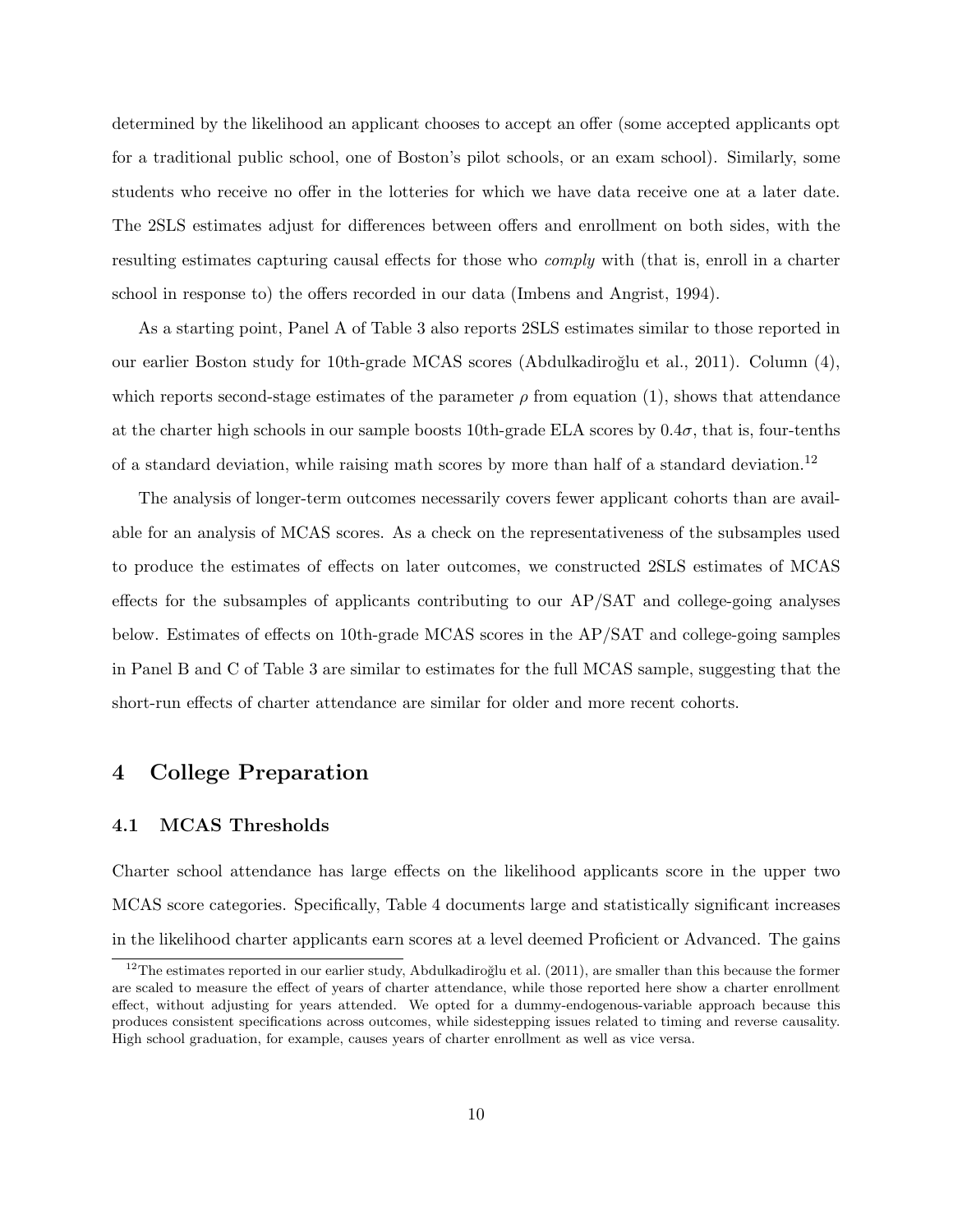here remain substantial whether measured by first attempts or final scores.

Since 2003, high school graduation in Massachusetts has been determined in part by 10thgrade MCAS scores. The initial state competency standard required students to pass the "Needs Improvement" threshold with scaled scores of 220 in both math and ELA; for the graduating class of 2010 and onward, standards were increased to require "Proficient" scores of at least 240 in math, ELA, and science.<sup>13</sup> Consistent with the score gains documented in Table 3, charter attendance appears to boost the likelihood of meeting competency standards, with a gain ranging from 10-18 points in each subject and overall.

Beginning with the high school class of 2005, the state has used the MCAS to determine qualification for public-university tuition waivers, an award known as the Adams Scholarship. Qualification for an Adams Scholarship requires an MCAS score in the "Advanced" category in either ELA or math, a score that is at least "Proficient" in the subject where the Advanced standard isn't met, and a total MCAS score in the upper quartile of the distribution of scores in a scholarship candidate's home school district.<sup>14</sup> Awardees qualify for a tuition waiver at a Massachusetts public college or university.<sup>15</sup> Charter attendance boosts the likelihood of qualifying for an Adams Scholarship by 24 percentage points.

The nature of the charter-induced shift in the distribution of MCAS scores emerges clearly in Figure 1. This figure plots estimated score distributions for lottery compliers, that is, for applicants who take a charter seat when offered one in a lottery, but enroll in a traditional public school otherwise. We plot densities for compliers because, as with our 2SLS estimates, such comparisons are purged of the selection bias that contaminates an unadjusted contrast between those who do and don't enroll in a charter school. Comparisons for compliers therefore have a causal interpretation.

Complier distributions are estimated here by adapting methods introduced by Abadie (2002; 2003). Specifically, for a grid of values,  $v$ , in the support of an outcome variable,  $y_i$ , we estimate

<sup>&</sup>lt;sup>13</sup>See http://www.doe.mass.edu/mcas/graduation.html for details. The new rules include an exception for students who pass the needs improvement threshold only and also meet personal goals. We ignore this exception here.

 $14$ Charter school students can earn a scholarship in either the district of attendance (the charter school) or the district of residence (Boston). The two standards differ due to the requirement for a score in the upper quartile of the district score distribution. The Adams Scholarship cutoff is defined here using BPS thresholds.

<sup>&</sup>lt;sup>15</sup>Cohodes and Goodman (2013) estimate effects of Adams Scholarships on college enrollment and choice, showing these appear to increase enrollment in public universities in spite of the fact that they cover only a small portion of college costs.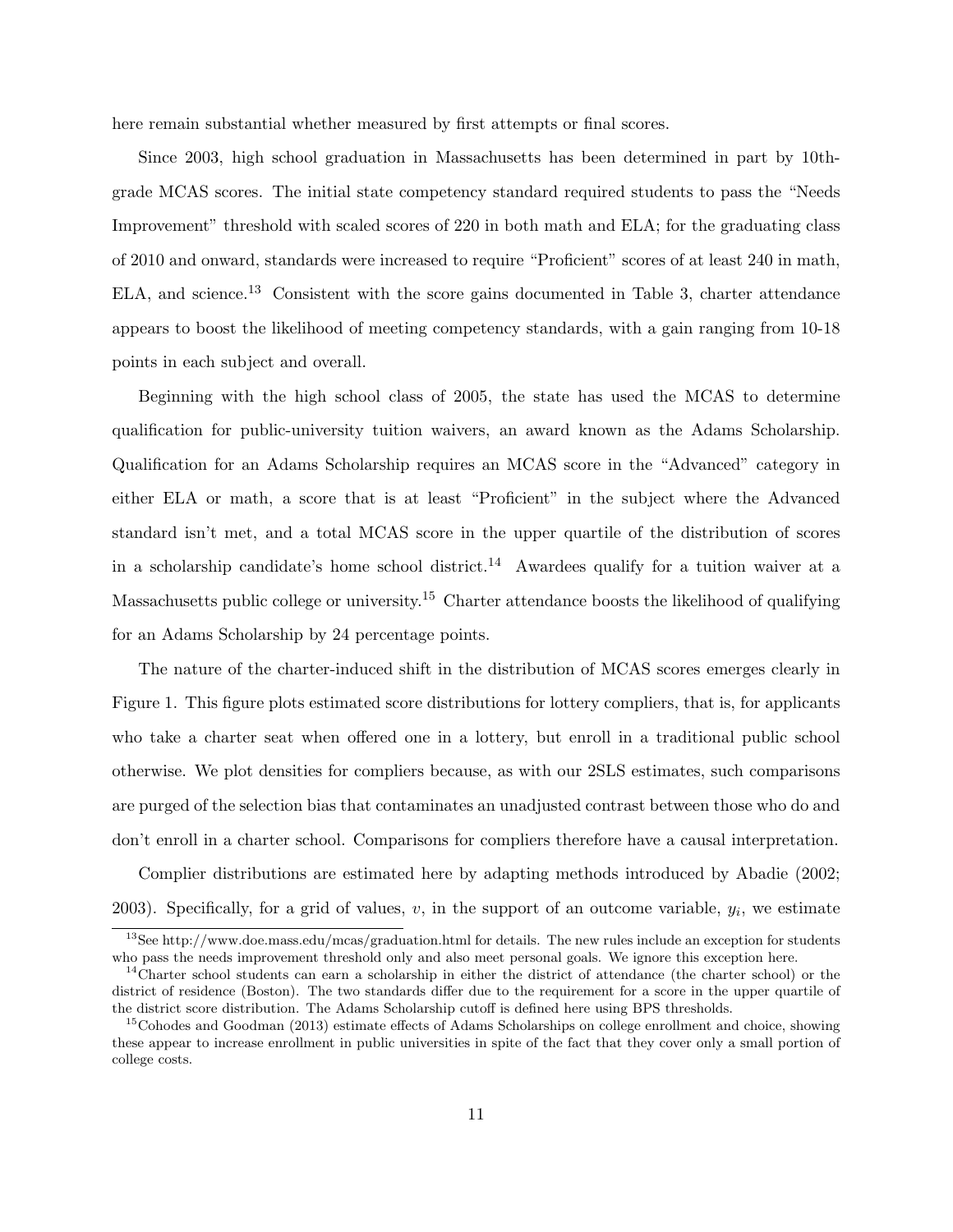equations of the form:

$$
K_h(v - y_i)(1 - C_i) = \sum_j \kappa_{0j}(v)d_{ij} + \gamma_0(v)(1 - C_i) + u_{0iv}
$$
\n(3)

$$
K_h(v - y_i)C_i = \sum_j \kappa_{1j}(v)d_{ij} + \gamma_1(v)C_i + u_{1iv},\tag{4}
$$

where charter attendance  $C_i$  is treated as an endogenous regressor and instrumented with lottery offers. Here  $K_h(v) = \frac{1}{h}K(v/h)$  is a kernel function with bandwidth h. The resulting estimates of  $\gamma_1(v)$  and  $\gamma_0(v)$  describe densities for treated (charter) and untreated (non-charter) compliers.<sup>16</sup>

The x-axis in Figure 1 marks MCAS score category cutoffs; these occur at 20 point intervals. Charter school attendance clearly pushes the first-attempt score distribution into the upper three score groups. The effect of charter attendance on ELA scores is striking: very few non-charter students achieve at an Advanced level, while many charter students are in the Advanced group. Kolmogorov-Smirnov tests of distributional equality suggest that the distributional shifts documented in this figure are very unlikely to be a chance finding.

### 4.2 SAT Taking and Scores

The SAT is a major milestone for college-bound high school students and, for many, a major hurdle on the path to college. Designed to be challenging for all takers, SAT scores are a special concern for low-income and minority applicants. Gaps in SAT scores by race and socioeconomic status that might be attributable to family background and school quality are further accentuated by the willingness of higher income families to invest heavily in SAT preparation classes (see, e.g., Bowen and Bok (2000)).

Many high schoolers in Boston's traditional public schools take the SAT, and charter attendance does little to change this rate. As can be seen in the first two columns of Table 5, nearly twothirds of non-charter students in our applicant sample take the SAT, while the estimated effect of charter attendance on SAT taking is a modest 3 points, a gap far from statistical or quantitative

<sup>&</sup>lt;sup>16</sup>The grid for v covers each percentile of the observed MCAS distribution; the kernel is Epanechnikov, with bandwidth twice the Silverman (1986) rule-of-thumb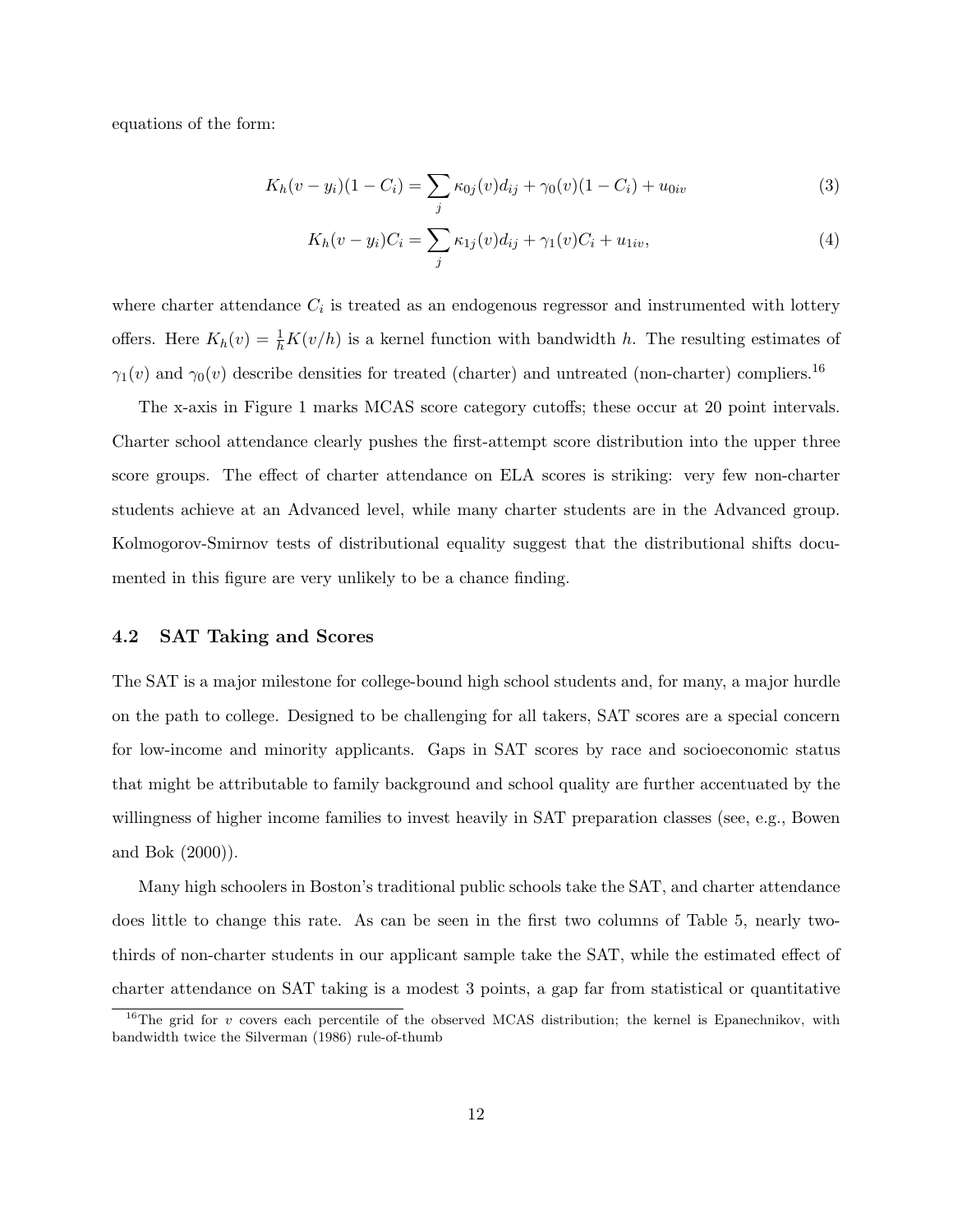significance.<sup>17</sup>

SAT scores are much lower in Boston than in the rest of the state, with fewer than 10% of non-charter applicants scoring above the state median on the composite test, which is the sum of math, verbal, and writing scores (column (5)). Three-quarters of non-charter applicants score in the lowest quartile of the state distribution. Charter attendance increases the share of students scoring above the bottom quartile by 12 percentage points (from  $25\%$  to  $37\%$ , column (6)).<sup>18</sup> Gains in math contribute most to this boost in composite scores (column (2)); effects on verbal and writing scores are smaller, though the estimated shift of verbal scores out of the bottom quartile is statistically significant (column (4)). Charter attendance also raises by 11 percentage points (from  $9\%$  to  $20\%$ ) the probability that applicants earn an SAT reasoning score (the sum of math and verbal) above the state median, with math again the largest contributor to this gain.

Table 5 also reports SAT effects estimated in samples limited to those who take the test. Because charter attendance has little effect on the decision to take the SAT, such conditional comparisons are unlikely to be biased by compositional shifts. These conditional results show that Boston's charters have large and statistically significant effects on SAT scores, especially in math. Specifically, charter attendance boosts average math scores by 52 points, a gain that amounts to over four-tenths of a standard deviation in the US score distribution.<sup>19</sup> This is almost as large (in standard deviation units) as the MCAS math effect reported in Table 3, suggesting that the gains in math skills demonstrated on the MCAS carry over to the SAT. Although charter attendance has smaller effects on verbal and writing scores, the composite SAT score gain is estimated to be about 100 points, a statistically significant result. The gain here amounts to almost one-third of a standard deviation in the US composite score distribution. The corresponding effect on SAT reasoning is 75 points, also a large gain.

The effect of charter attendance on the SAT score distribution is summarized in Figure 2, which plots the distribution of SAT scores for treated and untreated lottery compliers (estimated as in

<sup>&</sup>lt;sup>17</sup>Charter applicants are positively selected, as shown by their somewhat higher baseline test scores than the general BPS population. Similarly, the SAT-taking rate among applicants of 0.63 exceeds the SAT-taking rate of 0.49 in the non-charter BPS population (see columns (5) and (6) of Table 2).

 $18$ In this calculation we assign an SAT score of zero to those who do not take the test.

<sup>&</sup>lt;sup>19</sup>Means (and standard deviations) of the US SAT distribution in 2012 were 512 (117) in math, 496 (114) in verbal, 488 (114) in writing, 1010 (214) for reasoning and 1498 (316) for the composite.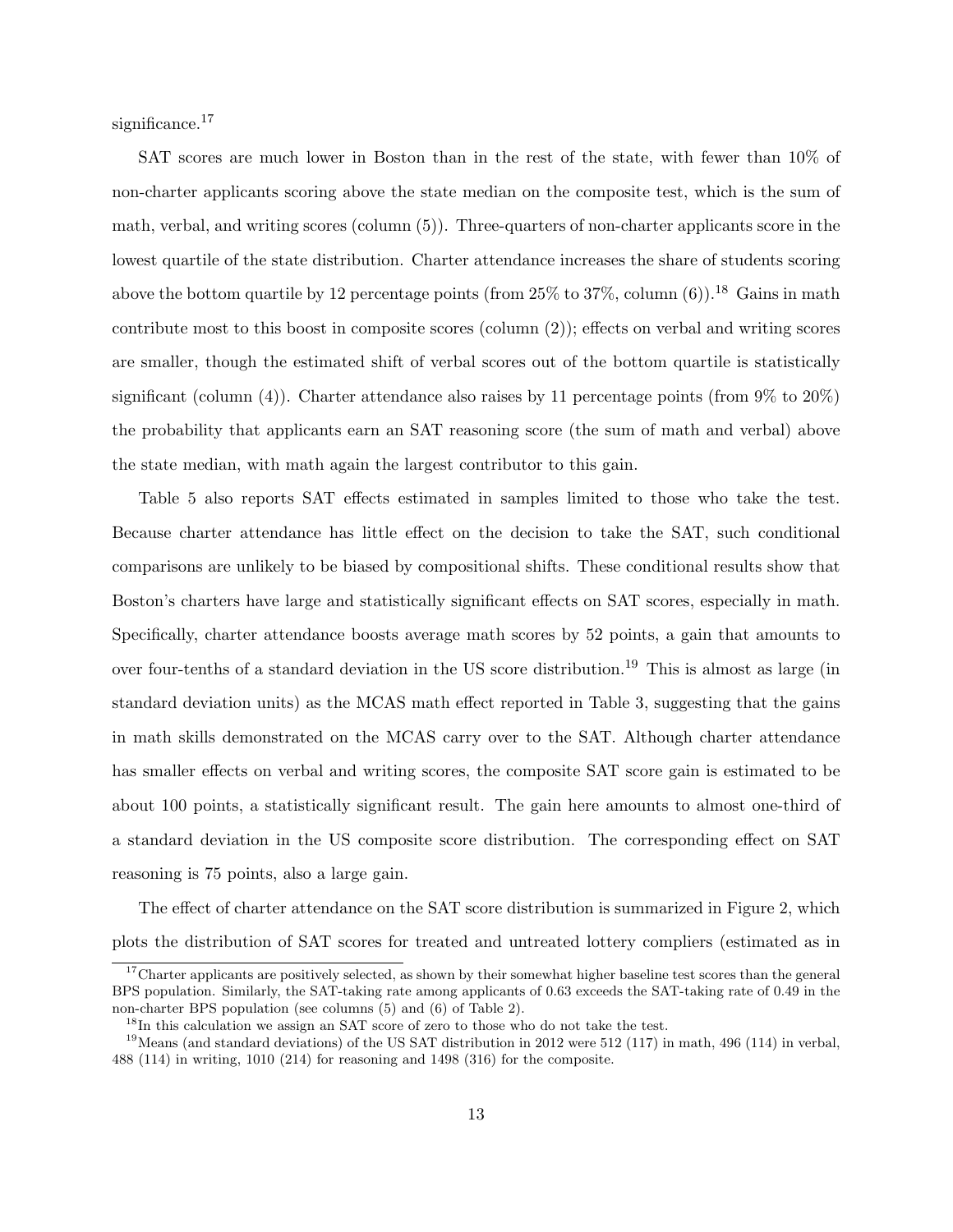Figure 1). Charter school attendance causes a pronounced rightward distributional shift in all three SAT subjects, as well as for the composite score. Formal statistical tests of distributional equality suggest these shifts are very unlikely to be a chance finding. On balance, Boston's charter high schools produce substantial gains on the SAT as well as the MCAS.

### 4.3 AP Taking and Scores

Advanced Placement coursework allows high schoolers to experience the rigor of college-level courses and potentially earn college credit. Five of the six charter schools in our sample offer AP classes, and one school requires that students pass AP exams in order to graduate. As shown in Table 6, charter school attendance increases the probability that a student takes at least one AP exam by 29 percentage points. Consequently, over half of charter students take at least one AP test, compared with about a quarter of the students in traditional public schools.

Charter attendance increases the average number of AP tests that students take by nearly a full exam, a result that can be seen in the second row of the table. At the same time, gains in AP scores are more modest. Charter school attendance increases the likelihood of taking a test and earning a score of at least 2 by 15 percentage points, a statistically and quantitatively significant gain. But a score of 3 or better is required to earn college credit, and many colleges and universities require at least a 4. Charter attendance increases the probability of earning a score of 3 by a marginally significant 9.6 percentage points, a large effect relative to the non-charter mean of 7 percent. At the same time, charter attendance generates no significant increase in the likelihood of earning a 4 or 5.<sup>20</sup> Note that by including zeros for non-takers in this analysis of score impact, we avoid bias from possible composition effects due to the large effect of charter attendance on the likelihood applicants take a test.

AP results by subject, reported in columns (3)-(10) of Table 6, show a large increase in the likelihood charter applicants take tests in science, calculus, and history, three of the most common categories of AP exams. Paralleling charters' large effect on MCAS math scores, the clearest

<sup>&</sup>lt;sup>20</sup>Some colleges, including the University of California, accept a 3 for college credit; however, both UMass-Amherst and UMass-Boston require at least a 4 on the AP Calculus exam for college credit, a threshold that most Boston students do not meet.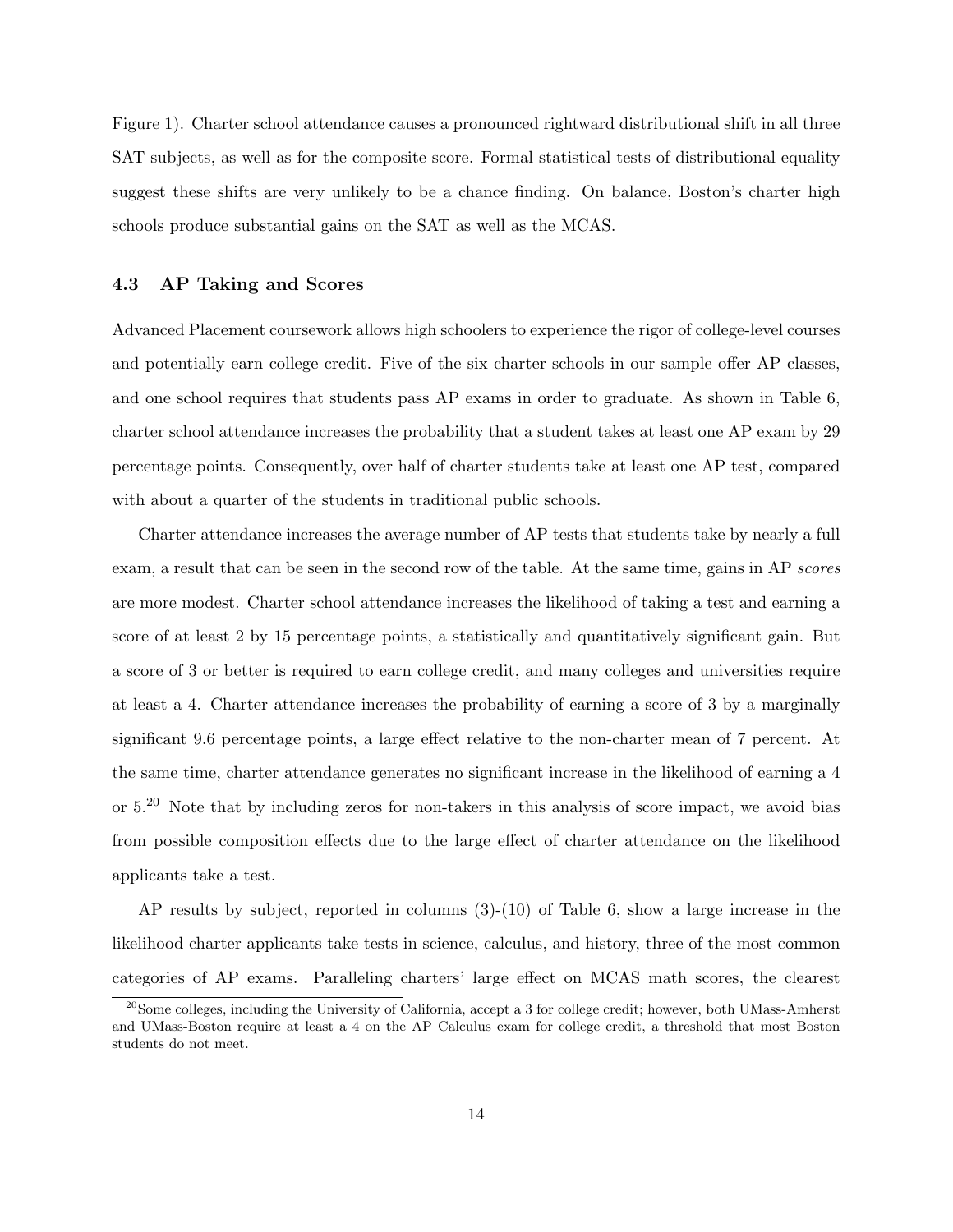AP score gains emerge for calculus. Charter attendance boosts the probability of taking the AP calculus test by 21 percentage points, and increases the likelihood of earning a score of at least 2 by nearly 9 points. The corresponding impact on the likelihood of earning a 3 on AP calculus is 7 percentage points; relative to the non-charter mean of 1.5 percent, this implies that charter attendance more than quintuples the chances a student earns a 3 in calculus, though both the twoplus and three-plus calculus effects are only marginally statistically significant. Charter attendance increases test-taking in science and US history, with no corresponding score effect in these subjects. Charter schools have little effect on AP English test-taking or scores.

### 4.4 High School Graduation

Does charter attendance also increase high school graduation rates? Perhaps surprisingly given the gains in test score graduation requirements reported in Table 4, the estimates in Table 7 suggest not. In fact, charter attendance reduces the likelihood a student graduates on time by 12.5 percentage points, a statistically significant effect.<sup>21</sup> This negative estimate falls to zero when the outcome is graduation within five years of 9th-grade entry. Interestingly, charter schools appear no more likely to cause students to repeat 9th, 10th, or 11th grade than are traditional public schools. This is apparent from an analysis of effects on the likelihood of starting 10th, 11th, or 12th grade on time. Instead, as can be seen in the repeat 12th grade estimate, it appears that charter students take an additional 12th-grade year to graduate, perhaps due to more rigorous graduation requirements. The subset of students taking an additional year in high school may be substituting the high school year for remediation in community college, which is less expensive for the student.<sup>22</sup>

Some Massachusetts high school graduates earn a GED instead of a traditional diploma. GED completion data are available for tests taken between 2006 and 2010, so our analysis here is limited to students projected to graduate in this time period. Panel B of Table 7 shows the decline in four-year graduation shrinks when GED diplomas are included, though this is mostly due to a smaller estimate of the non-GED graduation effect in the sample with available GED data. At the

 $21$ On-time graduation dates are determined by counting from the entry grade to grade 12.

<sup>&</sup>lt;sup>22</sup>High school is less expensive for the student, but Masschusetts community college per-pupil expenditures are around \$10,000 per student, compared to about \$14,000 in high school.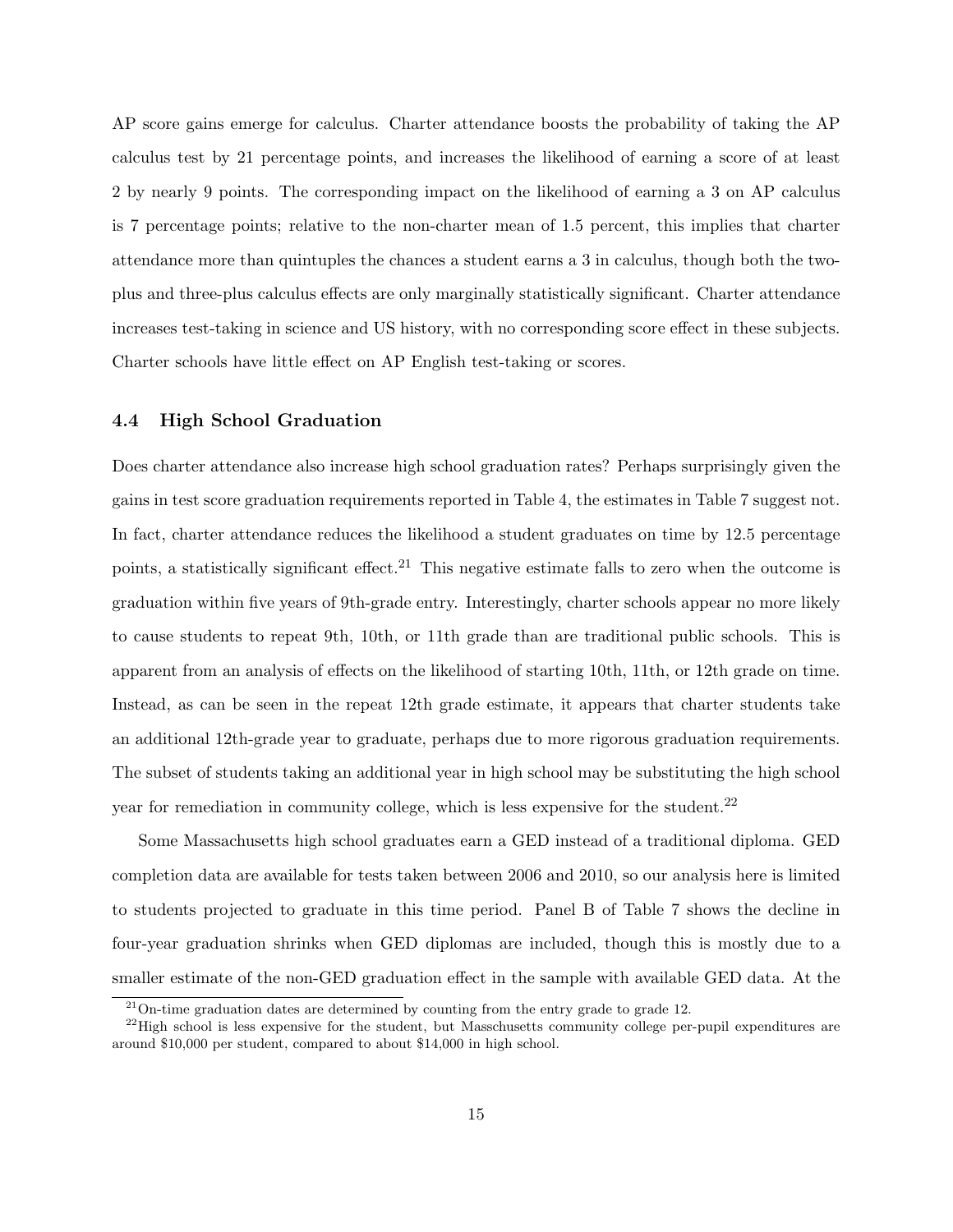same time, consistent with the results in Panel A, five-year graduation rates including GEDs are largely unaffected by charter attendance.

# 5 College Enrollment and Choice

The charter schools in this study focus on college readiness. Nearly half of the applicants in our sample enroll in college immediately, while 60 percent start college within a year of expected graduation. While the estimated effect of charter attendance on college attendance is positive, it is not large enough to generate a statistically significant finding. This can be seen in the first row of Table 8, which reports enrollment rates and charter effects for two subsamples. The first sample includes cohorts for whom we have college attendance data for the fall immediately following their expected high school graduation (the "immediate enrollment" sample). The second, smaller sample includes cohorts we can follow for an additional year (the "immediate or one year later" sample). Columns (2) and (4) report enrollment effects on applicants who can be followed in these two windows. Although substantial, the resulting estimates of 0.063 and 0.115 are not measured precisely enough to rule out a chance finding.

While the estimates of overall enrollment effects are inconclusive, the results in Table 8 show a clear shift from two-year colleges to four-year colleges. Specifically, in the immediate enrollment window, charter attendance decreases two-year attendance by 11 points, while increasing four-year attendance by 17 points. The decline in two-year attendance is just 6 points in the longer window, while the estimated gain in four-year attendance is unchanged. Gains in four-year attendance are large enough to generate highly significant estimates, with confidence intervals well away from zero.

The gains in four-year enrollment documented in Table 8 are driven entirely by increases in attendance at public four-year schools, with no effect on private attendance. The last row of Panel A in Table 8 shows that most of this gain is through enrollment at Massachusetts public colleges. In fact, the Boston campus of the University of Massachusetts is the modal institution for former charter students in our sample. The Adams Scholarship likely contributes to this pattern, though college counseling may also play a role.

In a recent study, Cohodes and Goodman (2013) suggest Adams Scholarship awards tend to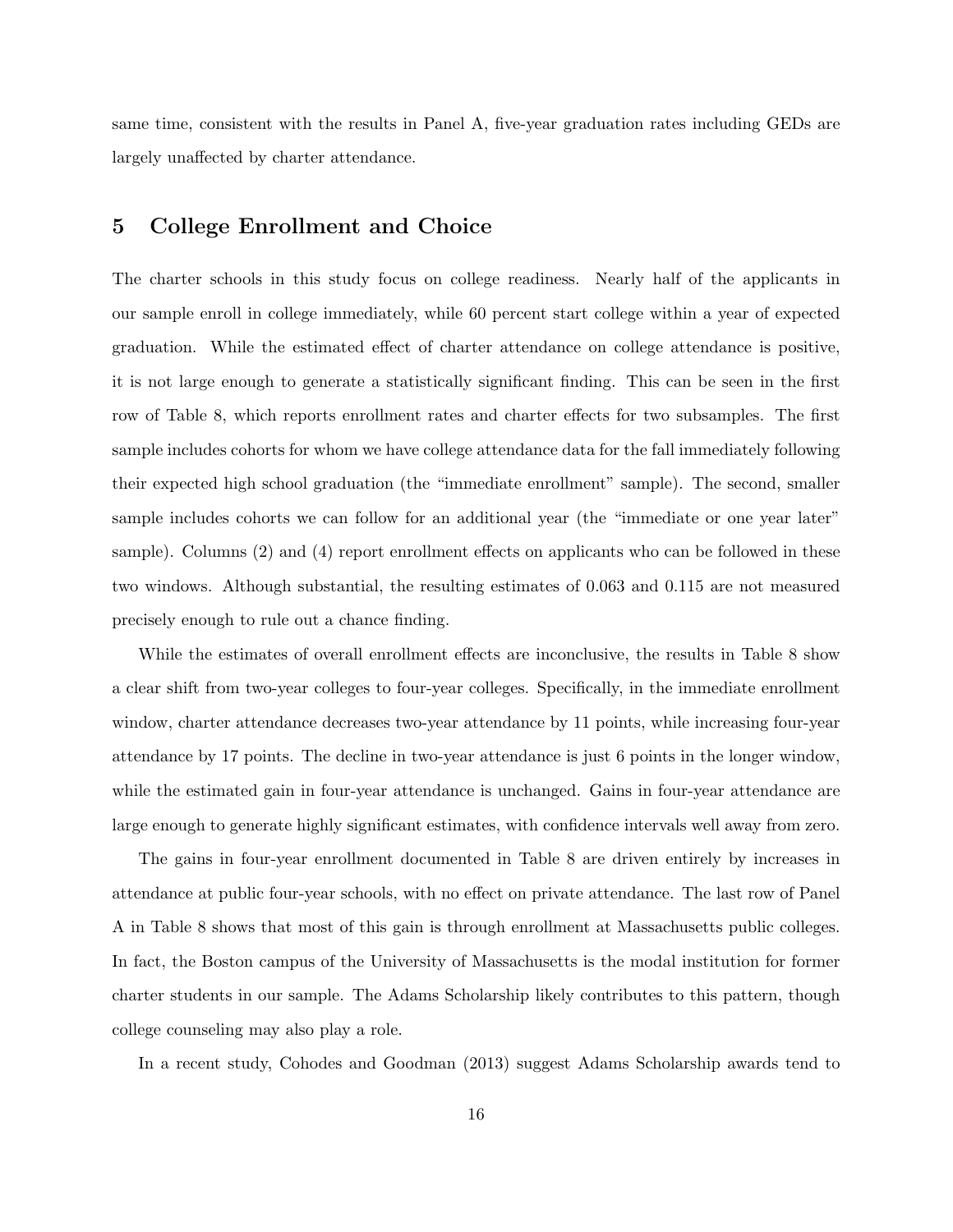reduce the selectivity of colleges chosen by scholarship winners. Panel B of Table 8 reports charter effects on college enrollment by selectivity tier, as defined by the Barron's ranking system. These results show that charter attendance has little effect on the selectivity of schools charter applicants choose to attend. College downgrading does not appear to be an unintended consequence of charter attendance, perhaps because most of Boston's Adams scholarship recipients come from lower-income backgrounds. The Cohodes-Goodman findings are driven by higher-income students who might otherwise have attended private schools.

In addition to college enrollment, we look briefly at college persistence, as measured by the likelihood of enrolling for three or more semesters. The samples available for such an analysis are necessarily smaller than those available to study college enrollment. The persistence results, reported in Table 9, suggest charter attendance increases the fraction of students who attempt at least three academic semesters by about 13 points, a marginally significant effect. The corresponding estimate for the one year later sample is a little smaller, at 11 points, but less precisely estimated. Estimates of effects on 4-plus semester enrollment are too imprecise to be useful.

Taken together, the estimates reported here show that charter high school attendance boosts outcomes both in the short run (standardized test scores) and in the long run (college preparation and choice). We summarize the relationship between short-run and long-run impacts in Figure 3. Specifically, this figure plots MCAS estimates against estimates for longer-run outcomes for each of the within-risk-set experiments in our charter lottery data. Each risk set is represented by a bubble, with bubble sizes inversely proportional to the standard error of the MCAS estimate for that risk set. SAT score gains track MCAS gains closely (Panel A). Likewise, risk sets where score gains are larger also appear to generate larger enrollment effects, though here the relationship between impacts is looser than for the two test scores (Panel B). These findings suggest that the short-run effects of Boston's charter high schools on MCAS scores are a reliable guide to their longer-run effects.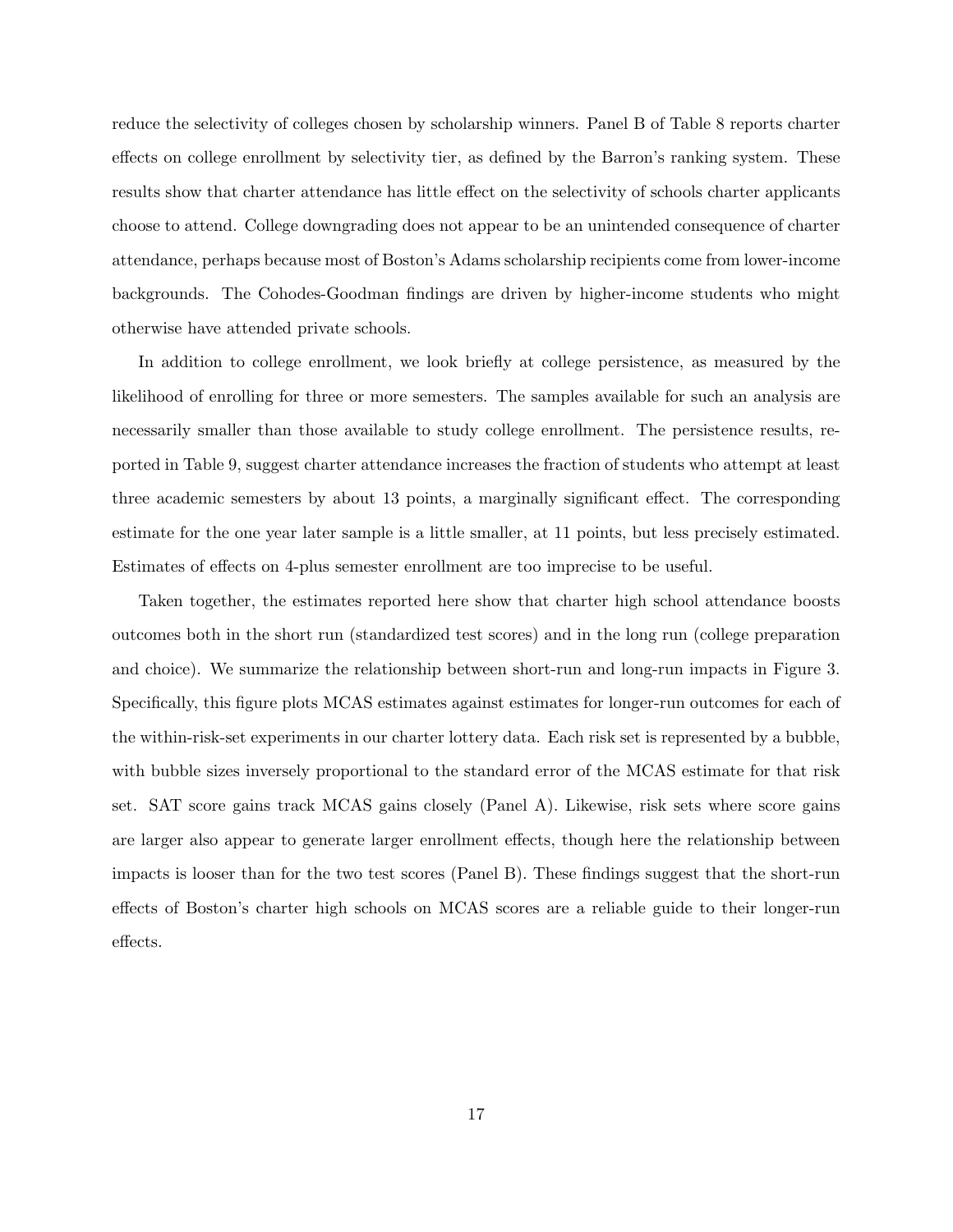# 6 Additional Results

#### 6.1 Effects in Subgroups

We next turn to an investigation of effects by subgroup. Results for most outcomes are similar for boys and girls, as can be seen in the estimates reported in columns (1) and (2) of Table 10. Charters reduce the four-year high school graduation rate more for boys than for girls, but the affected boys seem to catch up, as there is no effect on five-year graduation for either gender. Our point estimates of effects on SAT scores and four-year college enrollment are large and positive for both boys and girls, though these gender-specific effects are not precisely estimated. In view of evidence that many educational interventions do not work well for males, this finding seems noteworthy (Anderson, 2008; Legewie and DiPrete, 2012; Angrist et al., 2009; Deming et al., 2013).

MCAS, SAT, and four-year enrollment effects are larger for special-needs students than for other applicants. In fact, SAT gains are roughly twice as large for special education students as they are for other students, a pattern documented in Panel D of Table 10. Moreover, as in the analysis for boys, charter attendance reduces the four-year high school graduation rate considerably in the special education group, but has little effect on the five-year rate.<sup>23</sup> This pattern of results suggests that charters are likely to hold back the most at-risk students for an additional year of instruction.

As in the special-education analysis, columns (5) and (6) suggest that students with baseline scores below the sample median are more likely to gain from charter attendance than are highscorers.<sup>24</sup> Effects on MCAS scores are somewhat larger for below-median students, while the effect on composite SAT scores is much larger for the lower-scoring group (138 points vs. 77 points). The effect of charter attendance on four-year college enrollment is driven entirely by students whose scores are below median at baseline, and much of the 4-year effect on this group (0.21 out of 0.29 percentage points) comes from an increase in the overall rate of college enrollment rather than a shift from two-year to four-year institutions.

Columns (7) and (8) show a less-consistent pattern by poverty status (as proxied by qualification

 $^{23}$ There is some overlap between male students and special education students: about 63% of special education students in our sample are boys.

<sup>&</sup>lt;sup>24</sup>Here we split the sample by whether the sum of baseline math and ELA scores is below the median of this measure in the full MCAS ELA sample.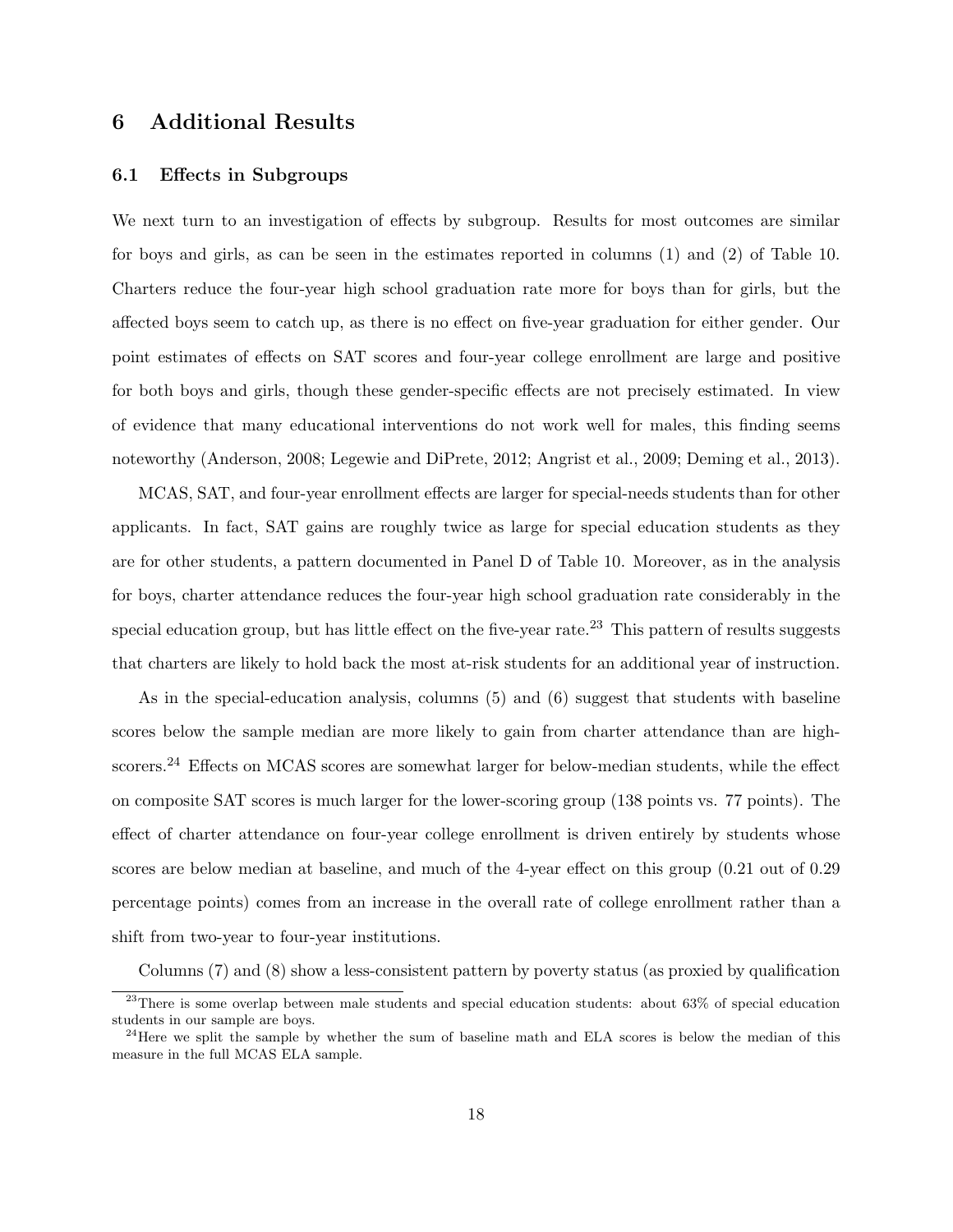for a subsidized lunch), with the disadvantaged group gaining more in terms of college enrollment and AP-taking but less on the SAT. At the same time, the estimate for four-year college attendance among subsidized lunch students is striking: charter attendance raises the probability of four-year attendance by 22 percentage points in this group. This finding is notable given recent evidence that qualified poor students often choose not to attend four-year institutions (Bowen et al., 2009; Hoxby and Avery, 2012). Overall, Table 10 suggests that Boston's charter high schools boost key outcomes for most subgroups, with large effects on at-risk groups, including boys, special-education students, and those who enter high school with low achievement.<sup>25</sup>

### 6.2 The Peer Channel

Charter schools are sometimes said to generate gains by the selective retention of higher performing students (see, for example, Skinner (2009)). In this view, charter effectiveness is at least partly attributed to a tendency to eject trouble-makers and stragglers, leaving a student population that is easier to teach. Importantly, the causal interpretation of our lottery-based estimation strategy is unaffected by selective retention because we follow all winners and losers, regardless of whether they stay in charter. Moreover, the charter enrollment variable is "switched on" even for students who spend only a single day enrolled in a charter school. Thus, outcomes for poor-performing charter students who leave the school still count on the charter side of our IV estimation strategy.

At the same time, selective retention, if substantial, may lead to a favorable population mix that generates positive peer effects on students who remain enrolled in charters. In other words, charter schools may do well for most of their students in part because a few bad apples who would otherwise be disruptive to all, or slow down the class, are encouraged to leave. While not invalidating the evidence of gains reported here, this peer channel has different policy implications than other explanations for charter effectiveness, such as differences in teacher quality or training.

We explore the peer channel by looking directly at school switching and how this affects peer composition. School switching is defined as being observed in two or more schools after a lottery

 $^{25}$ In addition to looking at heterogeneity in effects across subgroups of students, we also examined heterogeneity across charter schools. Specifically, we asked whether our results are driven by any one charter school. Appendix Table A3 reports estimates for our key outcomes in samples that drop data for our six sample schools one-at-a-time. The results are similar across samples, suggesting that our findings are not due to the performance of any one charter.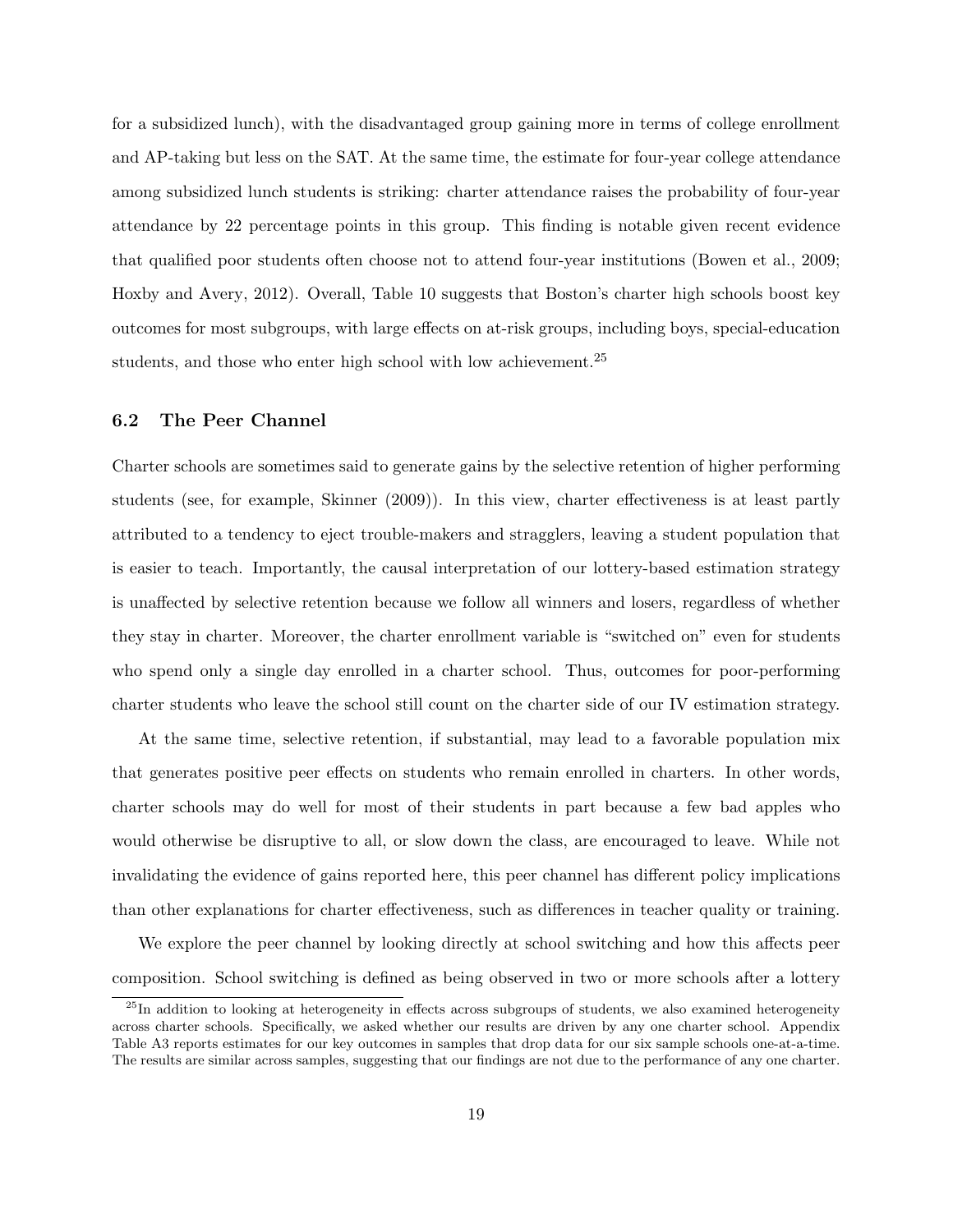application. As shown in column (1) of Table 11, Boston's charter lottery applicants are highly mobile: more than one-third of the sample changes schools by this measure. Column (2), which reports 2SLS estimates of effects on school switching, shows that charter enrollment raises the likelihood of a switch by about 12 percentage points, though this change is not significantly different from zero. The switching effect increases to 15 percentage points, a marginally significant finding, when switching is defined to omit natural transitional grades such as from fifth to sixth (some charters have unusual grade structures, a fact that might alter transition rates).

Might this evidence of differential switching account for the charter school gains reported here? Panel B assesses the explanatory power of the peer channel by showing the effects of charter enrollment on peer quality throughout high school. Here, peer quality is defined as the average baseline test score of the students with whom a lottery applicant attends school. Not surprisingly, given the positive selection of charter applicants, charter enrollment is associated with increases in peer achievement in the first post-lottery year: the (marginally significant) effect here is roughly  $0.13\sigma$  in each subject. This composition effect would be even larger if not for the fact, documented in the last row of Panel A, that charter enrollment reduces exam school enrollment. In other words, the counterfactual for some charter students is an exam school, which also enrolls positively selected peers.

Panel B also shows, however, that the positive effect of charter attendance on peer quality falls through high school: the coefficients shrink as students progress through school and are not significantly different from zero after the first year. The pattern of peer composition effects is driven, in part, by increasing peer quality in the schools attended by those who lose charter lotteries. This is documented in Figure 4, which plots the profile of mean peer quality for charter lottery compliers, separately by treatment status. Mean peer quality for compliers is estimated using methods similar to those used to construct the densities in figures 1 and  $2^{26}$  Figure 4 documents a large initial gap in favor of lottery winners. This gaps closes with time, as peer quality rises more sharply for compliers who lose the lottery. This pattern is likely driven by high dropout rates at traditional public schools among students with the lowest baseline scores. These results suggest that the

 $26$ Specifically, we estimate versions of equations (3) and (4) that put the level of peer composition on the left hand side, without kernel weighting.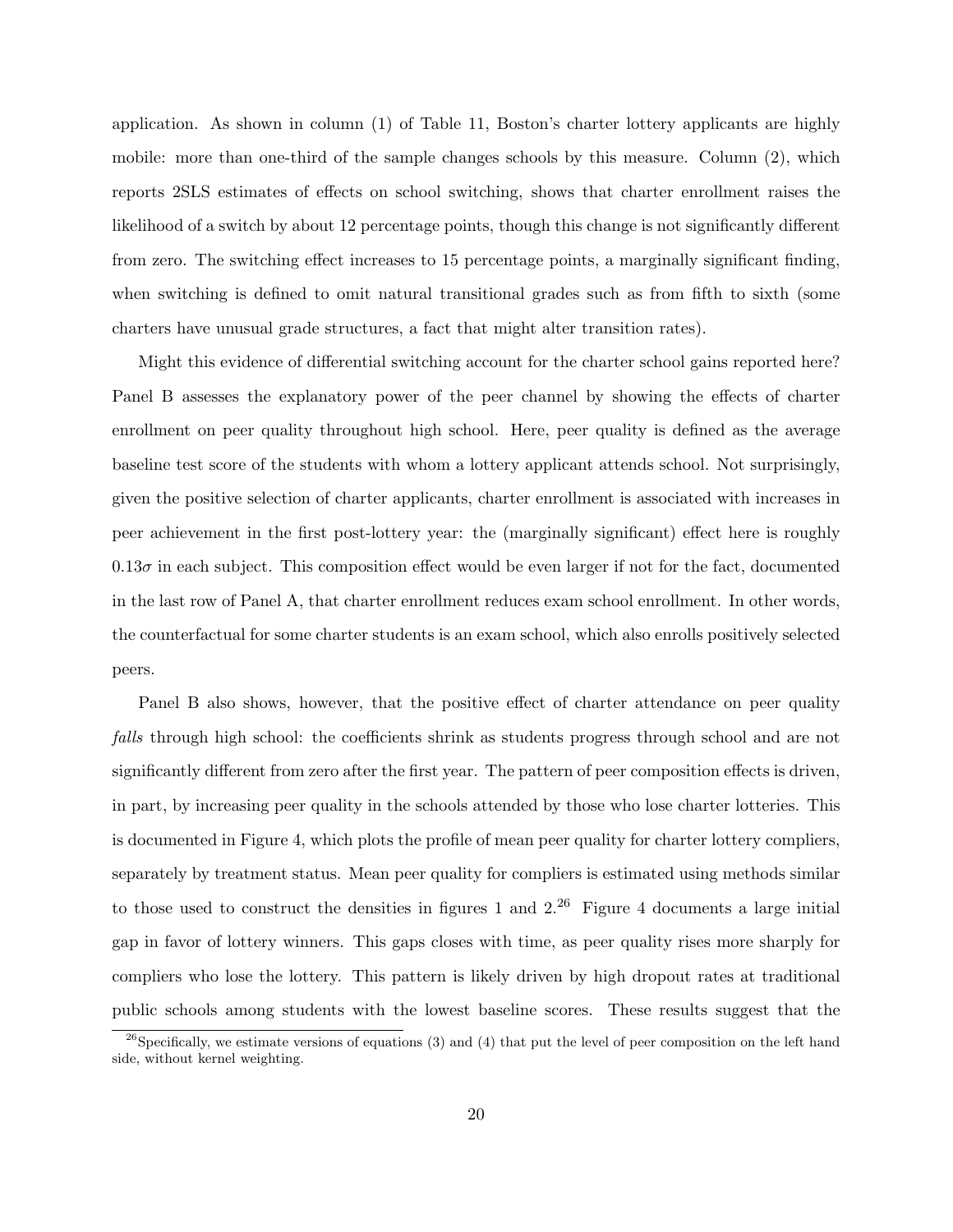paper's results cannot be attributed to low-quality peers leaving charter schools. If anything, such a dynamic is more pronounced at Boston's traditional public schools. <sup>27</sup>

# 7 Conclusion

Studies of many educational interventions show promising short-run gains followed by discouragingly fast fadeout. This paper uses randomized admission lotteries to ask whether the substantial short-run test score effects of Boston's charter high schools translate into gains on longer-run outcomes like SAT scores, Advanced Placement test-taking and scores, college attendance, and college choice. Our estimates suggest that the effects of Boston's charters are remarkably persistent. Specifically, charter attendance raises the probability that students pass the score thresholds for high-stakes exams required for high-school graduation, boosts the likelihood that students qualify for an exam-based college scholarship, increases SAT scores, increases the frequency of AP testtaking with modest gains in scores, and shifts students away from attending two-year institutions and towards four-year attendance. The effect of charter attendance on the probability of attending a four-year public institution in Massachusetts is particularly large. Moreover, these schools seems to be highly effective for subgroups that are often difficult to serve, including boys, special education students, and students with low achievement at high school entry.

In view of often-voiced concerns about the effect of charter schools on student attrition, we explore a possible explanation for these gains in the form of school switching and peer effects. Charter attendance increases school switching outside of transitional grades, but this does not accentuate the effect of charter enrollment on peer composition. If anything, charter peers become more like peers at traditional public schools as students progress through high school. As a result, it seems unlikely that changes in peer composition are the primary driver of our findings.

These results suggest that the short-run test score impacts reported in our previous work on

 $27$ We also explored the importance of the peer channel by estimating 2SLS models where the endogenous variable is peer quality. The results of this analysis are reported in Web Appendix Table B3. These models imply that, in order for peers to account for the estimated effect of charters, a  $1\sigma$  increase in initial peer quality must improve a student's test score by between 2.5 and  $2.8\sigma$ . This peer multiplier is implausibly large relative to peer effects estimated elsewhere, including Hoxby (2000) (0.3-0.5 $\sigma$ ), Hanushek et al. (2003) (0.15-0.24 $\sigma$ ), and other studies summarized in Sacerdote (2011)'s recent survey.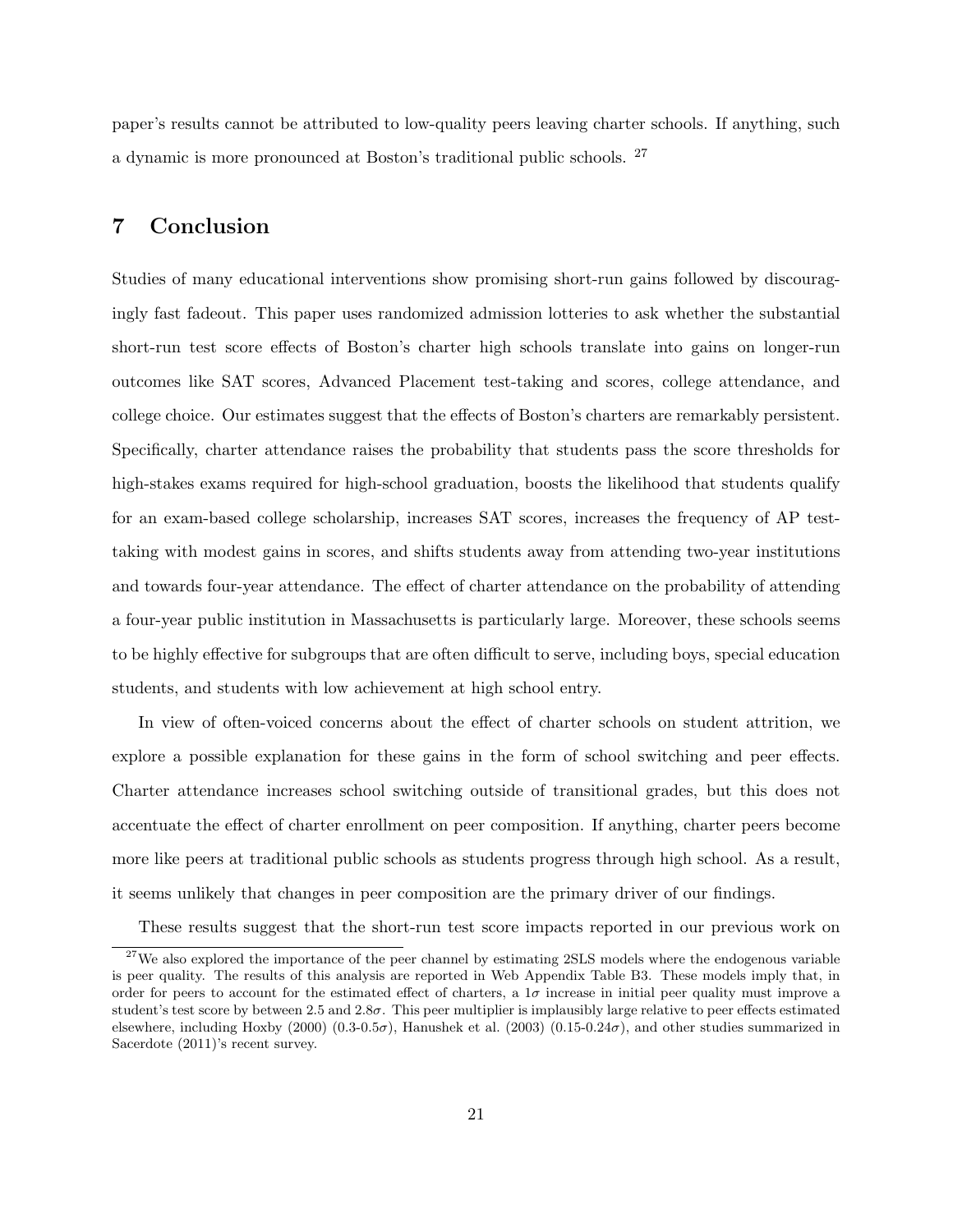Boston's charter schools are not driven by gaming or teaching to the test; rather, they seem to represent increases in underlying human capital, with effects that generalize to a number of other contexts. The cohorts of lottery applicants in our sample are too young to generate reliable estimates of effects on college persistence or graduation. In future work, we plan to investigate the effects of Boston's charter schools on these outcomes, as well as longer-run labor market outcomes like employment and earnings.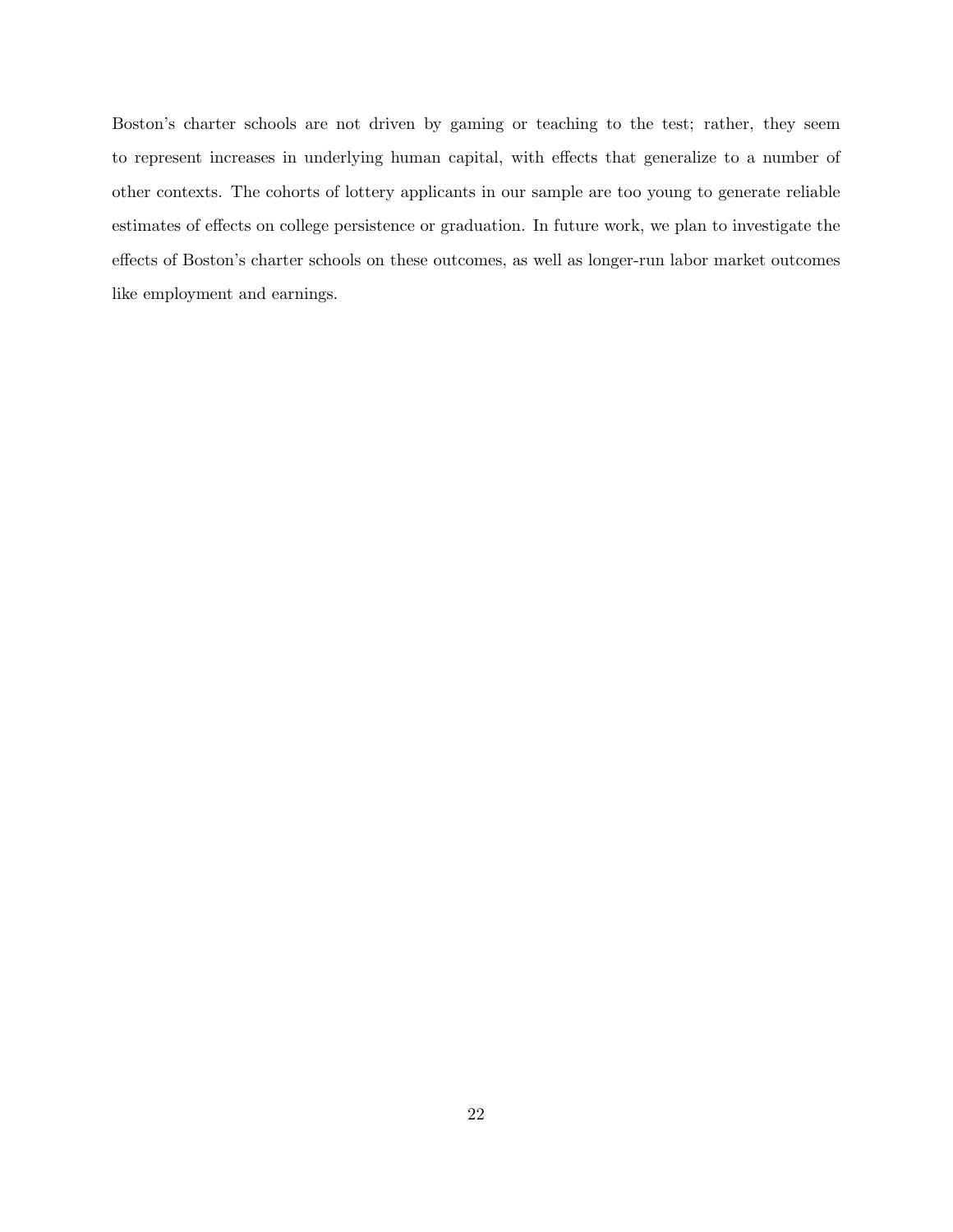# References

- Abadie, A. (2002). Bootstrap tests for distributional treatment effects in instrumental variables models. Journal of the American Statistical Association, 97(457).
- Abadie, A. (2003). Semiparametric instrumental variable estimation of treatment response models. Journal of Econometrics, 113(2).
- Abdulkadiroğlu, A., Angrist, J., Dynarski, S., Kane, T. J., and Pathak, P. (2011). Accountability and flexibility in public schools: Evidence from Boston's charters and pilots. The Quarterly Journal of Economics, 126(2):699–748.
- Anderson, M. L. (2008). Multiple inference and gender differences in the effects of early intervention: A reevaluation of the abecedarian, perry preschool, and early training projects. Journal of the American statistical Association, 103(484):1481–1495.
- Andrabi, T., Das, J., Ijaz Khwaja, A., and Zajonc, T. (2011). Do value-added estimates add value? accounting for learning dynamics. American Economic Journal: Applied Economics, 3(3):29–54.
- Angrist, J. D., Cohodes, S. R., Dynarski, S. M., Fullerton, J., Kane, T. J., Pathak, P. A., and Walters, C. R. (2011a). Student achievement in Massachusetts' charter schools. Center for Education Policy Research at Harvard University.
- Angrist, J. D., Dynarski, S. M., Kane, T. J., Pathak, P. A., and Walters, C. R. (2010). Inputs and impacts in charter schools: KIPP Lynn. American Economic Review, 100(2):239–243.
- Angrist, J. D., Dynarski, S. M., Kane, T. J., Pathak, P. A., and Walters, C. R. (2012). Who benefits from KIPP? Journal of Policy Analysis and Management, 31(4):837–860.
- Angrist, J. D., Lang, D., and Oreopoulos, P. (2009). Incentives and services for college achievement: Evidence from a randomized trial. American Economic Journal: Applied Economics, 1(1):136– 163.
- Angrist, J. D., Pathak, P. A., and Walters, C. R. (2011b). Explaining charter school effectiveness. Working Paper 17332, National Bureau of Economic Research, Cambridge, MA.
- Banerjee, A. V., Cole, S., Duflo, E., and Linden, L. (2007). Remedying education: Evidence from two randomized experiments in india. The Quarterly Journal of Economics, 122(3):1235–1264.
- Booker, K., Sass, T. R., Gill, B., and Zimmer, R. (2008). Going beyond test scores: Evaluating charter school impact on educational attainment in Chicago and Florida. RAND, Santa Monica, CA.
- Bowen, W. and Bok, D. (2000). The Shape of the River: Long-Term Consequences of Considering Race in College and University Admissions. Princeton University Press, Princeton, NJ.
- Bowen, W. G., Chingos, M. M., and McPherson, M. S. (2009). Crossing the finish line: Completing college at America's public universities. Princeton University Press, Princeton, NJ.
- Chetty, R., Friedman, J. N., Hilger, N., Saez, E., Schanzenbach, D. W., and Yagan, D. (2011a). How does your kindergarten classroom affect your earnings? Evidence from Project STAR. Quarterly Journal of Economics, 126(4):1593–1660.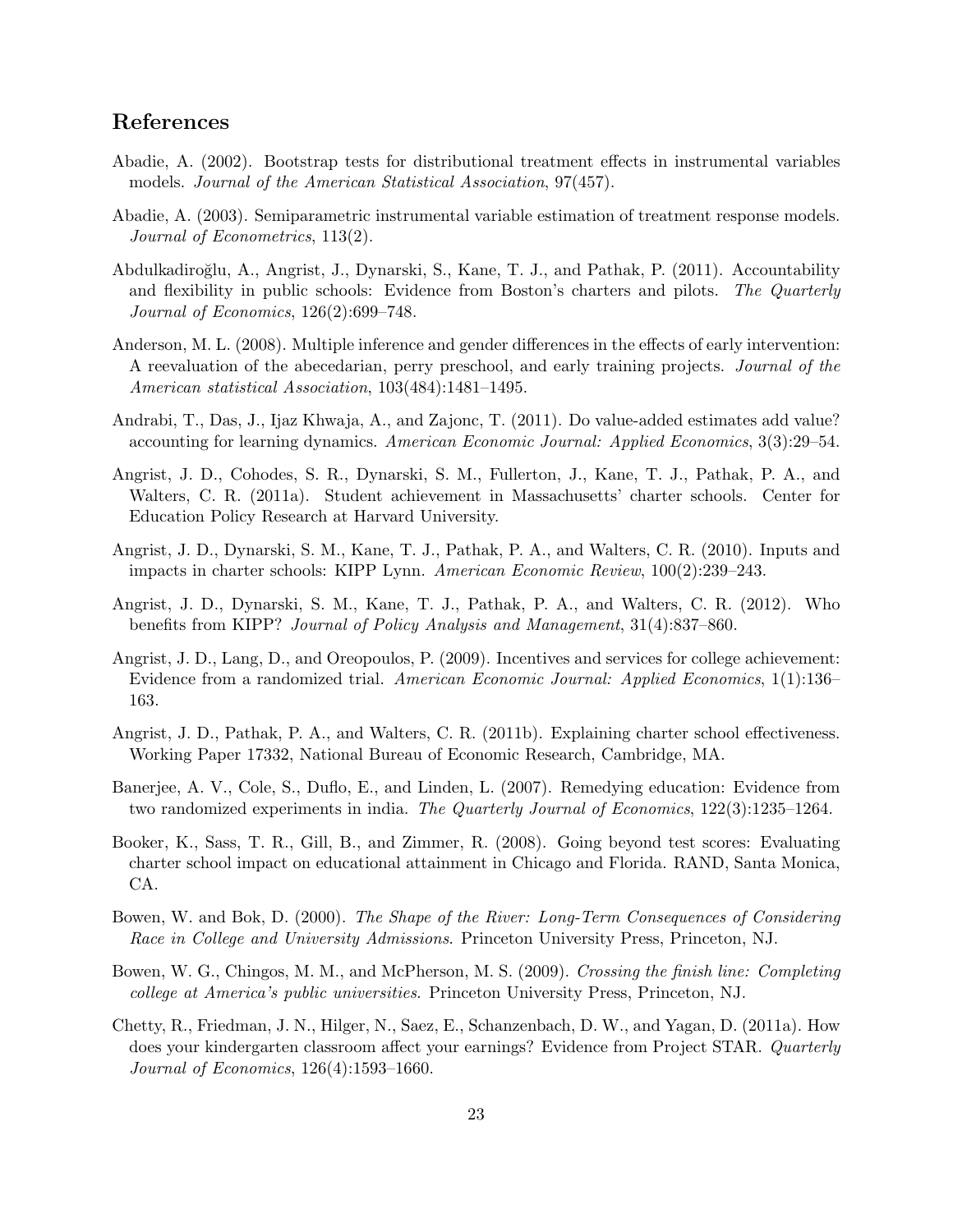- Chetty, R., Friedman, J. N., and Rockoff, J. E. (2011b). The long-term impacts of teachers: Teacher value-added and student outcomes in adulthood. NBER Working Paper 17699, National Bureau of Economic Research.
- Cohodes, S. and Goodman, J. (2013). Merit aid, college quality, and college completion: Massachusetts' Adams scholarship as an in-kind subsidy. HKS Faculty Research Working Paper Series RWP13-005.
- Cunha, F., Heckman, J. J., and Schennach, S. M. (2010). Estimating the technology of cognitive and noncognitive skill formation. Econometrica, 78(3):883–931.
- Currie, J. and Thomas, D. (2000). School quality and the longer-term effects of head start. The Journal of Human Resources, 35(4):755.
- Deming, D. (2009). Early childhood intervention and life-cycle skill development: Evidence from Head Start. American Economic Journal: Applied Economics, 1(3):111–134.
- Deming, D. J., Hastings, J. S., Kane, T. J., and Staiger, D. O. (2013). School choice, school quality and postsecondary attainment. The American Economic Review.
- Dobbie, W. and Fryer, R. G. (2011a). Are high-quality schools enough to increase achievement among the poor? Evidence from the Harlem Children's Zone. American Economic Journal: Applied Economics, 3(3):158–187.
- Dobbie, W. and Fryer, R. G. (2011b). Getting beneath the veil of effective schools: Evidence from New York City. Technical Report NBER Working Paper No. 17632, National Bureau of Economic Research, Cambridge, MA.
- Dobbie, W. and Fryer, R. G. (2012). Are high quality schools enough to reduce social disparities? Evidence from the Harlem Children's Zone. Unpublished manuscript, Harvard University.
- Dynarski, M. and Gleason, P. (2002). How can we help? what we have learned from recent federal dropout prevention evaluations. Journal of Education for Students Placed At Risk, 7(1):43–69.
- Dynarski, M., Gleason, P., Rangarajan, A., and Wood, R. (1998). Impacts of dropout prevention programs. Technical report, Mathematica Policy Research, Inc., Princeton, NJ.
- Dynarski, M. and Wood, R. (1997). Helping high-risk youths: Results for the alternative schools demonstration program. Mathematica Policy Research, Inc. Princeton, NJ.
- Dynarski, S. M., Hyman, J. M., and Schanzenbach, D. W. (2011). Experimental evidence on the effect of childhood investments on postsecondary degree attainment and degree completion. Working Paper 17553, National Bureau of Economic Research, Cambridge, MA.
- Garces, E., Thomas, D., and Currie, J. (2002). Longer-term effects of head start. The American Economic Review, 92(4):999–1012.
- Hanushek, E., Kain, J., Markman, J. M., and Rivkin, S. (2003). Does peer ability affect student achievement?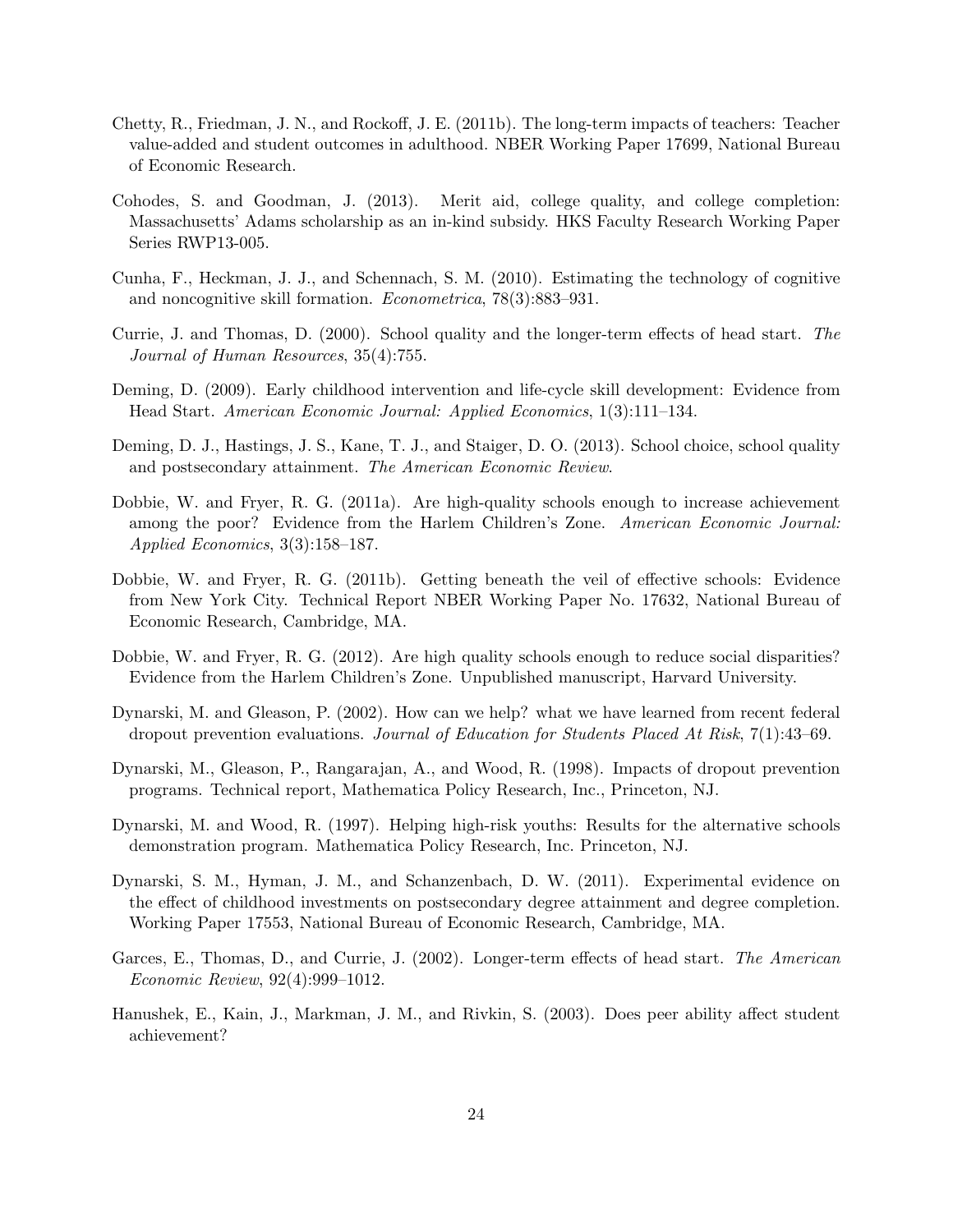- Heuer, R. and Stullich, S. (2011). Comparability of state and local expenditures among schools within districts: A report from the study of school-level expenditures. Technical report, U.S. Department of Education, Office of Planning, Evaluation and Policy Development, Policy and Program Studies Service.
- Hoxby, C. (2000). Peer effects in the classroom: Learning from gender and race variation. NBER Working Paper, 7867.
- Hoxby, C. M. and Avery, C. (2012). The missing "one-offs": The hidden supply of high-achieving, low-income students. NBER Working Paper 18586, National Bureau of Economic Research.
- Imbens, G. W. and Angrist, J. D. (1994). Identification and estimation of local average treatment effects. Econometrica, 62(2):467–475.
- Jacob, B. A. (2007). Test-based accountability and student achievement: An investigation of differential performance on NAEP and state assessment. Working Paper 12817, National Bureau of Economic Research, Cambridge, MA.
- Jacob, B. A., Lefgren, L., and Sims, D. P. (2010). The persistence of teacher-induced learning. Journal of Human Resources, 45(4):915–943.
- Jacob, B. A. and Levitt, S. D. (2003). Rotten apples: An investigation of the prevalence and predictors of teacher cheating. The Quarterly Journal of Economics, 118(3):843–877.
- Kane, T. J. and Staiger, D. O. (2008). Estimating teacher impacts on student achievement: An experimental evaluation. Technical Report Working Paper 14607, National Bureau of Economic Research, Cambridge, MA.
- Kemple, J. and Snipes, J. (2000). Career academies: Impacts on students' engagement and performance in high school. MDRC. New York.
- Krueger, A. B. and Whitmore, D. M. (2001). The effect of attending a small class in the early grades on college-test taking and middle school test results: Evidence from project star. The Economic Journal, 111(468):1–28.
- Legewie, J. and DiPrete, T. A. (2012). School context and the gender gap in educational achievement. American Sociological Review, 77(3):463–485.
- Massachusetts Department of Elementary and Secondary Education (2013). The Commenwealth of Massachusetts Department of Elementary and Secondary Education Massachusetts charter schools fact sheet.
- Neal, D. and Schanzenbach, D. W. (2010). Left behind by design: Proficiency counts and test-based accountability. Review of Economics and Statistics, 92(2):263–283.
- Sacerdote, B. (2011). Peer Effects in Education: How Might They Work, How Big Are They and How Much Do We Know Thus Far?, volume 3 of Handbook of the Economics of Education, chapter 4, pages 249–277. Elsevier.
- Silverman, B. W. (1986). Density estimation for statistics and data analysis, volume 26. CRC press.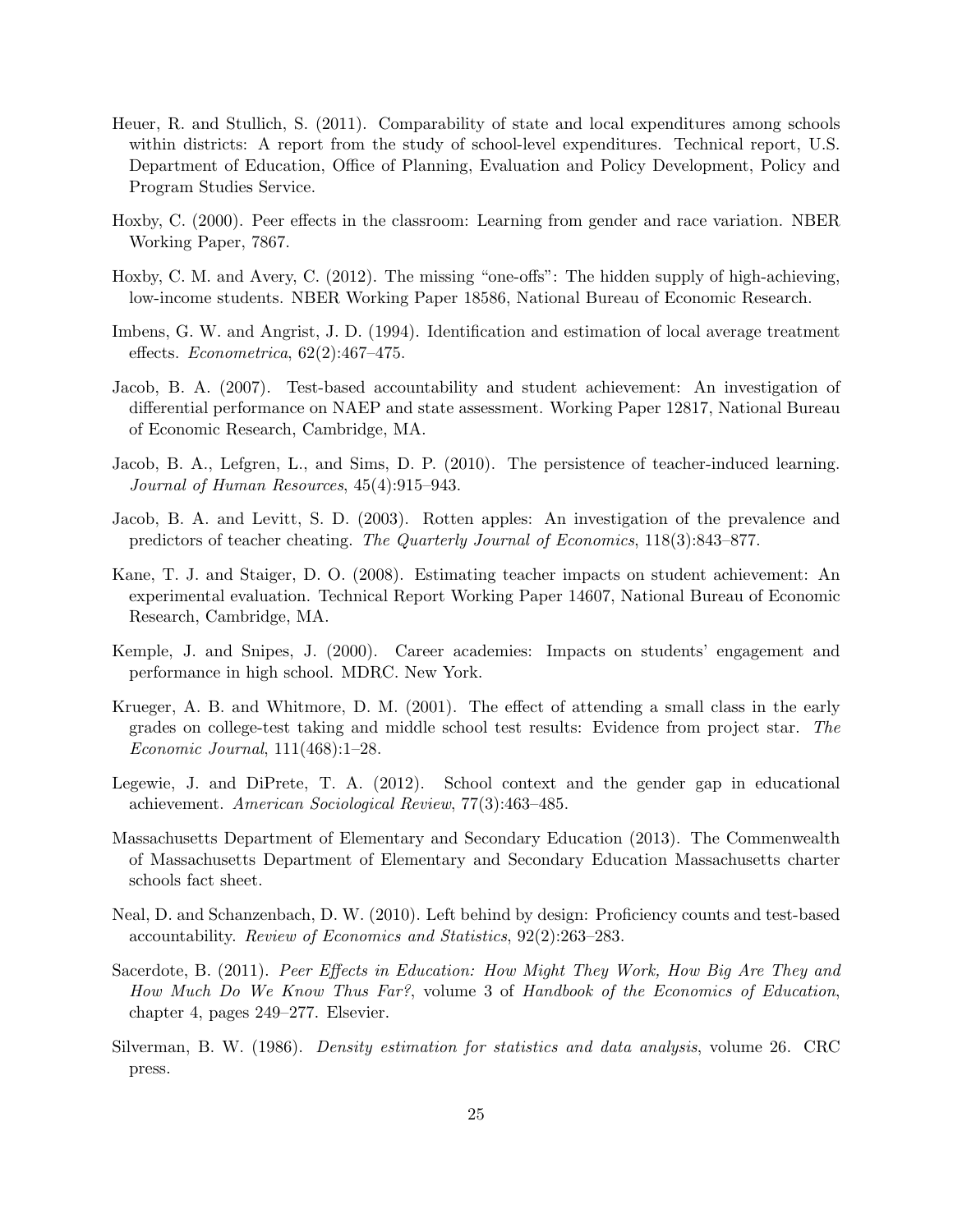- Skinner, K. (2009). Charter school succes or selective out-migration of low achievers? effects of enrollment management on student achievement. Technical report, Massachusetts Teachers Association.
- Thernstrom, A. M. and Thernstrom, S. (2003). No excuses: Closing the racial gap in learning. Simon & Schuster, New York.
- Tuttle, C. C., Gill, B., Gleason, P., Knechtel, V., Nichols-Barrer, I., and Resch, A. (2013). KIPP middle schools: Impacts on achievement and other outcomes. Mathematica Policy Research, Princeton, NJ.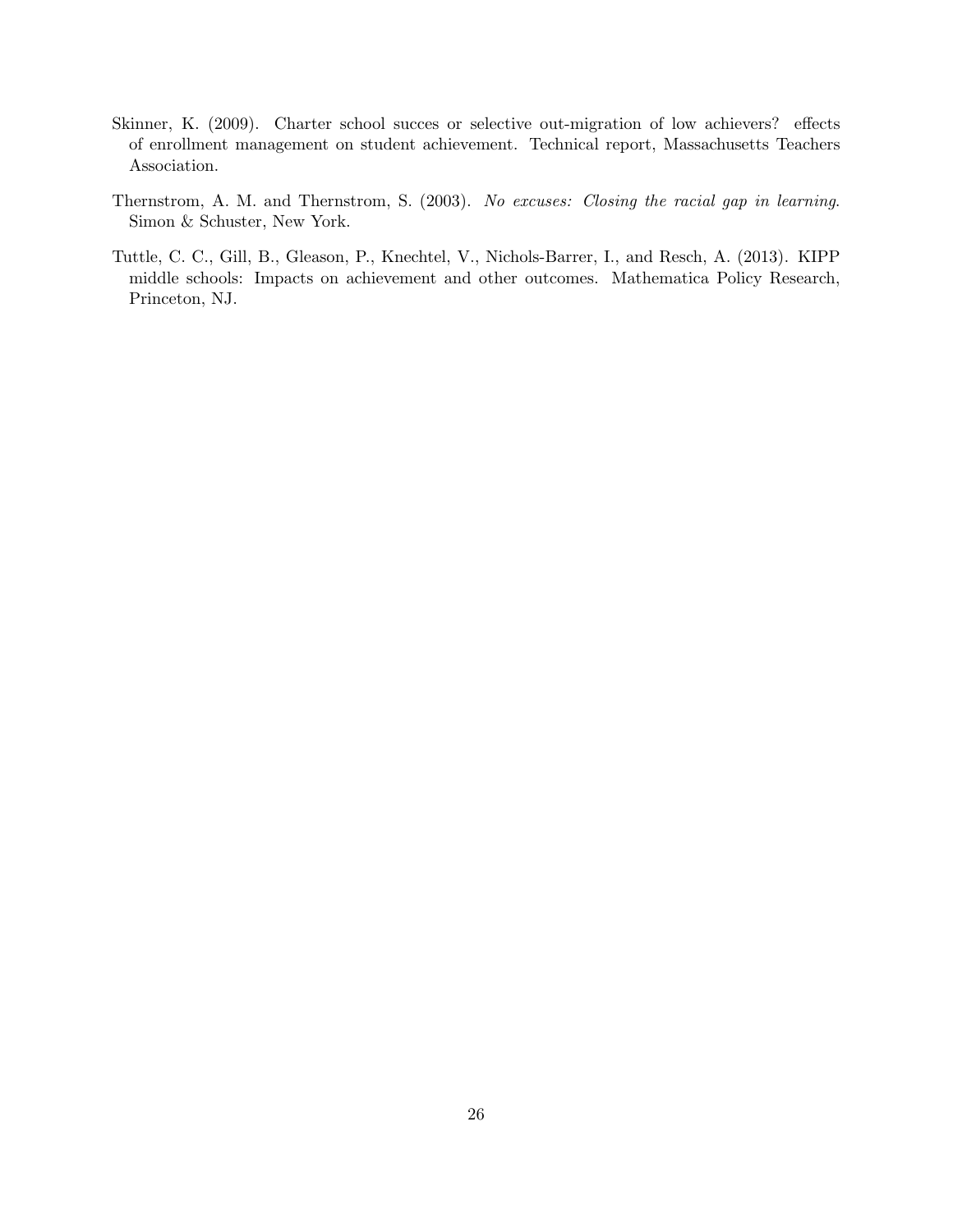

Figure 1: Complier Distributions for MCAS Scaled Scores

Notes: This figure plots smoothed MCAS scaled score distributions for treated and untreated charter lottery compliers. The sample is restricted to lottery applicants who are projected to graduate between 2006 and 2013, assuming normal academic progress from baseline. Dotted vertical lines indicate MCAS performance category thresholds (220 for Needs Improvement, 240 for Proficient, and 260 for Advanced). Densities are estimated using an Epanechnikov kernel function with a bandwidth equal to twice the Silverman (1986) rule-of-thumb. Kolmogorov-Smirnov statistics and p-values are from bootstrap tests of distributional equality for treated and untreated compliers.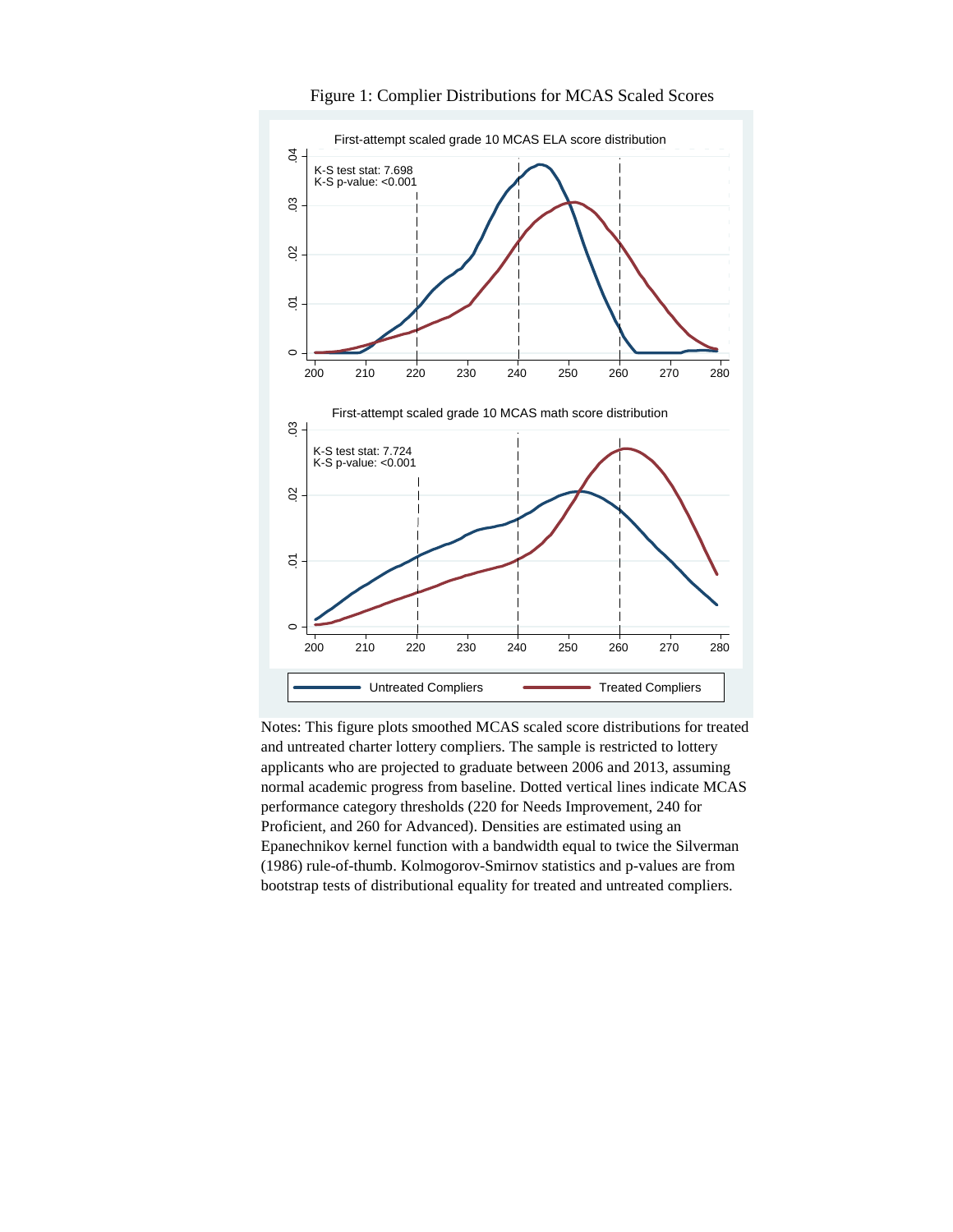

Figure 2: Complier Distributions for SAT Scores

Notes: This figure plots smoothed SAT score distributions for treated and untreated charter lottery compliers. The sample is restricted to lottery applicants who are projected to graduate between 2007 and 2012, assuming normal academic progress from baseline. Densities are estimated using an Epanechnikov kernel function with a bandwidth equal to twice the Silverman (1986) rule-of-thumb. Kolmogorov-Smirnov statistics and p-values are from bootstrap tests of distributional equality for treated and untreated compliers.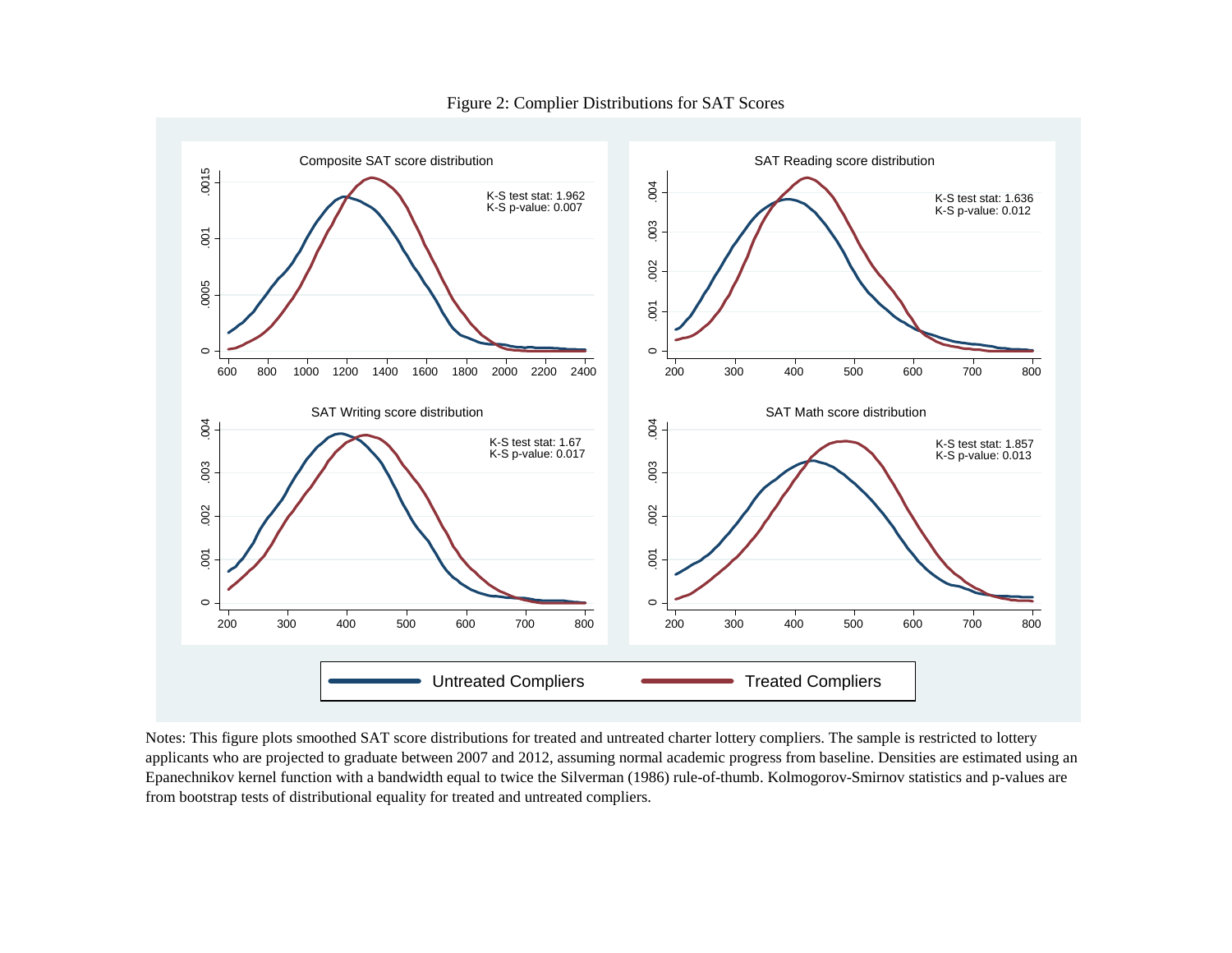Figure 3: Lottery Estimates of Effects within Risk Sets



Notes: This figure plots within-risk-set lottery estimates of the effects of charter school attendance. Panel A plots effects on SAT Reasoning (Verbal + Math) against effects on MCAS Composite scores. Panel B plots effects on the probability of immediate enrollment in a four-year college against effects on MCAS Composite scores. The sample in Panel A includes students projected to graduate between 2007 through 2012 while the sample in Panel B includes students projected to graduate between 2006 through 2011. Data points are labeled by school number, with schools numbered in decreasing order of their MCAS math effects. Blue circles indicate risk sets in which students applied to one school, while red squares indicate risk sets in which students applied to two. Marker sizes are proportional to the inverse of the standard errors of the estimates on the x-axis. Estimates for a given risk set use the instrument (ever or initial offer) with the larger first-stage tstatistic. The sample excludes risk sets with first-stage t-statistics less than one; this restriction would remove all data for one school, so the largest risk set for that school is retained.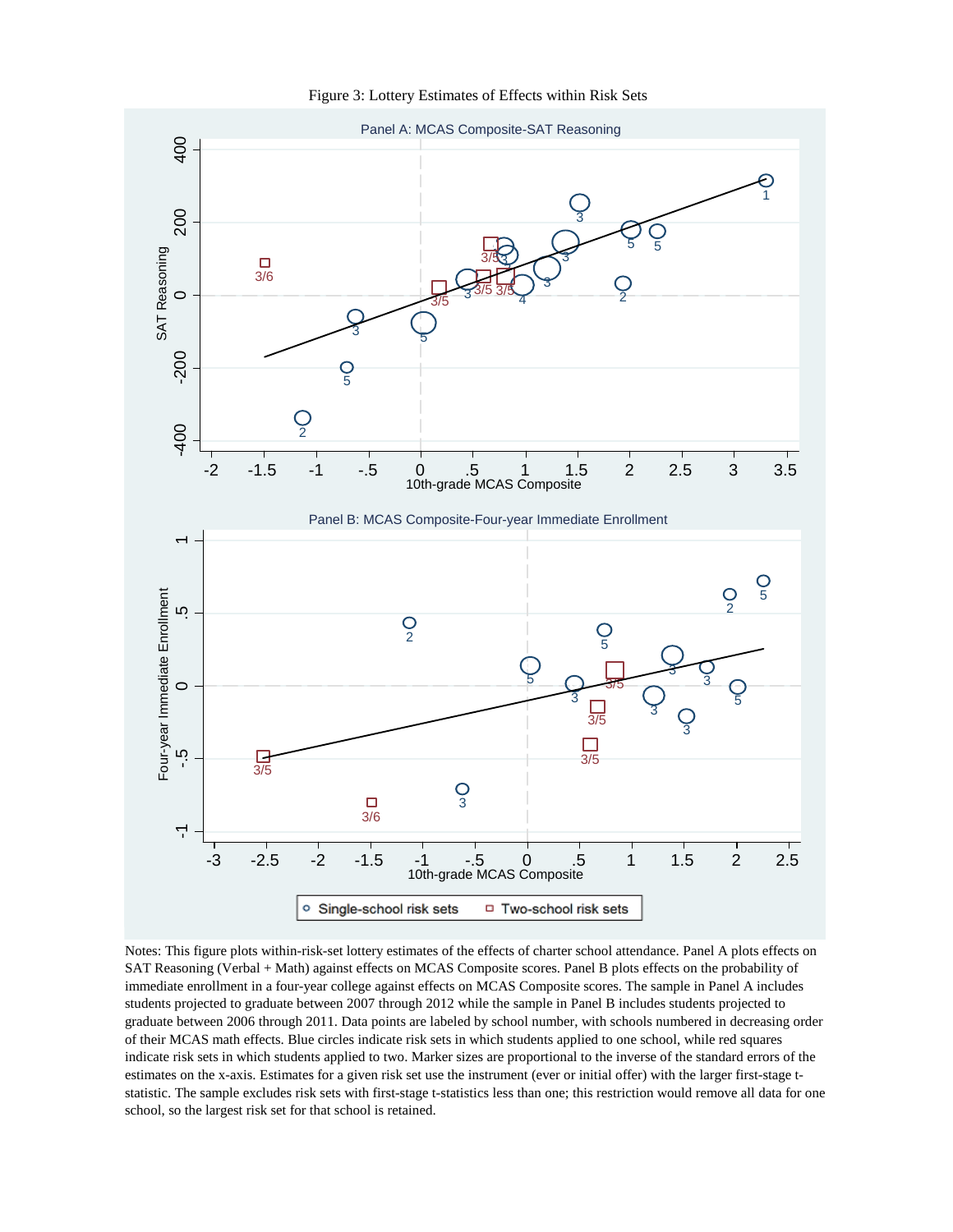

## Figure 4: Peer Quality For Charter Lottery Compliers

Notes: This figure plots mean peer quality in the first, second, third and fourth years after the lottery for treated and untreated charter lottery compliers. The sample is restricted to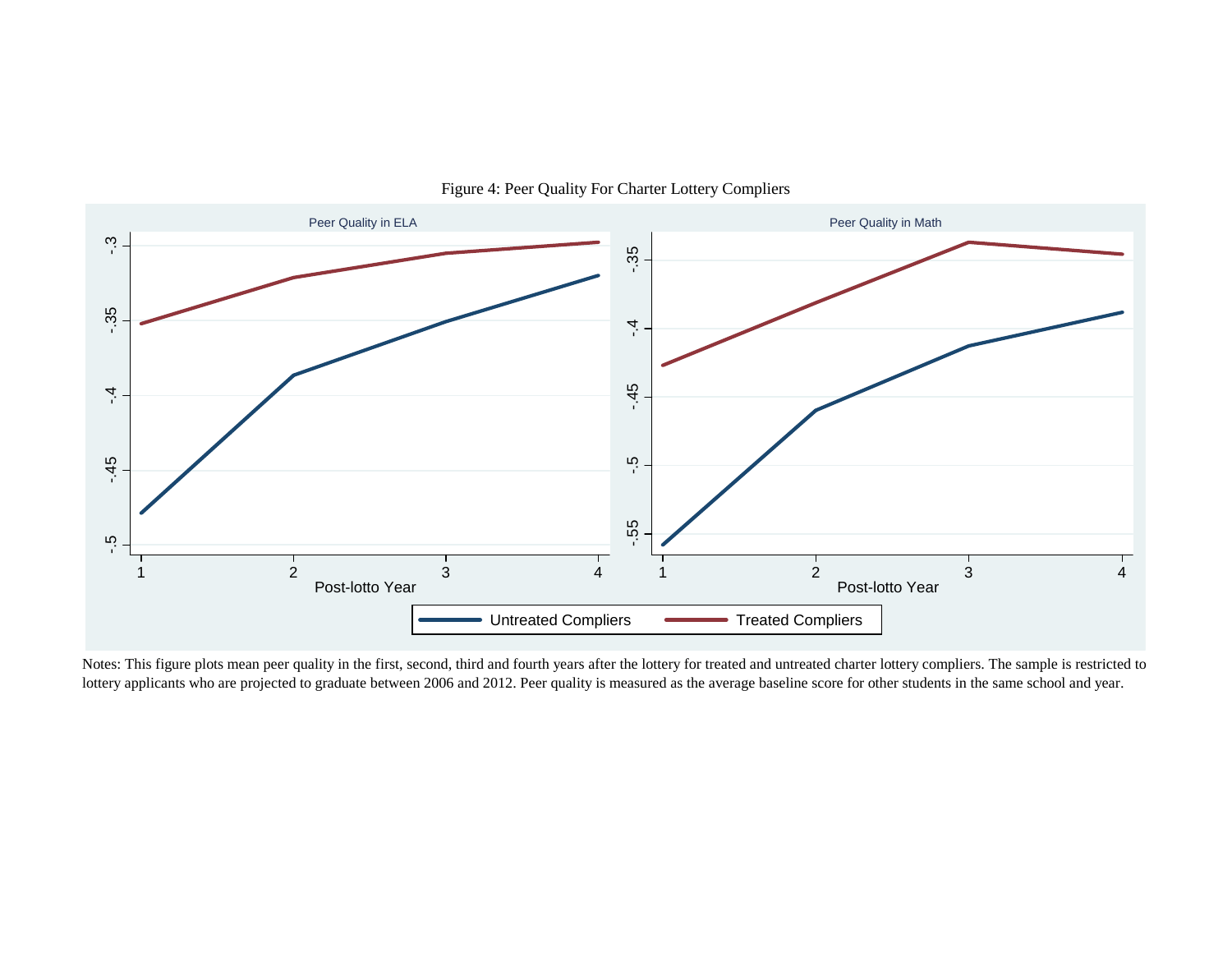|                                                                | Table 1: Boston School Characteristics |                         |                         |                 |
|----------------------------------------------------------------|----------------------------------------|-------------------------|-------------------------|-----------------|
|                                                                | Public High                            | <b>Charters Serving</b> | <b>Charters Serving</b> | Charters in the |
|                                                                | Schools                                | Grade 9-12              | Grade 9-12 Only         | Study           |
|                                                                | Mean                                   | Mean                    | Mean                    | Mean            |
|                                                                | (1)                                    | (2)                     | (3)                     | (4)             |
| Panel A: Charter School Characteristics                        |                                        |                         |                         |                 |
| Number of years open                                           |                                        | 14                      | 15                      | 14              |
| Days per year                                                  | 180                                    | 190                     | 189                     | 191             |
| Average minutes per day                                        | 389                                    | 478                     | 477                     | 489             |
| Have Saturday school                                           |                                        | 0.71                    | 0.75                    | 0.83            |
| Avg. math instructions (min)                                   |                                        | 92.0                    | 83.5                    | 97.3            |
| Avg. reading instruction (min)                                 |                                        | 92.0                    | 89.8                    | 97.3            |
| No Excuses                                                     |                                        | 0.71                    | 0.75                    | 0.83            |
| Panel B: Comparison with Traditional Boston Public Schools     |                                        |                         |                         |                 |
| Number of teachers                                             | 45                                     | 27                      | 19                      | 28              |
| Student/teacher ratio                                          | 14.6                                   | 13.0                    | 13.6                    | 13.3            |
| Proportion of teachers licensed in teaching assignment         | 0.97                                   | 0.63                    | 0.71                    | 0.58            |
| Proportion of teachers 32 and younger                          | 0.28                                   | 0.71                    | 0.71                    | 0.76            |
| Proportion of teachers 49 and older                            | 0.35                                   | 0.09                    | 0.10                    | 0.05            |
| Proportion of core classes taught by highly qualified teachers | 0.93                                   | 0.97                    | 0.98                    | 0.97            |
| Avg. per-pupil expenditure                                     | \$12,573                               | \$13,694                | $$15,581*$              | \$13,499        |
| Title I eligible                                               |                                        |                         |                         |                 |
| N (schools)                                                    | 21                                     | 7                       | 4                       | 6               |

Notes: This table reports characteristics of Boston charter schools and Boston public schools operating in academic calendar year 2012-13. Charter school characteristics are obtained from a survey of school administrators. Panel B compares Boston charter high schools to Boston public high schools. Data on public schools are from http:\\www.doe.mass.edu. Boston public high schools (column 1) include Another Course to College, Boston Arts Academy, Boston Community Leadership Academy, Boston Latin Academy, Boston Latin School, Brighton High, Boston International High, Burke High, Charlestown High, Community Academy of Science and Health, Dorchester Academy, East Boston High, The English High, Excel High, Fenway High, Greater Egleston High, New Mission High, O'Bryant School of Math and Science, Quincy Upper, Snowden International High, and Urban Science Academy. Data for West Roxbury Academy and TechBoston Aacdemy are missing. Boston charters serving grade 9-12 (column 2) include Academy of the Pacific Rim, Boston Preparatory, City on a Hill, Codman Academy, Boston Collegiate High, Health Careers Academy, and Match. Boston charter high schools serving grade 9-12 only (column 3) are City on a Hill, Codman Academy, Match, Health Careers Academy. Charters in this study (column 4) include Academy of the Pacific Rim, Boston Preparatory, City on a Hill, Codman Academy, Boston Collegiate High, and Match. Statistics are based on data from the 2010-2011 school year. Average per pupil expenditures data is weighted by school enrollment and includes administration, instructional leadership, classroom and specialist teachers, other teaching services, professional development, instructional materials, equipment, and technology, guidance counseling and testing, pupil services, operations and management, and insurance and retirement programs. This statistic for the Boston Public Schools includes spending for all grade levels. The Boston Public Schools Expenditure statistic comes from MA DOE District Profiles Finance Table "Total Expenditure Per Pupil, All Funds, By Function." The charter school finance data comes from MA DOE "FY2011 Charter School End of Year Financial Report Summary." \*This calculation excludes one of the 9-12 schools because we only have expenditure data for this school's middle and high school combined.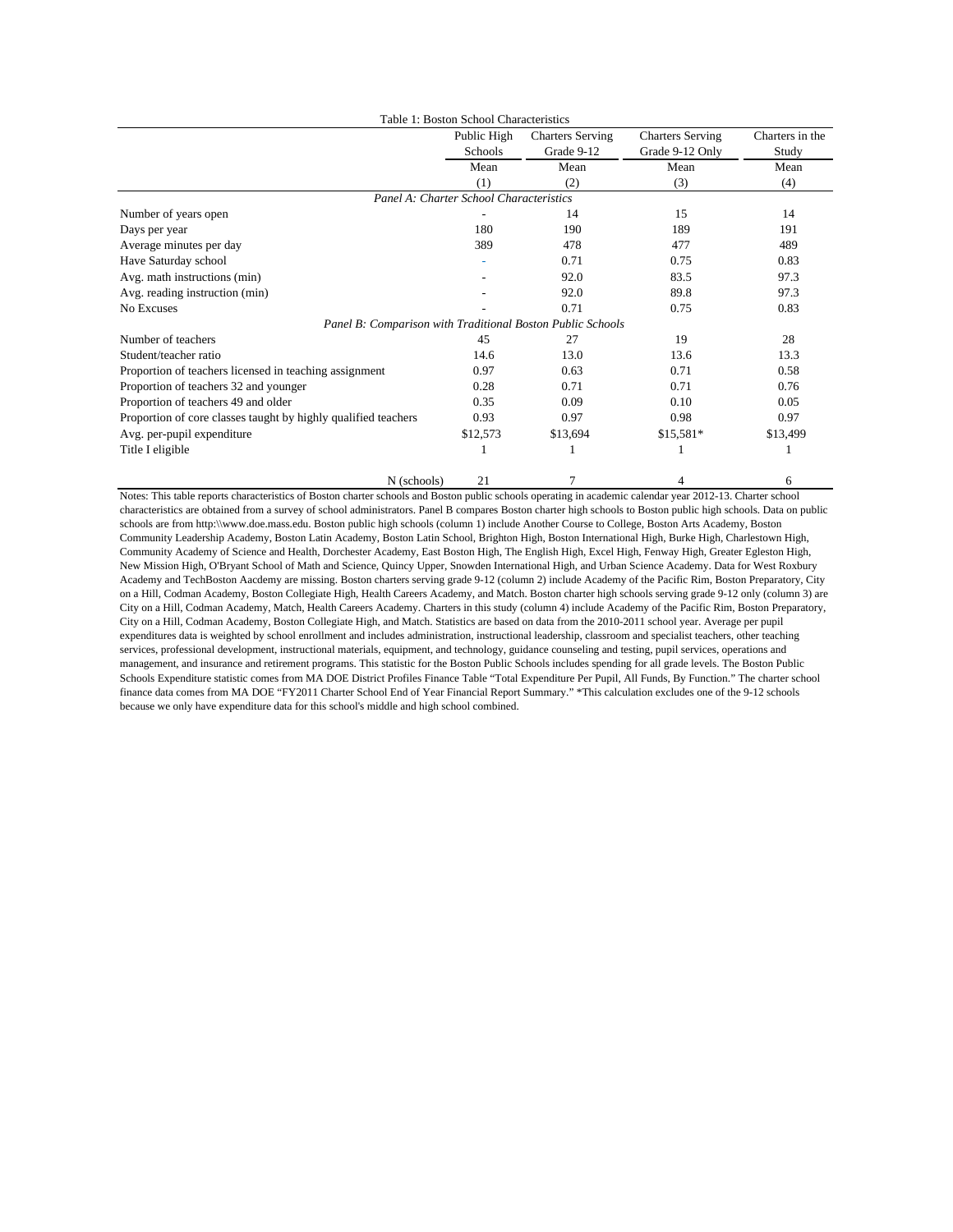|                             |                        |          |                               | Table 2: Descriptive Statistics |                        |                                 |                        |                              |
|-----------------------------|------------------------|----------|-------------------------------|---------------------------------|------------------------|---------------------------------|------------------------|------------------------------|
|                             |                        |          |                               |                                 | Projected Senior Year  |                                 |                        |                              |
|                             |                        |          | 2006-13 (MCAS outcome sample) |                                 |                        | 2007-12 (AP/SAT outcome sample) |                        | 2006-11 (NSC outcome sample) |
|                             | <b>BPS</b> 9th Graders |          | Lottery Applicants            |                                 | <b>BPS</b> 9th Graders | Lottery Applicants              | <b>BPS</b> 9th Graders | <b>Lottery Applicants</b>    |
|                             | Mean                   | Mean     | Ever Offer                    | <b>Initial Offer</b>            | Mean                   | Mean                            | Mean                   | Mean                         |
|                             | (1)                    | (2)      | (3)                           | (4)                             | (5)                    | (6)                             | (7)                    | (8)                          |
| Female                      | 0.496                  | 0.542    | 0.007                         | 0.025                           | 0.497                  | 0.536                           | 0.499                  | 0.542                        |
|                             |                        |          | (0.021)                       | (0.019)                         |                        |                                 |                        |                              |
| <b>Black</b>                | 0.421                  | 0.614    | $-0.007$                      | 0.004                           | 0.419                  | 0.606                           | 0.436                  | 0.624                        |
|                             |                        |          | (0.021)                       | (0.018)                         |                        |                                 |                        |                              |
| Hispanic                    | 0.308                  | 0.248    | 0.000                         | 0.000                           | 0.310                  | 0.263                           | 0.300                  | 0.252                        |
|                             |                        |          | (0.018)                       | (0.016)                         |                        |                                 |                        |                              |
| Asian                       | 0.101                  | 0.034    | 0.000                         | $-0.004$                        | 0.100                  | 0.033                           | 0.099                  | 0.035                        |
|                             |                        |          | (0.008)                       | (0.006)                         |                        |                                 |                        |                              |
| Subsidized Lunch            | 0.743                  | 0.728    | 0.020                         | 0.015                           | 0.749                  | 0.738                           | 0.744                  | 0.738                        |
|                             |                        |          | (0.019)                       | (0.017)                         |                        |                                 |                        |                              |
| Special Education           | 0.205                  | 0.180    | $-0.005$                      | 0.009                           | 0.199                  | 0.180                           | 0.201                  | 0.175                        |
|                             |                        |          | (0.017)                       | (0.015)                         |                        |                                 |                        |                              |
| Limited English Proficiency | 0.120                  | 0.035    | 0.003                         | 0.002                           | 0.112                  | 0.037                           | 0.118                  | 0.033                        |
|                             |                        |          | (0.008)                       | (0.007)                         |                        |                                 |                        |                              |
| <b>Baseline MCAS ELA</b>    | $-0.489$               | $-0.292$ | $-0.008$                      | $-0.036$                        | $-0.473$               | $-0.339$                        | $-0.450$               | $-0.295$                     |
|                             |                        |          | (0.037)                       | (0.034)                         |                        |                                 |                        |                              |
| <b>Baseline MCAS Math</b>   | $-0.427$               | $-0.306$ | 0.011                         | $-0.021$                        | $-0.411$               | $-0.329$                        | $-0.406$               | $-0.334$                     |
|                             |                        |          | (0.038)                       | (0.034)                         |                        |                                 |                        |                              |
| P-Value                     |                        |          | 0.947                         | 0.902                           |                        |                                 |                        |                              |
| Took any AP                 |                        |          |                               |                                 | 0.267                  | 0.312                           |                        |                              |
| <b>Took SAT</b>             |                        |          |                               |                                 | 0.493                  | 0.642                           |                        |                              |
| On-time College Enrollment  |                        |          |                               |                                 |                        |                                 | 0.367                  | 0.479                        |
| <b>Charter Attendance</b>   |                        | 0.297    |                               |                                 |                        | 0.280                           |                        | 0.275                        |
| Ever Offer                  |                        | 0.654    |                               |                                 |                        | 0.639                           |                        | 0.618                        |
| <b>Initial Offer</b>        |                        | 0.314    |                               |                                 |                        | 0.310                           |                        | 0.296                        |
| $\mathbf N$                 | 29857                  |          | 3671                          |                                 | 22467                  | 2957                            | 19674                  | 2599                         |

Notes: This table shows descriptive statistics for charter lottery applicants and Boston Public School (BPS) students. Column (1) shows means for BPS attendees projected to graduate between 2006 and 2013, assuming normal academic progress from 8th grade. Column (2) shows means for charter applicants in the same projected graduation year range. Columns (5) and (6) show means for the AP/SAT sample (projected graduation dates 2007-2012). Columns (7) and (8) show means for the NSC (National Student Clearinghouse) sample (projected graduation dates 2006-2011). Columns (3) and (4) report coefficients from regressions of observed characteristics on ever and initial lottery offers, controlling for risk set indicators. The sample for these regressions is restricted to charter lottery applicants with follow-up MCAS ELA scores. P-values are from tests of the hypothesis that all coefficients are zero. Baseline grade is defined as 4th grade for Boston Collegiate applicants, 5th grade for Boston Preparatory and Academy of the Pacific Rim, and 8th grade for Match, Codman Academy and City on a Hill. Baseline grade for BPS 9th graders is 8th grade. On-time college enrollment is indicates enrollment by the semester after projected high school graduation, assuming normal academic progress from baseline.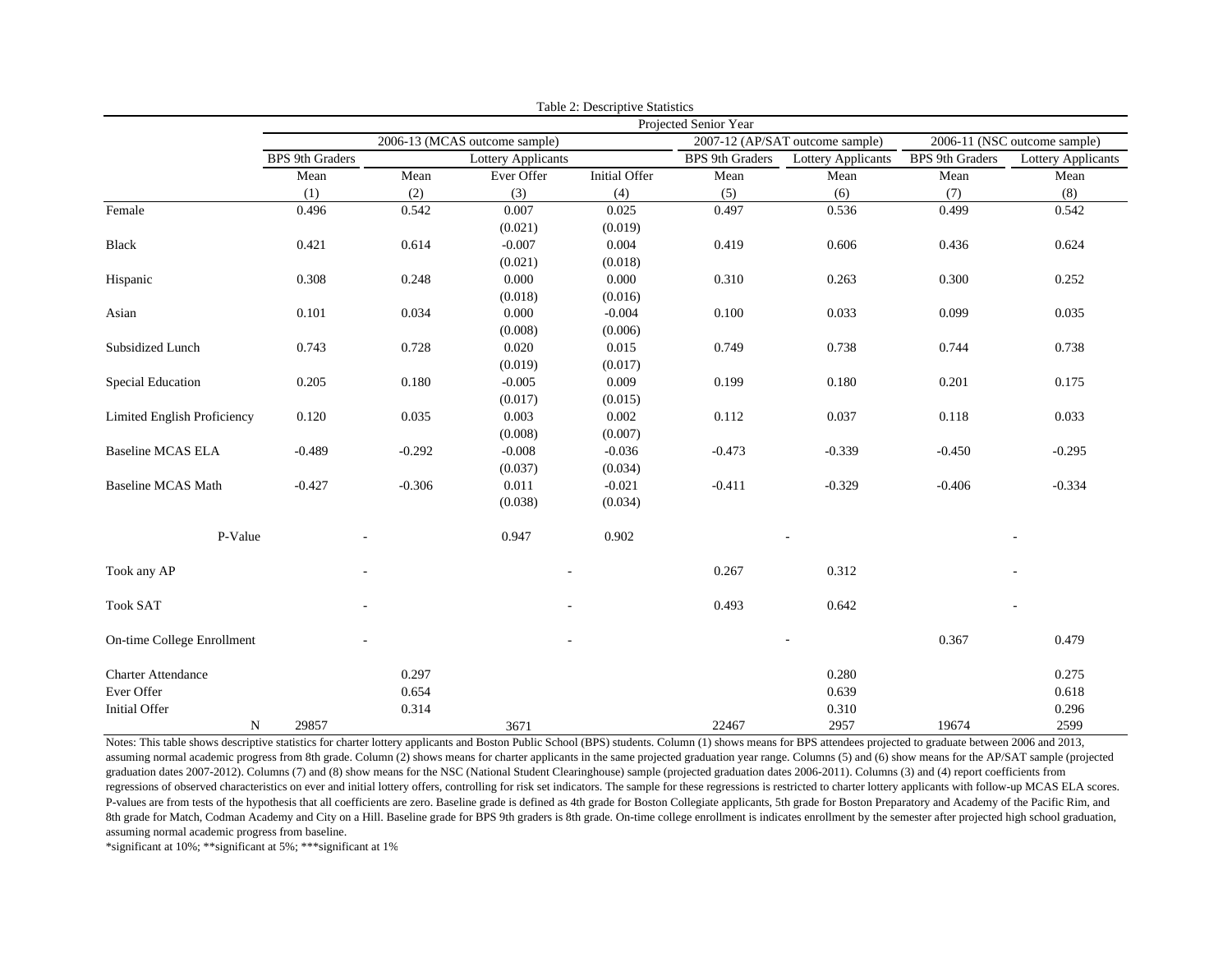|                          |                |            | <b>First Stage</b> |                                            | <b>Outcome Mean</b> |            |  |
|--------------------------|----------------|------------|--------------------|--------------------------------------------|---------------------|------------|--|
|                          |                | Ever Offer |                    | Initial Offer                              | [s.d.]              | Effect     |  |
| Subject                  |                | (1)        |                    | (2)                                        | (3)                 | (4)        |  |
|                          |                |            |                    | Panel A: 2006-2013 (MCAS outcome sample)   |                     |            |  |
| Standardized ELA         |                | $0.228***$ |                    | $0.134***$                                 | $-0.285$            | $0.411***$ |  |
|                          |                | (0.041)    |                    | (0.026)                                    | [0.833]             | (0.104)    |  |
|                          | $\mathbf N$    |            | 3671               |                                            |                     |            |  |
| <b>Standardized Math</b> |                | $0.229***$ |                    | $0.134***$                                 | $-0.231$            | $0.569***$ |  |
|                          |                | (0.041)    |                    | (0.026)                                    | [0.911]             | (0.120)    |  |
|                          | $\overline{N}$ |            | 3615               |                                            |                     |            |  |
|                          |                |            |                    | Panel B: 2007-2012 (AP/SAT outcome sample) |                     |            |  |
| <b>Standardized ELA</b>  |                | $0.230***$ |                    | $0.123***$                                 | $-0.298$            | $0.345***$ |  |
|                          |                | (0.050)    |                    | (0.031)                                    | [0.841]             | (0.130)    |  |
|                          | $\mathbf N$    |            | 2776               |                                            |                     |            |  |
| <b>Standardized Math</b> |                | $0.232***$ |                    | $0.122***$                                 | $-0.234$            | $0.477***$ |  |
|                          |                | (0.050)    |                    | (0.031)                                    | [0.893]             | (0.156)    |  |
|                          | $\mathbf N$    |            | 2732               |                                            |                     |            |  |
|                          |                |            |                    | Panel C: 2006-2011 (NSC outcome sample)    |                     |            |  |
| Standardized ELA         |                | $0.239***$ |                    | $0.118***$                                 | $-0.289$            | $0.303**$  |  |
|                          |                | (0.054)    |                    | (0.036)                                    | [0.833]             | (0.139)    |  |
|                          | N              |            | 2438               |                                            |                     |            |  |
| <b>Standardized Math</b> |                | $0.242***$ |                    | $0.118***$                                 | $-0.238$            | $0.543***$ |  |
|                          |                | (0.054)    |                    | (0.036)                                    | [0.894]             | (0.154)    |  |
|                          | $\mathbf N$    |            | 2399               |                                            |                     |            |  |

Table 3: Lottery Estimates of Effects on 10th-Grade MCAS Scores by Projected Senior Year

Notes: This table reports 2SLS estimates of the effects of Boston charter attendance on 10th-grade MCAS test scores. The sample for each panel includes students projected to graduate in the year range specified in the panel title. The endogenous variable is an indicator for charter attendance in 9th or 10th grade. The instruments are ever offer and initial offer dummies. Initial offer is equal to one when a student is offered a seat in any charter school immediately following the lottery, while ever offer is equal to one for students offered seats at any time. All models control for risk sets, 10th grade calendar year dummies, race, sex, special education, limited English proficiency, subsidized lunch status, and a female by minority dummy. Standard errors are clustered at the schoolyear level in 10th grade. Means and standard deviations in column (3) are for non-charter students.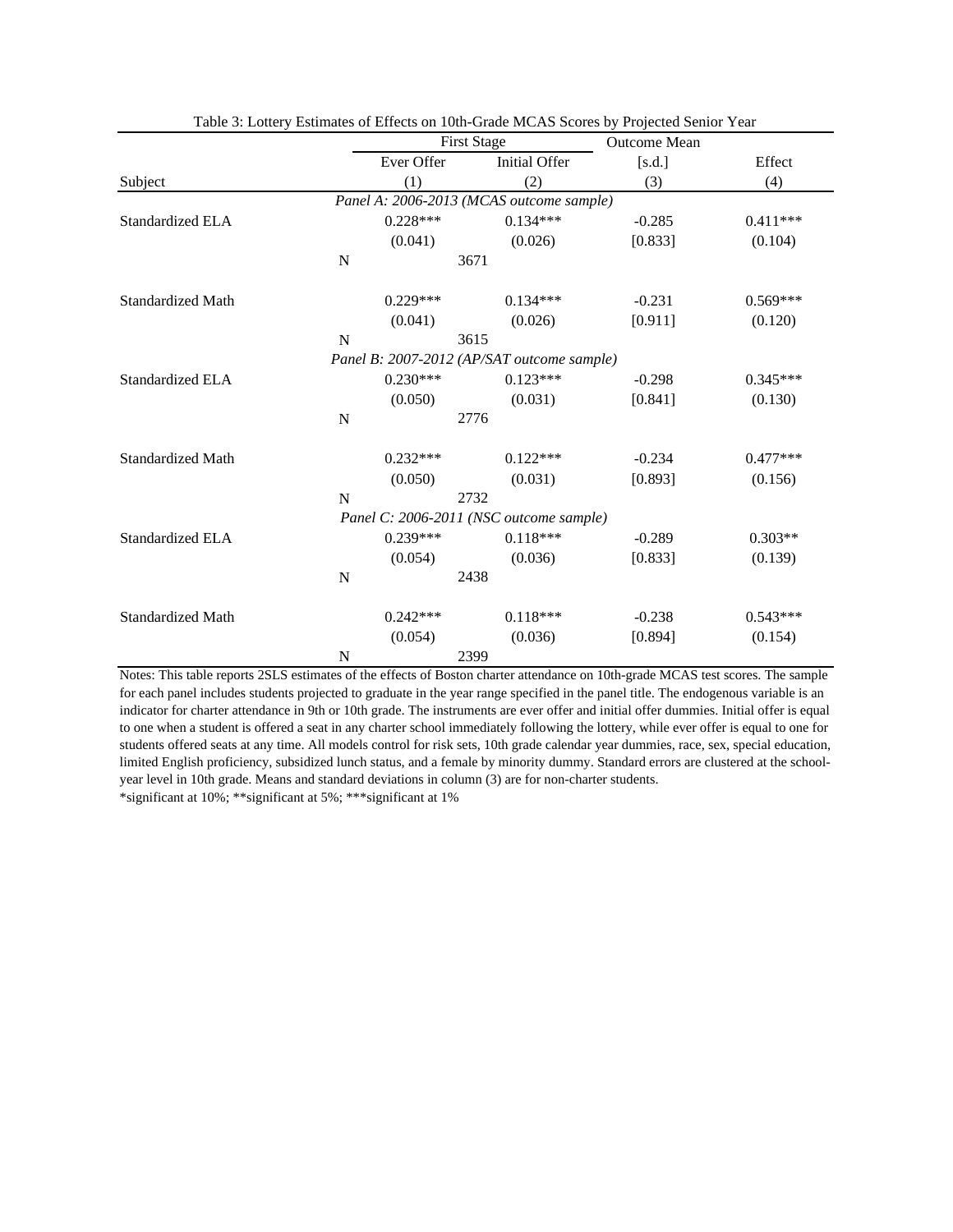|                                |       | <b>First Attempt</b>           |       | Ever       |  |  |
|--------------------------------|-------|--------------------------------|-------|------------|--|--|
|                                | Mean  | Effect                         | Mean  | Effect     |  |  |
|                                | (1)   | (2)                            | (3)   | (4)        |  |  |
|                                |       | Panel A: MCAS ELA              |       |            |  |  |
| Needs Improvement or Higher    | 0.964 | $-0.016$                       | 0.990 | $-0.014$   |  |  |
|                                |       | (0.023)                        |       | (0.011)    |  |  |
|                                |       |                                |       |            |  |  |
| Proficient or Higher           | 0.659 | $0.170***$                     | 0.661 | $0.167***$ |  |  |
|                                |       | (0.061)                        |       | (0.061)    |  |  |
| Advanced or Higher             | 0.091 | 0.187***                       | 0.091 | $0.190***$ |  |  |
|                                |       |                                |       |            |  |  |
|                                |       | (0.036)                        |       | (0.036)    |  |  |
| Meets Competency Determination | 0.810 | $0.165***$                     | 0.828 | $0.151***$ |  |  |
|                                |       | (0.053)                        |       | (0.052)    |  |  |
| $\mathbf N$                    |       |                                |       | 3671       |  |  |
|                                |       | Panel B: MCAS Math             |       |            |  |  |
| Needs Improvement or Higher    | 0.914 | $0.082**$                      | 0.977 | $0.031**$  |  |  |
|                                |       | (0.033)                        |       | (0.015)    |  |  |
|                                |       |                                |       |            |  |  |
| Proficient or Higher           | 0.642 | $0.172***$                     | 0.645 | $0.148**$  |  |  |
|                                |       | (0.065)                        |       | (0.065)    |  |  |
| Advanced or Higher             | 0.319 | $0.267***$                     | 0.319 | $0.267***$ |  |  |
|                                |       | (0.061)                        |       | (0.061)    |  |  |
|                                |       |                                |       |            |  |  |
| Meets Competency Determination | 0.757 | $0.133**$                      | 0.799 | $0.101*$   |  |  |
|                                |       | (0.058)                        |       | (0.056)    |  |  |
| $\overline{\rm N}$             |       |                                |       | 3615       |  |  |
|                                |       | Panel C: ELA and Math Combined |       |            |  |  |
| Needs Improvement or Higher    | 0.903 | $0.080**$                      | 0.975 | 0.019      |  |  |
|                                |       | (0.035)                        |       | (0.016)    |  |  |
| Proficient or Higher           | 0.542 | $0.173**$                      | 0.544 | $0.166**$  |  |  |
|                                |       | (0.071)                        |       | (0.073)    |  |  |
|                                |       |                                |       |            |  |  |
| Advanced or Higher             | 0.075 | $0.161***$                     | 0.075 | $0.165***$ |  |  |
|                                |       | (0.035)                        |       | (0.035)    |  |  |
|                                |       |                                |       |            |  |  |
| Meets Competency Determination | 0.694 | $0.177***$                     | 0.741 | $0.144**$  |  |  |
|                                |       | (0.066)                        |       | (0.066)    |  |  |
| Eligible for Adams Scholarship | 0.199 | $0.242***$                     |       |            |  |  |
| <b>Using BPS Cutoffs</b>       |       | (0.059)                        |       |            |  |  |
| N                              |       |                                |       | 3594       |  |  |
|                                |       |                                |       |            |  |  |

Table 4: Lottery Estimates of Effects on MCAS Performance Categories

Notes: This table reports 2SLS estimates of the effects of Boston charter attendance on 10th-grade MCAS performance categories and eligibility for the Adams Scholarship. The Competency Determination requires scaled scores of 220 in both ELA and math for the classes of 2006-2009, and scores of 240 in both subjects for the classes of 2010-2013. A student is eligible for the Adams Scholarship if he or she is proficient in both subjects, advanced in at least one subject, and scores among the top 25% of the Boston district on his or her first attempt. BPS cutoffs for projected graduation cohorts 2012 and 2013 are imputed with the 2011 cutoff. A student "needs improvement" if he or she scores at or above 220 on both tests; "is proficient" if he or she scores at or above 240 on both tests; and "is advanced" if he or she scores at or above 260 on both tests. See Table 3 notes for detailed regression specifications. Means are for non-charter attendees.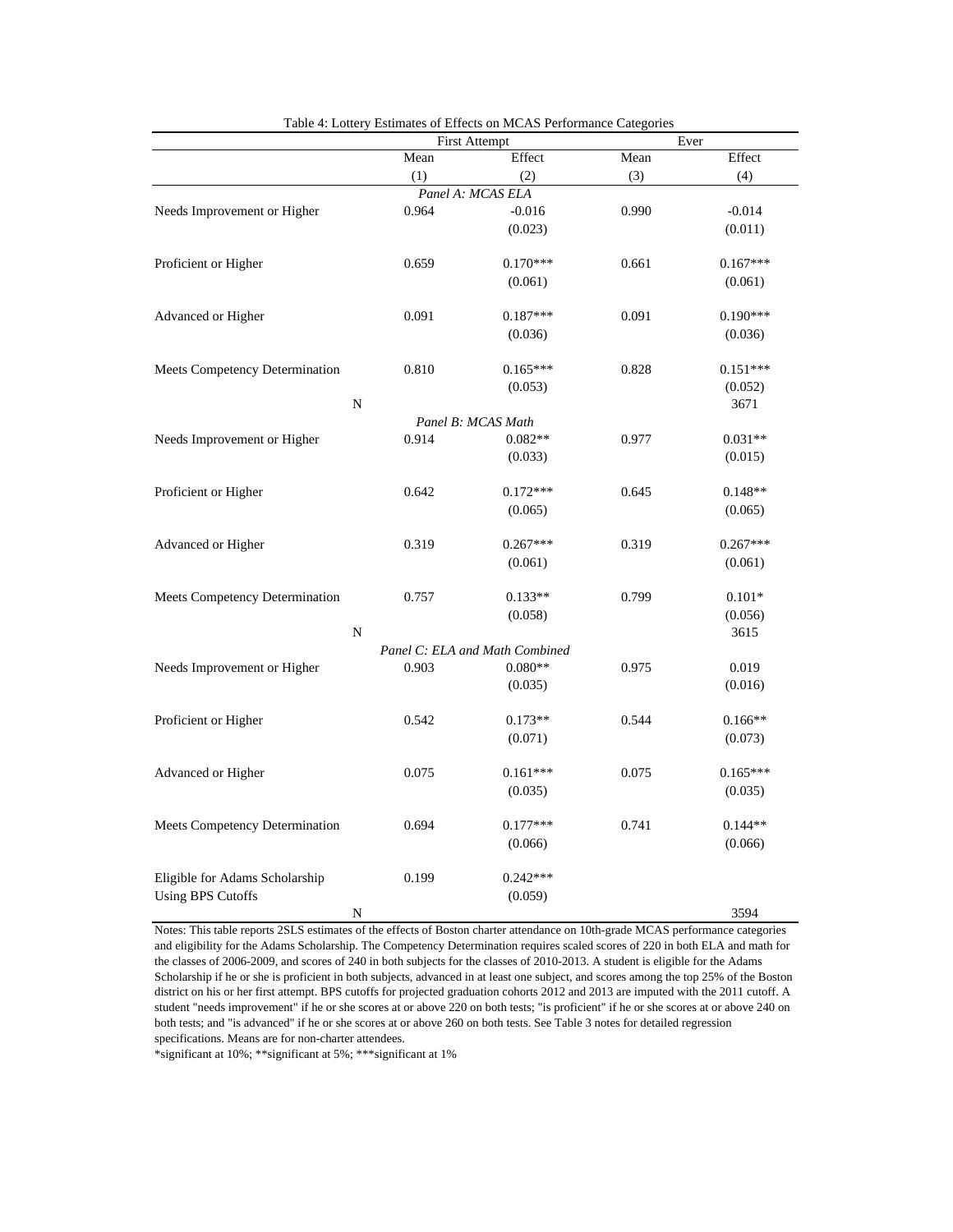|                                |             | Taking     |         | Reasoning (1600) | Composite (2400) |               |
|--------------------------------|-------------|------------|---------|------------------|------------------|---------------|
|                                | Mean        |            | Mean    |                  | Mean             |               |
|                                | [s.d.]      | Effect     | [s.d.]  | Effect           | [s.d.]           | Effect        |
|                                | (1)         | (2)        | (3)     | (4)              | (5)              | (6)           |
| <b>Took SAT</b>                | 0.634       | 0.033      |         |                  |                  |               |
|                                | [0.482]     | (0.078)    |         |                  |                  |               |
| Score Above MA Bottom Quartile |             |            | 0.253   | $0.135**$        | 0.253            | $0.116*$      |
|                                |             |            | [0.435] | (0.066)          | [0.435]          | (0.067)       |
| Score Above MA Median          |             |            | 0.092   | $0.113**$        | 0.082            | $0.100**$     |
|                                |             |            | [0.289] | (0.049)          | [0.275]          | (0.040)       |
| Score In MA Top Quartile       |             |            | 0.026   | 0.000            | 0.019            | $-0.009$      |
|                                |             |            | [0.160] | (0.016)          | [0.137]          | (0.017)       |
|                                | ${\bf N}$   |            |         |                  |                  | 2957          |
| Average Score                  |             |            | 846.4   | $75.2***$        | 1254.3           | 102.8**       |
| (For takers)                   |             |            | [166.6] | (29.1)           | [240.1]          | (42.9)        |
|                                | $\mathbf N$ |            |         |                  |                  | 1897          |
|                                |             | Math (800) |         | Verbal (800)     |                  | Writing (800) |
|                                | Mean        |            | Mean    |                  | Mean             |               |
|                                | [s.d.]      | Effect     | [s.d.]  | Effect           | [s.d.]           | Effect        |
|                                | (1)         | (2)        | (3)     | (4)              | (5)              | (6)           |
| Score Above MA Bottom Quartile | 0.299       | $0.165**$  | 0.263   | $0.121**$        | 0.278            | 0.107         |
|                                | [0.458]     | (0.080)    | [0.440] | (0.061)          | [0.448]          | (0.067)       |
| Score Above MA Median          | 0.116       | $0.144**$  | 0.102   | 0.064            | 0.096            | 0.054         |
|                                | [0.320]     | (0.057)    | [0.303] | (0.046)          | [0.294]          | (0.041)       |
| Score In MA Top Quartile       | 0.032       | $0.047*$   | 0.025   | $-0.019$         | 0.022            | 0.010         |
|                                | [0.177]     | (0.028)    | [0.157] | (0.021)          | [0.147]          | (0.021)       |
|                                | $\mathbf N$ |            |         |                  |                  | 2957          |
| Average Score                  | 434.1       | $51.7***$  | 412.3   | 23.5             | 407.9            | $27.5*$       |
| (For takers)                   | [95.5]      | (16.9)     | [87.4]  | (15.7)           | [86.7]           | (16.2)        |
|                                | N           |            |         |                  |                  | 1897          |

Table 5: Lottery Estimates of Effects on SAT Test-taking and Scores

Notes: This table reports 2SLS estimates of the effects of Boston charter attendance on SAT test-taking and scores. The sample includes students projected to graduate between 2007 and 2012. SAT outcomes are coded using the last test taken by each student. The average score outcomes restrict the sample to SAT takers. All other outcomes are equal to zero for non-SAT takers. Maximum possible scores are shown in parenthesis next to outcome labels. See Table 3 notes for detailed regression specifications. Means are for non-charter attendees.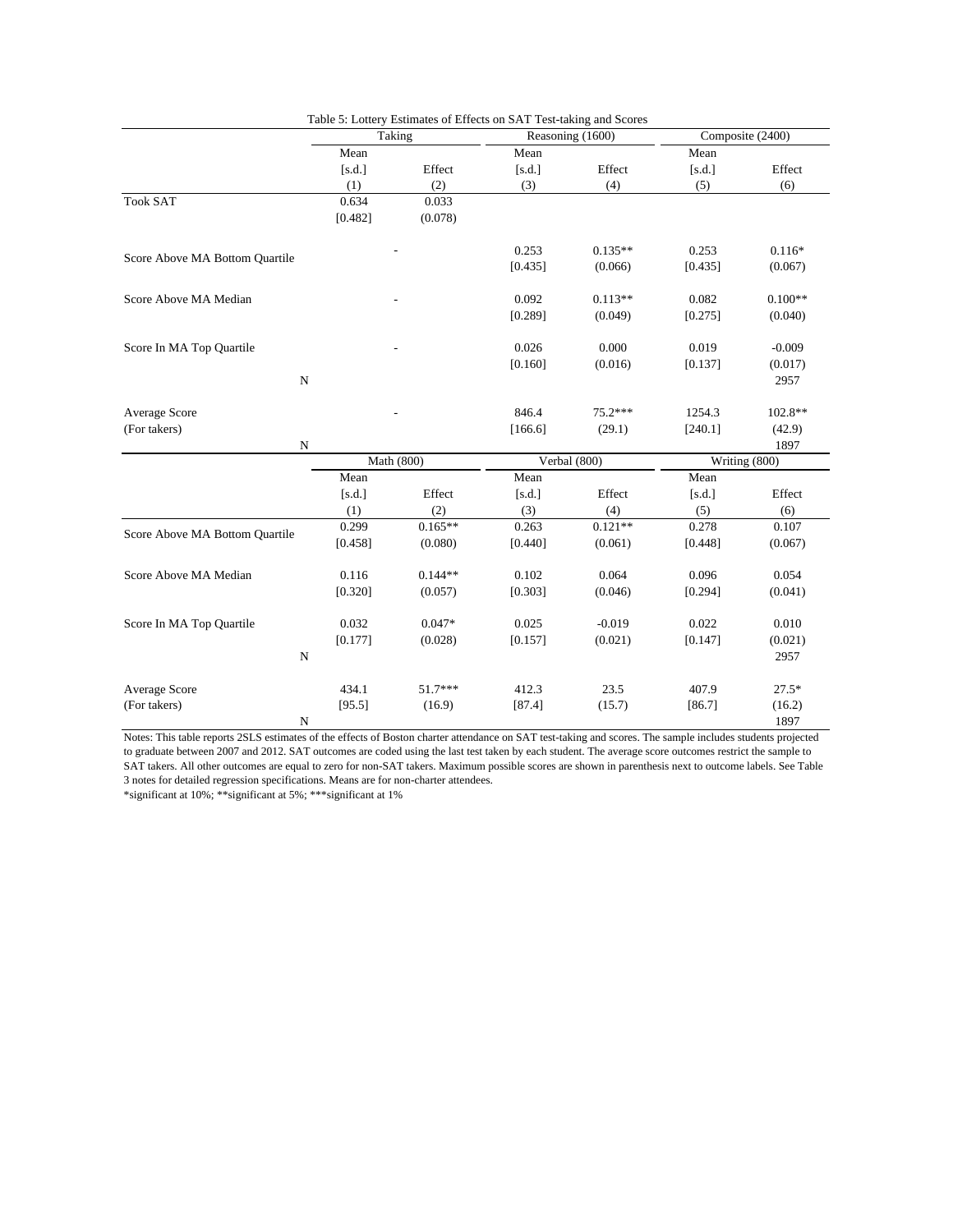|                   |       | All AP Exams          |       | Science               | Calculus |            |       | <b>US History</b> | English |         |
|-------------------|-------|-----------------------|-------|-----------------------|----------|------------|-------|-------------------|---------|---------|
|                   | Mean  | Effect                | Mean  | Effect                | Mean     | Effect     | Mean  | Effect            | Mean    | Effect  |
|                   | (1)   | (2)                   | (3)   | (4)                   | (5)      | (6)        | (7)   | (8)               | (9)     | (10)    |
| <b>Took Exam</b>  | 0.266 | $0.287***$            | 0.099 | $0.324***$            | 0.062    | $0.212***$ | 0.034 | $0.178*$          | 0.147   | 0.076   |
|                   |       | (0.073)               |       | (0.061)               |          | (0.070)    |       | (0.093)           |         | (0.078) |
| Number of Exams   | 0.512 | $0.963***$<br>(0.274) | 0.112 | $0.314***$<br>(0.070) |          |            |       |                   |         |         |
|                   |       |                       |       |                       |          |            |       |                   |         |         |
| Score 2 or Higher | 0.136 | $0.154**$             | 0.028 | 0.044                 | 0.018    | $0.087*$   | 0.023 | 0.056             | 0.087   | 0.070   |
|                   |       | (0.068)               |       | (0.032)               |          | (0.045)    |       | (0.048)           |         | (0.054) |
| Score 3 or Higher | 0.070 | $0.096*$              | 0.016 | 0.020                 | 0.015    | $0.073*$   | 0.014 | 0.028             | 0.023   | 0.034   |
|                   |       | (0.052)               |       | (0.015)               |          | (0.040)    |       | (0.019)           |         | (0.027) |
| Score 4 or 5      | 0.039 | 0.008                 | 0.009 | $-0.001$              | 0.008    | 0.021      | 0.007 | $-0.010$          | 0.009   | 0.003   |
|                   |       | (0.033)               |       | (0.012)               |          | (0.019)    |       | (0.011)           |         | (0.012) |
|                   | N     |                       |       |                       |          |            |       |                   |         | 2957    |

Table 6: Lottery Estimates of Effects on Advanced Placement Test-taking and Scores

Notes: This table reports 2SLS estimates of the effects of Boston charter attendance on AP test-taking and scores. The sample includes students projected to graduate between 2007 and 2012. Outcomes are equal to zero for students who never took AP exams. Science subjects include Biology, Chemistry, Physics B, Physics Mechanics, Physics Electricity/Magnetism, Computer Science A, Computer Science AB, and Environmental Science. Outcomes for Calculus combine Calculus AB and Calculus BC. Outcomes for English combine English Literature and English Language. See Table 3 notes for detailed regression specifications. Means are for non-charter attendees.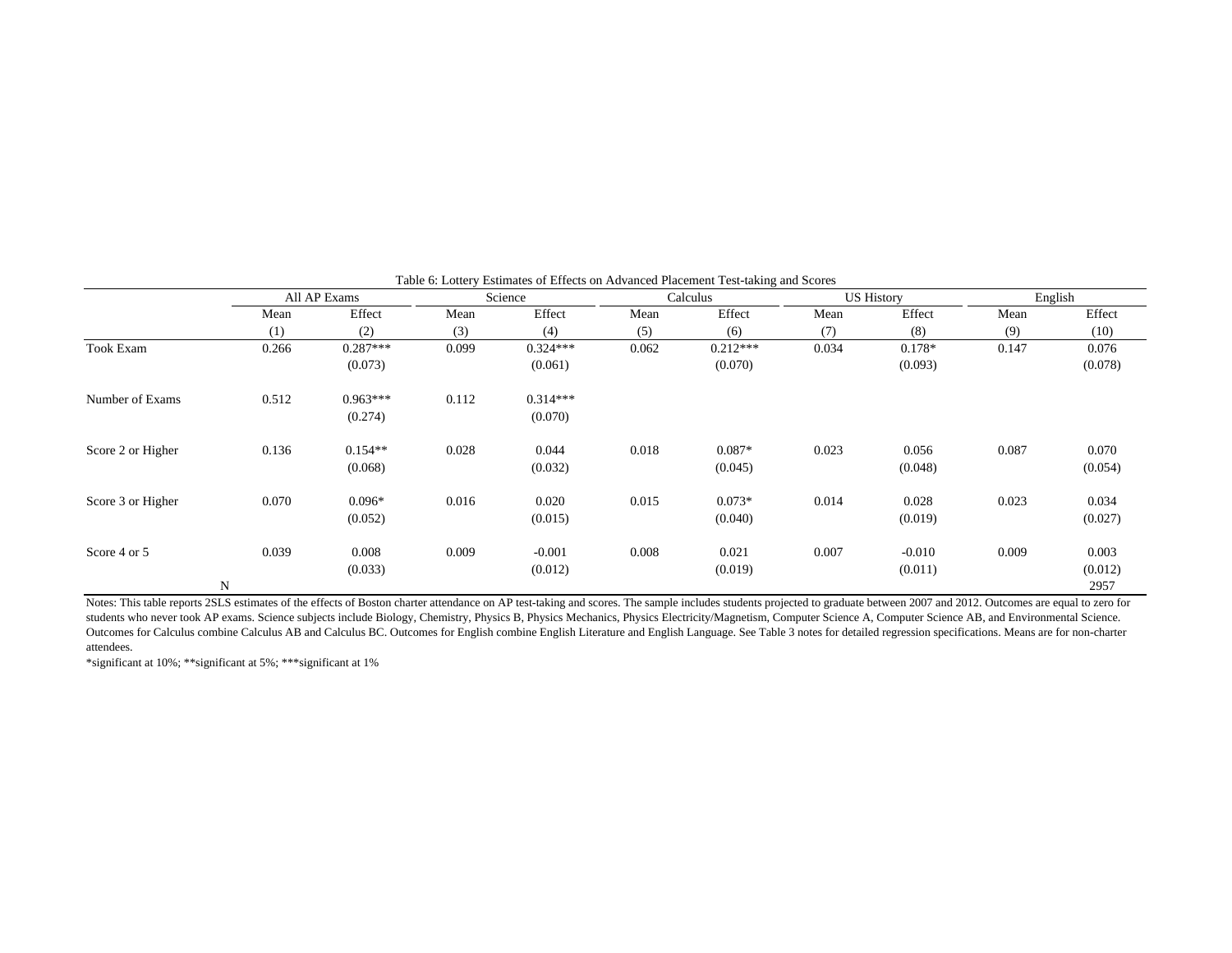|                             |                                                                                                                                               |       |                             |       | Excl. Transferred and Deceased |
|-----------------------------|-----------------------------------------------------------------------------------------------------------------------------------------------|-------|-----------------------------|-------|--------------------------------|
|                             | Mean<br>(1)<br>0.896<br>0.813<br>0.780<br>${\bf N}$<br>0.076<br>$\mathbf N$<br>0.688<br>${\bf N}$<br>0.785<br>${\bf N}$<br>0.693<br>${\bf N}$ |       | Effect                      | Mean  | Effect                         |
|                             |                                                                                                                                               |       | (2)                         | (3)   | (4)                            |
|                             |                                                                                                                                               |       | Panel A: Grade Progression  |       |                                |
| Start 10th Grade On-time    |                                                                                                                                               |       | $-0.020$                    | 0.901 | $-0.004$                       |
|                             |                                                                                                                                               |       | (0.027)                     |       | (0.027)                        |
|                             |                                                                                                                                               |       |                             |       |                                |
| Start 11th On-time          |                                                                                                                                               |       | $-0.033$                    | 0.837 | $-0.005$                       |
|                             |                                                                                                                                               |       | (0.049)                     |       | (0.047)                        |
|                             |                                                                                                                                               |       |                             |       |                                |
| Start 12th On-time          |                                                                                                                                               |       | 0.002                       | 0.820 | 0.010                          |
|                             |                                                                                                                                               |       | (0.057)                     |       | (0.055)                        |
|                             |                                                                                                                                               |       | 3205                        |       | 3030                           |
| Repeat 12th                 |                                                                                                                                               |       | $0.144***$                  | 0.075 | $0.153***$                     |
|                             |                                                                                                                                               |       | (0.048)                     |       | (0.052)                        |
|                             |                                                                                                                                               |       | 2599                        |       | 2424                           |
|                             |                                                                                                                                               |       |                             |       |                                |
| Four-year Graduation        |                                                                                                                                               |       | $-0.125**$                  | 0.728 | $-0.119*$                      |
|                             |                                                                                                                                               |       | (0.063)                     |       | (0.063)                        |
|                             |                                                                                                                                               |       | 3205                        |       | 3030                           |
| Five-year Graduation        |                                                                                                                                               |       | 0.000                       | 0.839 | 0.042                          |
|                             |                                                                                                                                               |       | (0.065)                     |       | (0.060)                        |
|                             |                                                                                                                                               |       | 2599                        |       | 2424                           |
|                             |                                                                                                                                               |       | Panel B: Graduation and GED |       |                                |
| Four-year Graduation        |                                                                                                                                               |       | $-0.059$                    | 0.734 | 0.013                          |
|                             |                                                                                                                                               |       | (0.083)                     |       | (0.113)                        |
|                             |                                                                                                                                               |       | 1887                        |       | 1305                           |
|                             |                                                                                                                                               |       |                             |       |                                |
| Four-year Graduation or GED |                                                                                                                                               | 0.709 | $-0.039$                    | 0.748 | $-0.014$                       |
|                             |                                                                                                                                               |       | (0.081)                     |       | (0.112)                        |
|                             | ${\bf N}$                                                                                                                                     |       | 1884                        |       | 1302                           |
| Five-year Graduation        |                                                                                                                                               | 0.789 | 0.072                       | 0.847 | 0.149                          |
|                             |                                                                                                                                               |       | (0.099)                     |       | (0.097)                        |
|                             | ${\bf N}$                                                                                                                                     |       | 1382                        |       | 1282                           |
|                             |                                                                                                                                               |       |                             |       |                                |
| Five-year Graduation or GED |                                                                                                                                               | 0.825 | 0.019                       | 0.875 | 0.069                          |
|                             |                                                                                                                                               |       | (0.094)                     |       | (0.086)                        |
|                             | N                                                                                                                                             |       | 1379                        |       | 1279                           |

Table 7: Lottery Estimates of Effects on High School Graduation and Grade Repetition

Notes: This table reports 2SLS estimates of the effects of Boston charter attendance on high school graduation and on-time grade progression. On-time grade progression (graduation) outcomes are equal to one if a student is observed in the relevant grade (graduates) by her projected year, assuming normal academic progress from baseline. The on-time outcome sample includes students projected to graduate between 2006 and 2012. Five-year graduation is equal to one if a student graduates by the year following her projected graduation year. Repeat 12th is one if a student repeats 12th grade for at least one academic year. The sample for repeat 12th and five-year graduation includes students projected to graduate by Spring 2011. Panel B shows effects on high school graduation and GED in the sample where GED outcomes are available (projected graduation dates 2006-2010). Fouryear graduation or obtaining GED credential is equal to one if a student graduates or obtains GED credential before or in the spring of her projected graduation year. The sample includes students projected to graduate between 2006 and 2010. Columns (3) and (4) remove transferred or deceased applicants to match Massachusetts' official graduation rate definitions. See Table 3 notes for detailed regression specifications. Means are for non-charter attendees.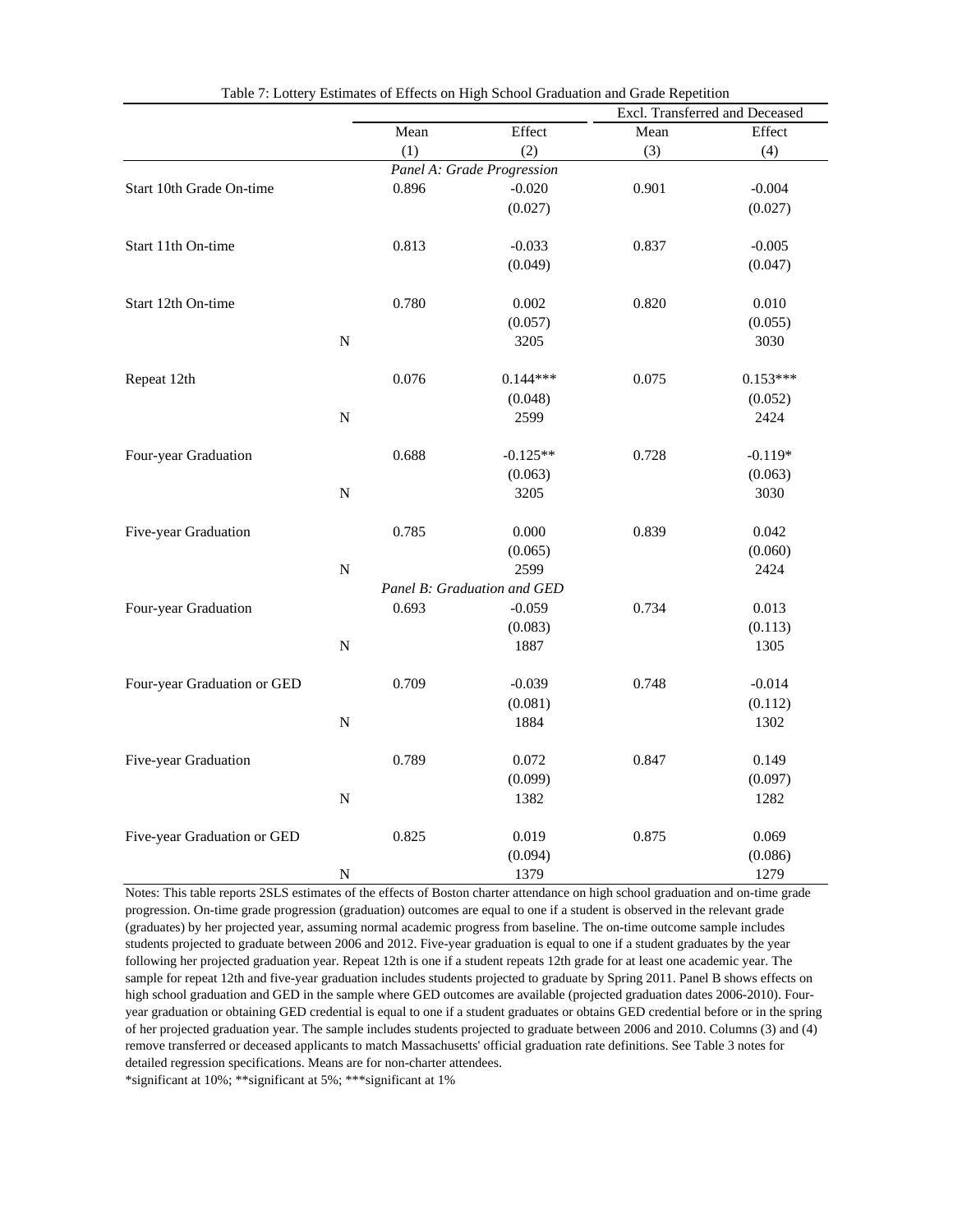|                                     |       | <b>Immediate Enrollment</b>      |       | Immediate or One-year-later<br>Enrollment |
|-------------------------------------|-------|----------------------------------|-------|-------------------------------------------|
|                                     | Mean  | Effect                           | Mean  | Effect                                    |
|                                     | (1)   | (2)                              | (3)   | (4)                                       |
|                                     |       | Panel A: Any NSC-Covered School  |       |                                           |
| Any                                 | 0.484 | 0.063                            | 0.601 | 0.115                                     |
|                                     |       | (0.072)                          |       | (0.084)                                   |
| Two-year                            | 0.121 | $-0.106**$                       | 0.183 | $-0.058$                                  |
|                                     |       | (0.051)                          |       | (0.064)                                   |
| Four-year                           | 0.363 | $0.170**$                        | 0.418 | $0.173**$                                 |
|                                     |       | (0.070)                          |       | (0.079)                                   |
| Four-year Public                    | 0.135 | $0.154***$                       | 0.145 | $0.195***$                                |
|                                     |       | (0.059)                          |       | (0.070)                                   |
| Four-year Private                   | 0.228 | 0.016                            | 0.273 | $-0.022$                                  |
|                                     |       | (0.076)                          |       | (0.094)                                   |
| Four-year Public In MA              | 0.116 | $0.116**$                        | 0.121 | $0.146**$                                 |
|                                     |       | (0.054)                          |       | (0.063)                                   |
|                                     |       | Panel B: Barron's-Ranked Schools |       |                                           |
| Lowest Selectivity Tier Only        | 0.195 | $-0.025$                         | 0.284 | 0.032                                     |
|                                     |       | (0.056)                          |       | (0.071)                                   |
| Second Lowest Selectivity Tier Only | 0.197 | 0.076                            | 0.206 | 0.067                                     |
|                                     |       | (0.062)                          |       | (0.068)                                   |
| Top Three Selectivity Tiers         | 0.092 | 0.012                            | 0.111 | 0.016                                     |
|                                     |       | (0.056)                          |       | (0.055)                                   |
|                                     | N     | 2599                             |       | 1887                                      |

Table 8: Lottery Estimates of Effects on College Enrollment

Notes: This table reports 2SLS estimates of the effects of Boston charter school attendance on college enrollment. Immediate enrollment (columns 1 and 2) is defined as enrollment by the semester following a student's projected high school graduation, while immediate or one-year-later enrollment (columns 3 and 4) is defined as enrollment within two fall semesters after projected graduation. The immediate enrollment sample includes students projected to graduate in 2011 or earlier. The one-year-later sample is restricted to students projected to graduate in 2010 or earlier. See Table 3 notes for detailed regression specifications. Means are for non-charter attendees.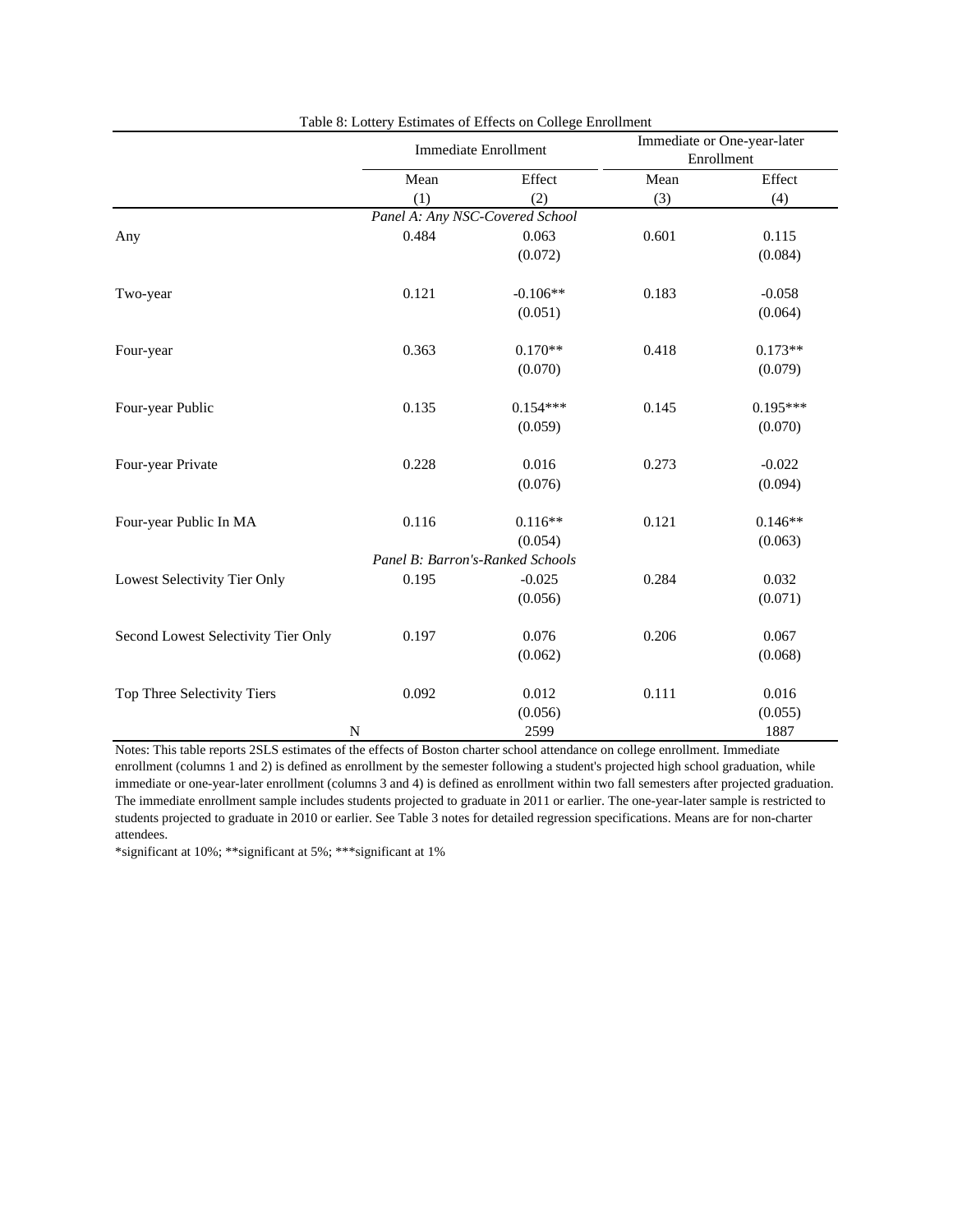|                          |       | Table 9: Lottery Estimates of Effects on College Persistence |       |            |       |           |
|--------------------------|-------|--------------------------------------------------------------|-------|------------|-------|-----------|
|                          |       | Any                                                          |       | Two-year   |       | Four-year |
|                          | Mean  | Effect                                                       | Mean  | Effect     | Mean  | Effect    |
|                          | (1)   | (2)                                                          | (3)   | (4)        | (5)   | (6)       |
|                          |       | Panel A: Immediate Enrollment                                |       |            |       |           |
| One academic semester    | 0.484 | 0.063                                                        | 0.121 | $-0.106**$ | 0.363 | $0.170**$ |
|                          |       | (0.072)                                                      |       | (0.051)    |       | (0.070)   |
| N                        |       |                                                              |       |            |       | 2599      |
|                          |       |                                                              |       |            |       |           |
| Three academic semesters | 0.358 | 0.118                                                        | 0.064 | $-0.015$   | 0.294 | $0.133*$  |
|                          |       | (0.080)                                                      |       | (0.035)    |       | (0.072)   |
| N                        |       |                                                              |       |            |       | 1887      |
|                          |       | Panel B: Immediate or One-year-later Enrollment              |       |            |       |           |
| One academic semester    | 0.601 | 0.115                                                        | 0.183 | $-0.058$   | 0.418 | $0.173**$ |
|                          |       | (0.084)                                                      |       | (0.064)    |       | (0.079)   |
| N                        |       |                                                              |       |            |       | 1887      |
|                          |       |                                                              |       |            |       |           |
| Three academic semesters | 0.462 | 0.018                                                        | 0.128 | $-0.095$   | 0.334 | 0.113     |
|                          |       | (0.117)                                                      |       | (0.073)    |       | (0.119)   |
| N                        |       |                                                              |       |            |       | 1382      |

Notes: This table reports 2SLS estimates of effects of Boston charter attendance on college persistence. Panel A shows estimates of effects on the probability of attempting one or three academic semesters on-time, that is, in the minimum possible time given a student's projected high school graduation date. Panel B shows corresponding estimates that allow one additional year to elapse before measurement of the outcome. See Table 3 notes for detailed regression specifications. Means are for non-charter attendees. \*significant at 10%; \*\*significant at 5%; \*\*\*significant at 1%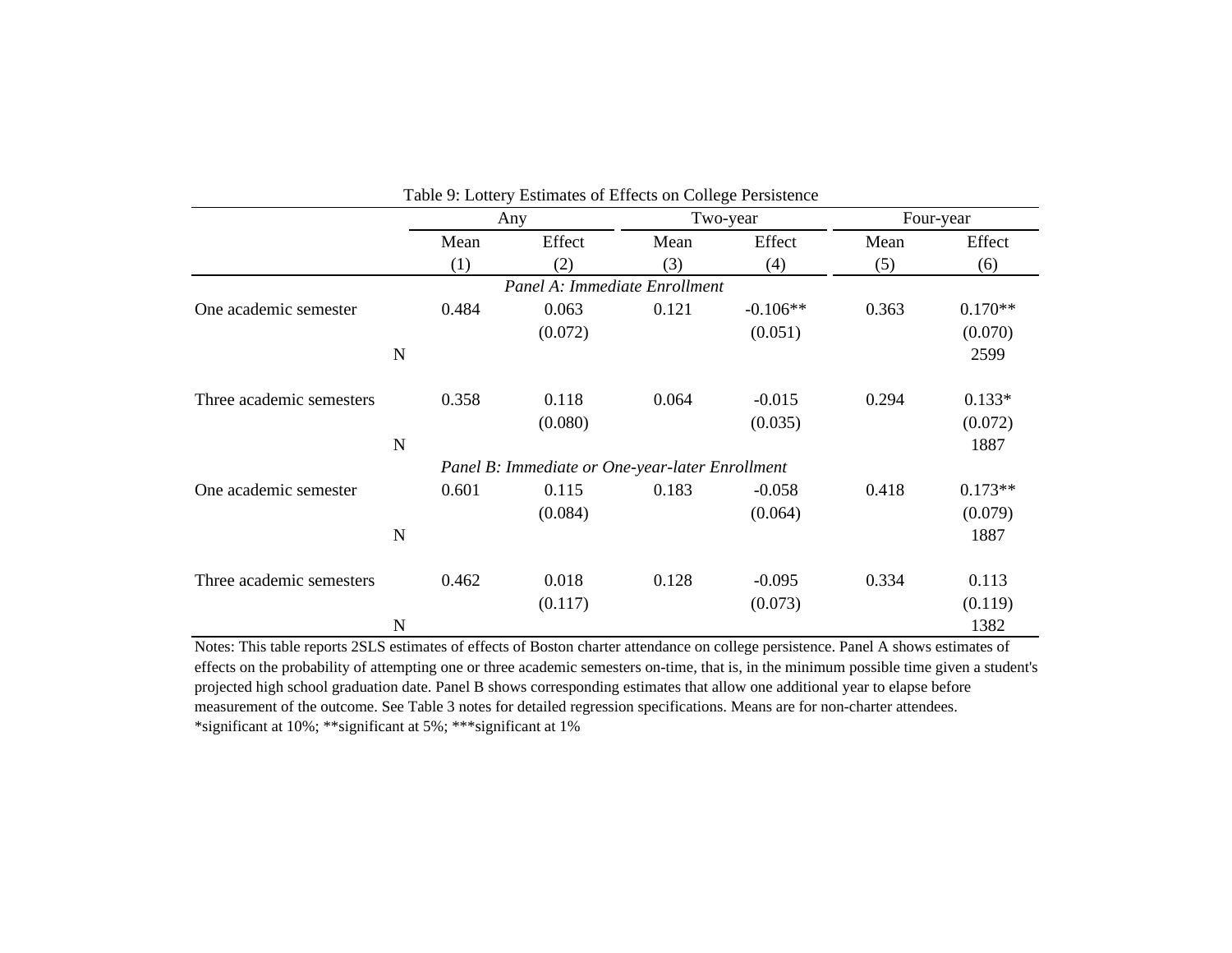|                           |           |            |            | Table 10: Lottery Estimates of Effects by Subgroup |                           |                                                            |                        |                  |            |
|---------------------------|-----------|------------|------------|----------------------------------------------------|---------------------------|------------------------------------------------------------|------------------------|------------------|------------|
|                           |           |            | Gender     | Special Education                                  |                           |                                                            | <b>Baseline Scores</b> | Subsidized Lunch |            |
|                           |           | <b>Boy</b> | Girl       | Yes                                                | No                        | <b>Below Median</b>                                        | Above Median           | Yes              | No         |
| Outcomes                  |           | (1)        | (2)        | (3)                                                | (4)                       | (5)                                                        | (6)                    | (7)              | (8)        |
|                           |           |            |            |                                                    | Panel A: 10th- Grade MCAS |                                                            |                        |                  |            |
| Standardized ELA          |           | $0.446***$ | $0.372***$ | $0.529*$                                           | $0.379***$                | $0.423***$                                                 | $0.358***$             | $0.394***$       | $0.558***$ |
|                           |           | (0.164)    | (0.118)    | (0.272)                                            | (0.107)                   | (0.144)                                                    | (0.116)                | (0.116)          | (0.188)    |
|                           |           | 1682       | 1989       | 662                                                | 3009                      | 1765                                                       | 1762                   | 2673             | 998        |
| <b>Standardized Math</b>  |           | $0.498***$ | $0.615***$ | $0.676***$                                         | $0.551***$                | $0.570***$                                                 | $0.497***$             | $0.526***$       | $0.748***$ |
|                           |           | (0.186)    | (0.145)    | (0.256)                                            | (0.128)                   | (0.148)                                                    | (0.132)                | (0.136)          | (0.223)    |
|                           | ${\bf N}$ | 1653       | 1962       | 645                                                | 2970                      | 1723                                                       | 1734                   | 2630             | 985        |
|                           |           |            |            |                                                    | Panel B: SAT Outcomes     |                                                            |                        |                  |            |
| <b>Took SAT</b>           |           | $-0.079$   | 0.119      | $-0.137$                                           | 0.067                     | $-0.021$                                                   | 0.144                  | 0.032            | 0.036      |
|                           |           | (0.127)    | (0.090)    | (0.176)                                            | (0.080)                   | (0.115)                                                    | (0.091)                | (0.089)          | (0.135)    |
|                           | ${\bf N}$ | 1371       | 1586       | 531                                                | 2426                      | 1343                                                       | 1314                   | 2181             | 776        |
| SAT Composite (2400)      |           | 90.0       | 96.8*      | $166.4**$                                          | 91.8**                    | 138.2***                                                   | 77.2                   | 85.4**           | $216.7**$  |
|                           |           | (64.9)     | (52.2)     | (82.6)                                             | (45.2)                    | (50.7)                                                     | (50.4)                 | (41.5)           | (94.9)     |
|                           | ${\bf N}$ | 772        | 1125       | 249                                                | 1648                      | 777                                                        | 1034                   | 1372             | 525        |
|                           |           |            |            |                                                    | Panel C: AP Outcomes      |                                                            |                        |                  |            |
| Took any AP               |           | $0.227**$  | $0.320***$ | $0.293***$                                         | $0.278***$                | $0.269***$                                                 | $0.333***$             | $0.320***$       | 0.135      |
|                           |           | (0.106)    | (0.096)    | (0.108)                                            | (0.083)                   | (0.086)                                                    | (0.111)                | (0.075)          | (0.130)    |
| Score 3 or Higher, any AP |           | $0.148**$  | 0.051      | 0.014                                              | $0.108*$                  | 0.034                                                      | $0.180*$               | 0.089            | 0.135      |
|                           |           | (0.068)    | (0.072)    | (0.059)                                            | (0.065)                   | (0.030)                                                    | (0.103)                | (0.061)          | (0.088)    |
|                           | N         | 1371       | 1586       | 531                                                | 2426                      | 1343                                                       | 1314                   | 2181             | 776        |
|                           |           |            |            | Panel D: High School Graduation Outcomes           |                           |                                                            |                        |                  |            |
| Four-year Graduation      |           | $-0.225**$ | $-0.042$   | $-0.433***$                                        | $-0.076$                  | $-0.309***$                                                | 0.072                  | $-0.109$         | $-0.140$   |
|                           |           | (0.101)    | (0.082)    | (0.159)                                            | (0.069)                   | (0.090)                                                    | (0.086)                | (0.070)          | (0.136)    |
|                           | ${\bf N}$ | 1474       | 1731       | 573                                                | 2632                      | 1447                                                       | 1429                   | 2354             | 851        |
| Five-year Graduation      |           | $-0.022$   | $-0.013$   | $-0.089$                                           | 0.018                     | $-0.104$                                                   | 0.100                  | $-0.018$         | 0.084      |
|                           |           | (0.097)    | (0.077)    | (0.167)                                            | (0.070)                   | (0.091)                                                    | (0.087)                | (0.074)          | (0.136)    |
|                           | N         | 1190       | 1409       | 454                                                | 2145                      | 1168                                                       | 1158                   | 1918             | 681        |
|                           |           |            |            |                                                    |                           | Panel E: Immediate or One-year-later Enrollment in College |                        |                  |            |
| Any                       |           | 0.162      | 0.054      | $-0.038$                                           | 0.125                     | $0.213*$                                                   | $-0.027$               | 0.093            | 0.190      |
|                           |           | (0.126)    | (0.103)    | (0.252)                                            | (0.088)                   | (0.118)                                                    | (0.131)                | (0.089)          | (0.190)    |
| Four-year                 |           | 0.165      | 0.173      | 0.253                                              | $0.152*$                  | $0.291***$                                                 | $-0.046$               | $0.217**$        | 0.028      |
|                           |           | (0.119)    | (0.116)    | (0.238)                                            | (0.086)                   | (0.111)                                                    | (0.141)                | (0.085)          | (0.167)    |
|                           | N         | 866        | 1021       | 319                                                | 1568                      | 842                                                        | 832                    | 1393             | 494        |

Notes: This table reports 2SLS estimates of the effects of Boston charter attendance by subgroup. The above- and below-median samples are constructed by splitting the sample by the median of the sum of baseline ELA and math scores, computed in the MCAS ELA outcome sample. See Table 3 notes for detailed regression specifications. Means are for non-charter attendees.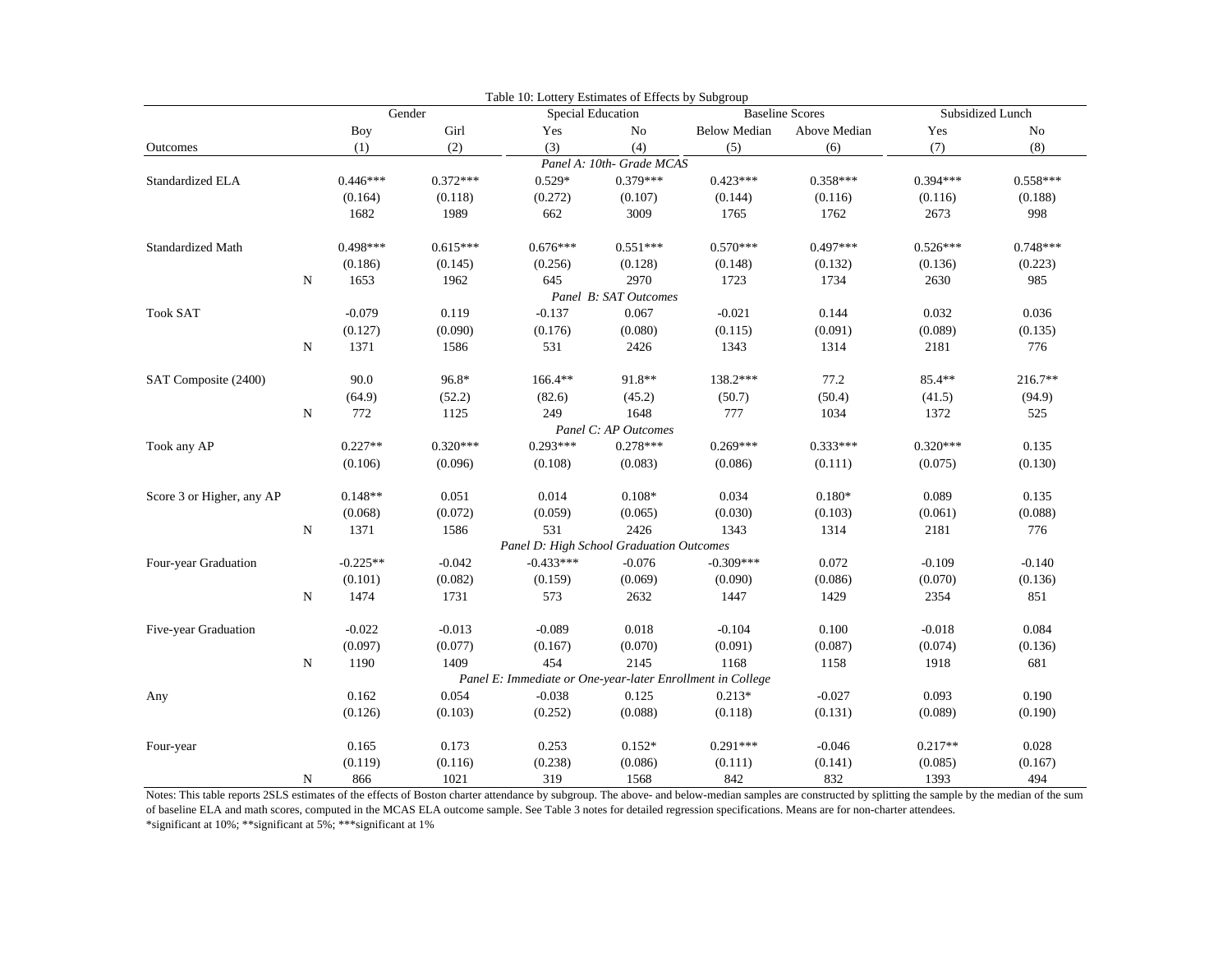|                                   |             | Mean     | Effect                | Mean                      | Effect                 | Mean     | Effect                | Mean     | Effect                 |  |
|-----------------------------------|-------------|----------|-----------------------|---------------------------|------------------------|----------|-----------------------|----------|------------------------|--|
|                                   |             | (1)      | (2)                   | (3)                       | (4)                    | (5)      | (6)                   | (7)      | (8)                    |  |
|                                   |             |          |                       | Panel A: School Switching |                        |          |                       |          |                        |  |
| Any switch                        |             | 0.362    | 0.116                 |                           |                        |          |                       |          |                        |  |
|                                   |             |          | (0.086)               |                           |                        |          |                       |          |                        |  |
|                                   | $\mathbf N$ |          | 3072                  |                           |                        |          |                       |          |                        |  |
| Switch excluding                  |             | 0.330    | $0.151*$              |                           |                        |          |                       |          |                        |  |
| transitional grades               |             |          | (0.082)               |                           |                        |          |                       |          |                        |  |
|                                   | $\mathbf N$ |          | 3063                  |                           |                        |          |                       |          |                        |  |
| Ever attend an exam school        |             | 0.145    | $-0.096**$            |                           |                        |          |                       |          |                        |  |
|                                   |             |          | (0.042)               |                           |                        |          |                       |          |                        |  |
|                                   | $\mathbf N$ |          | 3205                  |                           |                        |          |                       |          |                        |  |
|                                   |             |          | Panel B: Peer Quality |                           |                        |          |                       |          |                        |  |
|                                   |             |          | First Post-lotto Year |                           | Second Post-lotto Year |          | Third Post-lotto Year |          | Fourth Post-lotto Year |  |
| Peer Baseline ELA                 |             | $-0.403$ | $0.127*$              | $-0.357$                  | 0.065                  | $-0.301$ | 0.046                 | $-0.277$ | 0.022                  |  |
|                                   |             |          | (0.068)               |                           | (0.073)                |          | (0.075)               |          | (0.070)                |  |
| Peer Baseline Math                |             | $-0.407$ | $0.131*$              | $-0.361$                  | 0.078                  | $-0.298$ | 0.076                 | $-0.273$ | 0.042                  |  |
|                                   |             |          | (0.075)               |                           | (0.079)                |          | (0.073)               |          | (0.075)                |  |
| Peer Baseline Sum of ELA and Math |             | $-0.794$ | $0.245*$              | $-0.703$                  | 0.151                  | $-0.585$ | 0.124                 | $-0.537$ | 0.066                  |  |
|                                   |             |          | (0.140)               |                           | (0.148)                |          | (0.143)               |          | (0.140)                |  |
|                                   | N           |          | 3147                  |                           | 3188                   |          | 2898                  |          | 2744                   |  |

Table 11: Lottery Estimates of Effects on School Switching and Peer Quality

Notes: This table reports 2SLS estimates of the effects of Boston charter attendance on school switching and peer quality. The sample includes applicants projected to graduate between 2006 and 2012. The any switch outcome is one for students observed in two or more schools at any time after the lottery. The switch excluding transitional grades outcome is one for students who transition from one observed school to another at a grade other than the exit grade of the first school. Peer quality is measured as the average baseline score of other students in the same school and year. See Table 3 notes for detailed regression specifications. Means are for non-charter attendees. \*significant at 10%; \*\*significant at 5%; \*\*\*significant at 1%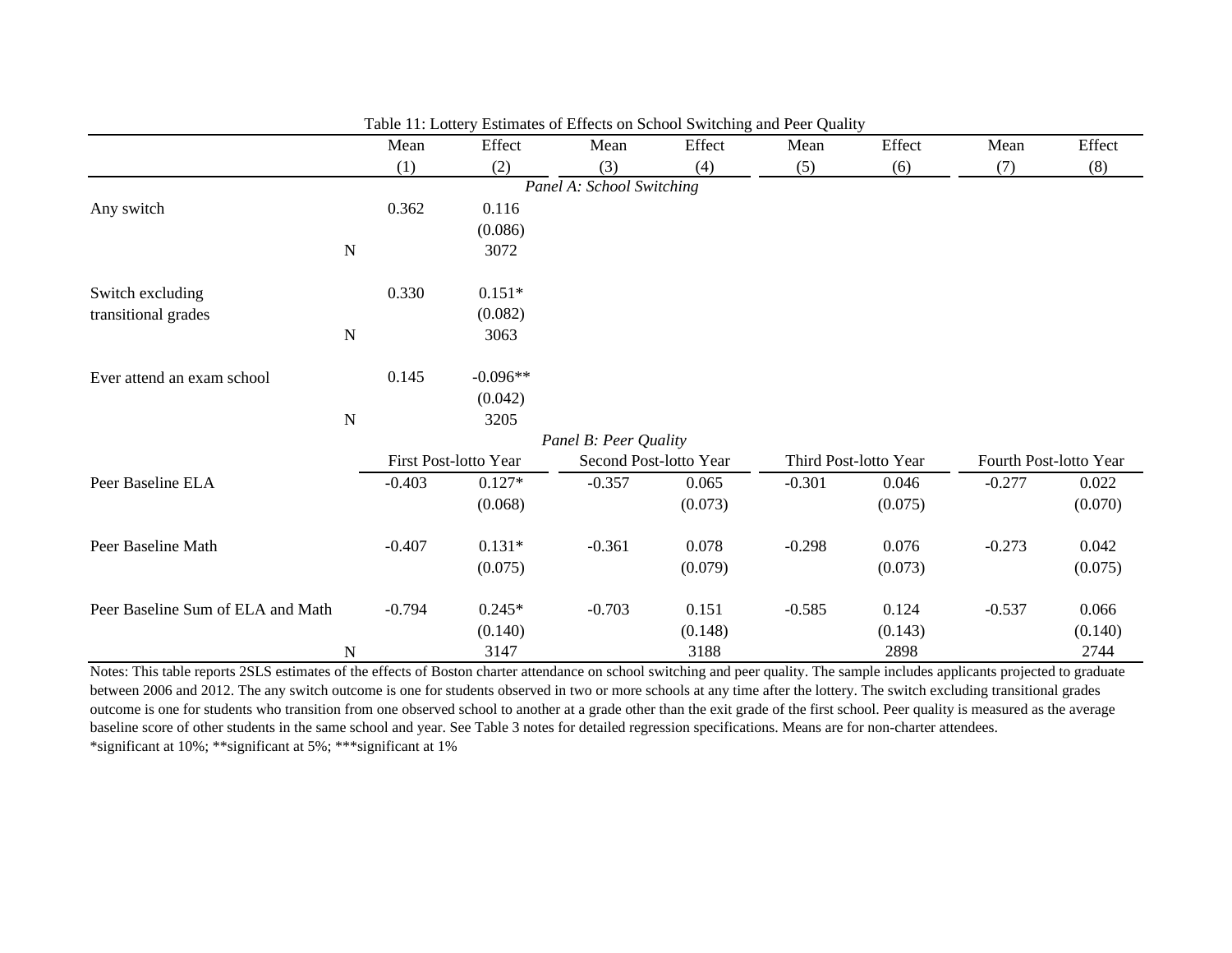# A Data Appendix

The data used for this study come from several sources. Lists of charter applicants and lottery winners are constructed from records provided by individual charter schools. Information on schools attended and student demographics come from the Student Information Management System (SIMS), a centralized database that covers all public school students in Massachusetts. Test scores are from the Massachusetts Comprehensive Assessment System (MCAS). Advanced Placement (AP) and Scholastic Aptitude Test (SAT) scores are provided by the College Board. College attendance information comes from the National Student Clearinghouse (NSC). This Appendix describes each data source and details the procedures used to clean and match them.

### Lottery Data

#### Data description and sample restrictions

Our sample of applicants is obtained from records of lotteries held at six Massachusetts charter schools between 2002 and 2009. The participating schools and lottery years are listed in Table A1. A total of 26 school-specific entry cohorts are included in the analysis. Lotteries for three participating schools, Match, Codman Academy and City on a Hill, were conducted for entry to 9th grade; two schools, Boston Preparatory and Academy of the Pacific Rim, held lotteries for 6th grade entry. Records for Boston Collegiate are from 5th grade lotteries.

The raw lottery records typically include applicants names, dates of birth, contact information and other information used to define lottery groups, such as sibling status. The first five rows in Table A1 show the sample restrictions we impose on the raw lottery records. We exclude duplicate applicants and applicants listed as applying to the wrong entry grade. We also drop late applicants, out-of-area applicants, and sibling applicants, as these groups are typically not included in the standard lottery process. Imposing these restrictions reduces the number of lottery records from 9,256 to 8,851.

#### Lottery offers

In addition to the data described above, the lottery records also include information regarding offered seats. We used this information to reconstruct indicator variables for whether lottery participants received randomized offers. We make use of two sources of variation in charter offers, which differ in timing. The *initial offer* instrument captures offers made on the day of the charter school lottery. The *ever offer* instrument captures offers made initially or later, as a consequence of movement down a randomly sequenced waiting list. The pattern of instrument availability across schools and applicant cohorts is documented in Panel B of Appendix Table A1. In some years, all applicants eventually received offers, in which case only the initial offer instrument contributes to the analysis; these cases are listed as No Variation for the ever offer instrument. As documented in Table 2, initial and ever offer rates were 31 and 65 percent in our MCAS analysis sample, and these rates were similar in the samples for other outcomes.

### SIMS Data

#### Data description

Our study uses SIMS data from the 2001-2002 school year through the 2011-2012 school year. Each year of data includes an October file and an end-of-year file. The SIMS records information on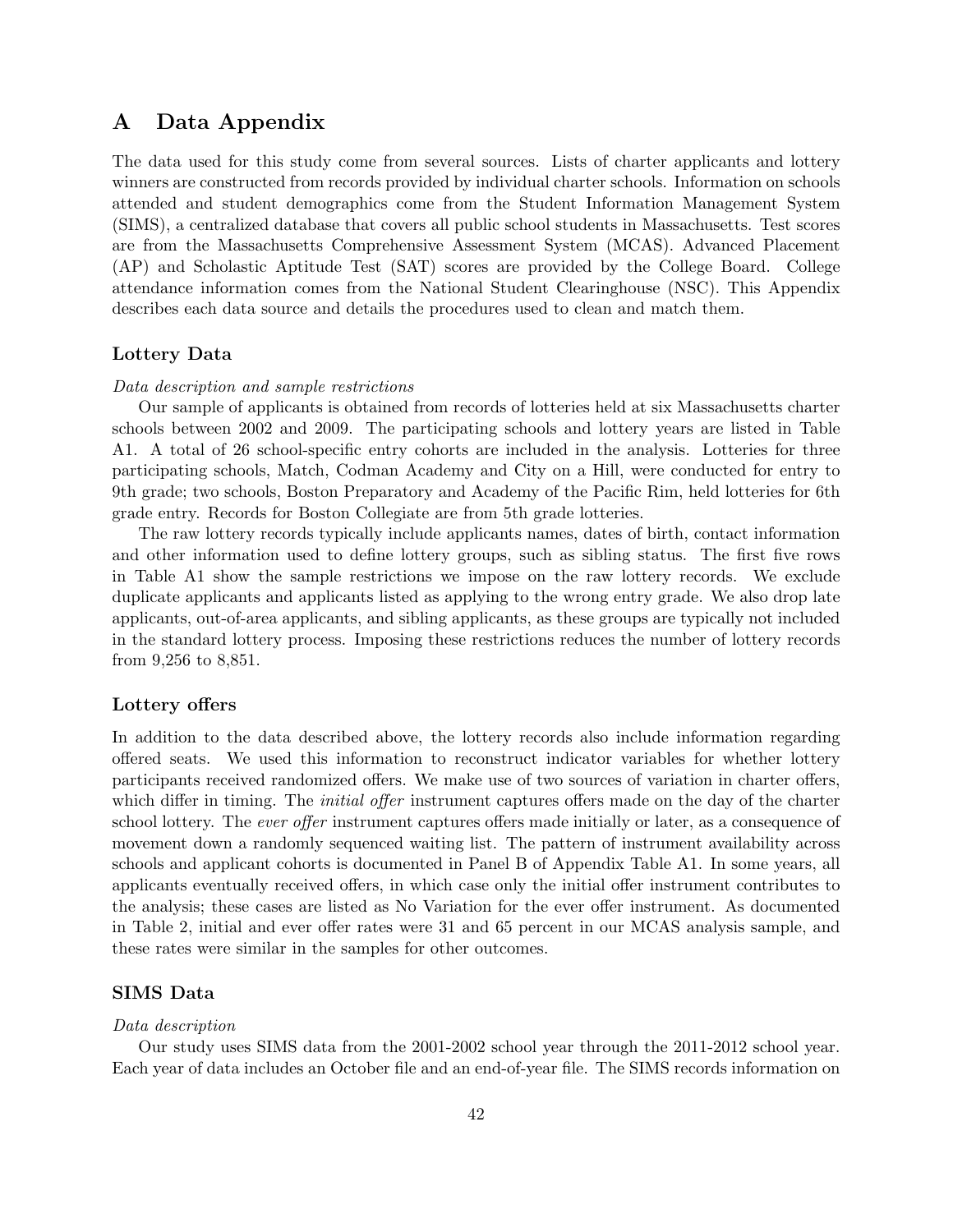demographics and schools attended for all students in Massachusetts public schools. An observation in the SIMS refers to a student in a school in a year, though there are some student-school-year duplicates for students that switch grades or programs within a school and year. The SIMS includes a unique student identifier known as the SASID, which is used to match students from other data sources as described below.

#### Coding of demographics and attendance

The SIMS variables used in our analysis include grade, year, name, town of residence, date of birth, sex, race, special education and limited English proficiency status, free or reduced price lunch and school attended. We constructed a wide-format data set that captures demographic and attendance information for every student in each year in which he or she is present in Massachusetts public schools. This file uses information from the longest-attended school in the first calendar year spent in each grade. Attendance ties were broken at random; this affects only 0.007 percent of records. Students classified as special education, limited English proficiency, or eligible for a free or reduced price lunch in any record within a school-year-grade retain that designation for the entire schoolyear-grade. The SIMS also includes exit codes for the final time a student is observed in the database. These codes are used to determine high school graduates and transfers.

We measure charter school attendance in 9th or 10th grade. A student is coded as attending a charter in his or her 9th or 10th-grade year when there is any SIMS record reporting charter attendance in that year. Students who attend more than one charter school within a year are assigned to the charter they attended longest.

#### MCAS Data

We use MCAS data from the 2001-2002 school year through the 2011-2012 school year. Each observation in the MCAS database corresponds to a students test results in a particular grade and year. The MCAS outcomes of interest are math and English Language Arts (ELA) tests in grade 10. We also use baseline tests taken prior to charter application, which are from 4th grade or 8th grade depending on a students application grade. The raw test score variables are standardized to have mean zero and standard deviation one within a subject-grade-year in Massachusetts. We also make use of scaled scores, which are used to determine whether students meet MCAS thresholds, which are Needs Improvement, Proficient, and Advanced. Unless otherwise noted, we only use the first test taken in a particular subject and grade.

#### AP and SAT Data

We use AP and SAT data files provided to the Massachusetts Department of Elementary and Secondary Education by College Board. The AP and SAT files include scores on all AP exams and SAT tests for graduation cohorts 2007 and 2012; for student who took the SAT more than once, the file includes only the score for the most recent exam. The AP and SAT files also include SASID identifiers, which are used to merge these outcomes with the SIMS database.

### GED Data

Information on GED test-taking is provided by the Massachusetts Department of Elementary and Secondary Education's GED Office. This data includes testing dates and outcomes (pass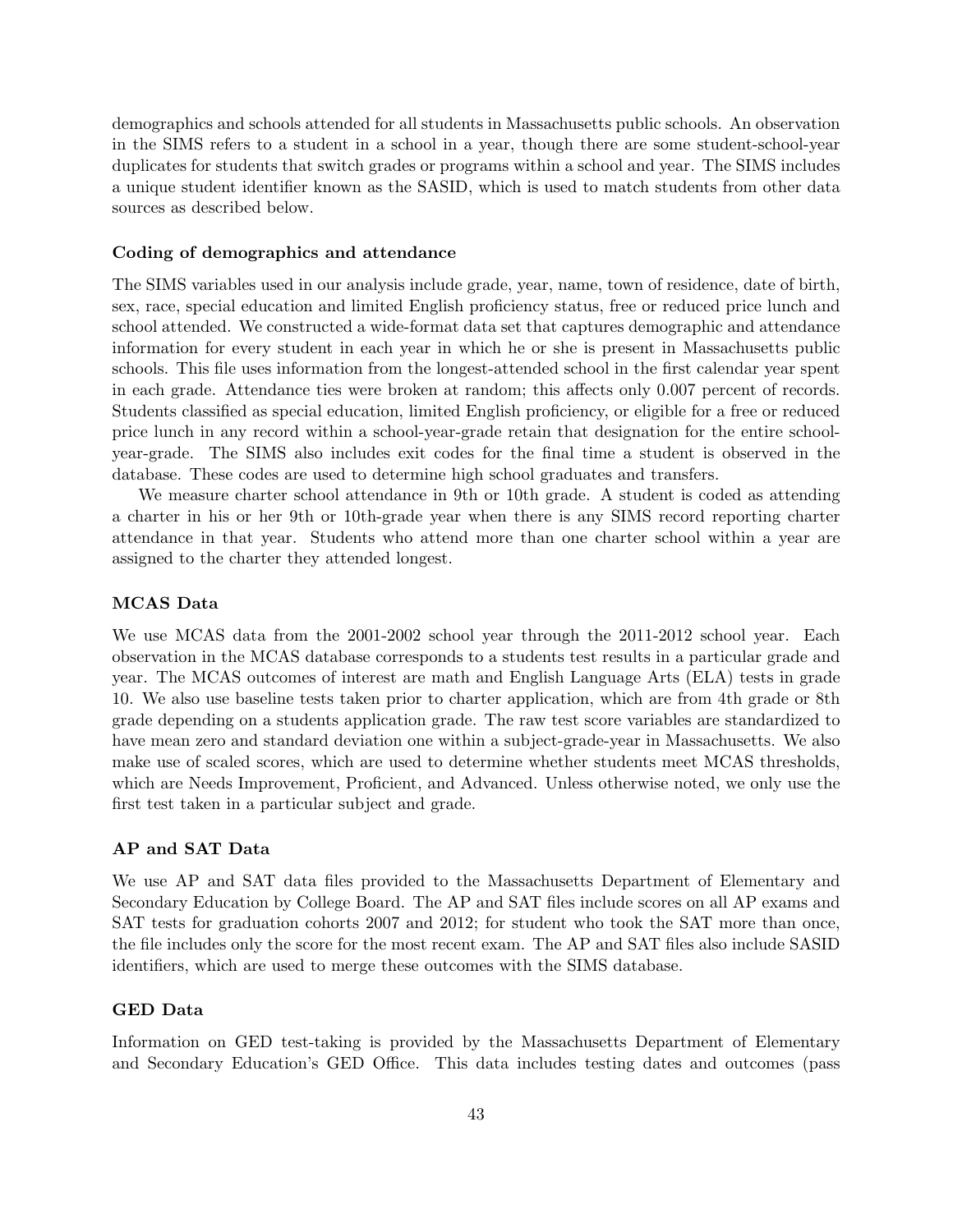or fail) for students taking tests from 2002 to 2010. The GED information is merged to the SIMS administrative database by first, middle, and last name, and birth date. This procedure matched 70 percent of GED tests to records in the SIMS database.

#### NSC Data

Data on college outcomes comes from the National Student Clearinghouse (NSC) database, which captures enrollment for 94% of undergraduates in Massachusetts. We combine information from three separate searches of the NSC database:

- A 2010 search for all students in the SIMS database between 2002 and 2009 with projected graduation years earlier than 2014, assuming normal academic progress from the last observed grade and year (not restricted to students who graduated high school);
- A 2011 search of students who graduated from Massachusetts public high schools in the class of 2010;
- A 2012 search of all students who graduated from Massachusetts public high schools in the classes of 2003 through 2010;
- A 2013 search of students who graduated from Massachusetts public high schools in the classes of 2003 through 2012.

All students in our charter applicant sample were included in the 2010 NSC search, and Massachusetts high school graduates were included in multiple searches. College types are coded using the first attended college after the last date a student is observed in the SIMS. NSC searches were conducted using criteria like name and date of birth; the NSC files also include SASIDs, which are used to merge the college outcomes with the SIMS database.

#### Matching Data Sets

The MCAS, AP, SAT and NSC data files are merged to the master SIMS data file using the unique SASID identifier. The lottery records do not include SASIDs; these records are matched manually to the SIMS by name, application year and application grade. In some cases, this procedure did not produce a unique match. We accepted some matches based on fewer criteria where the information on grade, year and town of residence seemed to make sense.

Our matching procedure successfully located most applicants in the SIMS database. The sixth row of Panel A of Table A1 reports the number of applicant records matched to the SIMS in each applicant cohort. The overall match rate across all cohorts was 94 percent (8,342/8,851).

Once matched to the SIMS, each student is associated with a unique SASID; at this point, we can therefore determine which students applied to multiple schools in our lottery sample. Following the match, we reshape the lottery data set to contain a single record for each student. If students applied in more than one year, we keep only records associated with the earliest year of application. Our lottery analysis also excludes students who did not attend a Boston Public Schools (BPS) school at baseline, as students applying from private schools have lower follow-up rates. This restriction eliminates 22 percent of charter applicants. Of the remaining 4,700 charter applicants, 3,671 (78 percent) contribute a score to our MCAS analysis.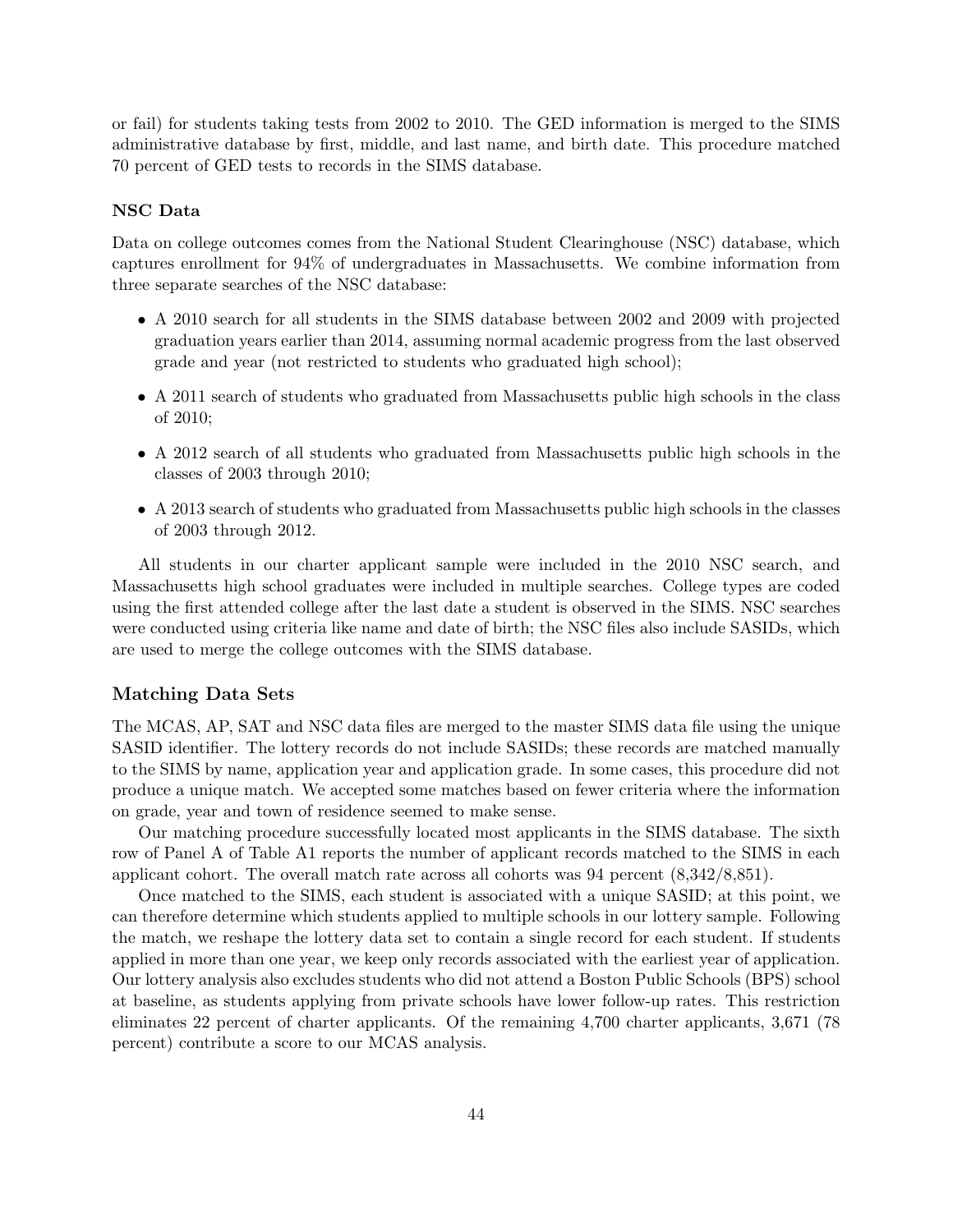|                                             |      |      |      | Table A1: Lottery Records |                          |                                                                                    |      |      |      |
|---------------------------------------------|------|------|------|---------------------------|--------------------------|------------------------------------------------------------------------------------|------|------|------|
|                                             |      |      |      |                           | Panel A: Lottery Records |                                                                                    |      |      |      |
| Projected Senior Year                       | 2006 | 2007 | 2008 | 2009                      | 2010                     | 2011                                                                               | 2012 | 2013 | All  |
| Total number of records                     | 600  | 450  | 940  | 883                       | 1117                     | 1533                                                                               | 1753 | 1980 | 9256 |
| Excluding disqualified applicants           | 600  | 450  | 940  | 883                       | 1117                     | 1530                                                                               | 1753 | 1968 | 9241 |
| Excluding late applicants                   | 590  | 446  | 930  | 880                       | 1117                     | 1530                                                                               | 1733 | 1968 | 9194 |
| Excluding applicants from outside of area   | 590  | 446  | 930  | 880                       | 1114                     | 1529                                                                               | 1733 | 1950 | 9172 |
| Excluding siblings                          | 570  | 437  | 905  | 864                       | 1101                     | 1482                                                                               | 1642 | 1850 | 8851 |
| Excluding records not matched to the SIMS   | 509  | 419  | 858  | 816                       | 1055                     | 1395                                                                               | 1547 | 1743 | 8342 |
| Reshaping to one record per student-year    | 437  | 419  | 632  | 594                       | 799                      | 1025                                                                               | 1100 | 1273 | 6279 |
| Excluding repeat applications               | 437  | 419  | 629  | 589                       | 778                      | 1004                                                                               | 1028 | 1164 | 6048 |
| In Boston schools at baseline               | 289  | 337  | 511  | 481                       | 606                      | 849                                                                                | 761  | 866  | 4700 |
| Excluding applicants without 10th-grade ELA | 232  | 267  | 415  | 378                       | 482                      | 664                                                                                | 570  | 663  | 3671 |
|                                             |      |      |      |                           |                          | Panel B: Comparison of Ever Offer and Initial Offer Records by Schools and Cohorts |      |      |      |

| Application Year/School<br>Entry grade |         | <b>Boston Preparatory</b> | Academy of<br>Pacific Rim                     | Boston<br>Collegiate | City on a Hill     | Codman Academy            | Match<br>9 |
|----------------------------------------|---------|---------------------------|-----------------------------------------------|----------------------|--------------------|---------------------------|------------|
|                                        |         | 6                         | 6                                             | 5                    | 9                  | 9                         |            |
| 2002                                   | Ever    | Not Open                  | No Records                                    | Yes                  | Not Oversubscribed | No Records                | Yes        |
|                                        | Initial |                           |                                               | Yes                  | Yes                |                           | Yes        |
| 2003                                   | Ever    | Not Open                  | No Records                                    | Yes                  | No Records         | No Records                | Yes        |
|                                        | Initial |                           |                                               | Yes                  |                    |                           | Yes        |
| 2004                                   | Ever    | <b>Incomplete Records</b> | No Records                                    | Yes                  | Not Oversubscribed | Not Oversubscribed        | Yes        |
|                                        | Initial |                           |                                               | Yes                  | Yes                | Yes                       | Yes        |
| 2005                                   | Ever    | Not Oversubscribed        | Yes                                           | Yes                  | Yes                | <b>Incomplete Records</b> | Yes        |
|                                        | Initial | Yes                       | Yes                                           | Yes                  | Yes                |                           | Yes        |
| 2006                                   | Ever    | Yes                       | Yes                                           |                      | Yes                | <b>Incomplete Records</b> | Yes        |
|                                        | Initial | Yes                       | Yes                                           |                      | Yes                |                           | Yes        |
| 2007                                   | Ever    |                           |                                               |                      | Yes                | No Records                | Yes        |
|                                        | Initial | Yes                       |                                               |                      |                    |                           | Yes        |
| 2008                                   | Ever    |                           | Not Oversubscribed<br>Too Young for Follow-up |                      |                    | Yes                       | Yes        |
|                                        | Initial |                           |                                               |                      |                    | Yes                       | Yes        |
| 2009                                   | Ever    |                           |                                               |                      | Yes                | Yes                       | Yes        |
| Initial                                |         |                           |                                               |                      | Yes                | Yes                       | Yes        |
| N                                      |         | 208                       | 178                                           | 265                  | 1889               | 148                       | 2330       |

Notes: Panel A summarizes the sample restrictions imposed for the lottery analysis. Disqualified applications are duplicate records and applications to the wrong grade. In Panel B, "Not Oversubscribed" indicates that every relevant cohort. "Yes" means that lottery records with non-missing information on ever offer and initial offer were available, and that some applicants did not get offers. "Incomplete Records" indicates schools and years f inadequate to allow reliable coding of initial or ever offers. The last row shows the number of applicants to each school in the lottery sample excluding applicants without 10th-grade ELA (N = 3,671). Cohorts are too young generate AP, SAT, high school graduation, or college-going outcomes in time for our study. For City on a Hill 2009 and Match 2008 applicants, we impute initial offer using 2008 City on a Hill and 2007 Match initial offer c Academy of Pacific Rim has operating grades from 5 to 12.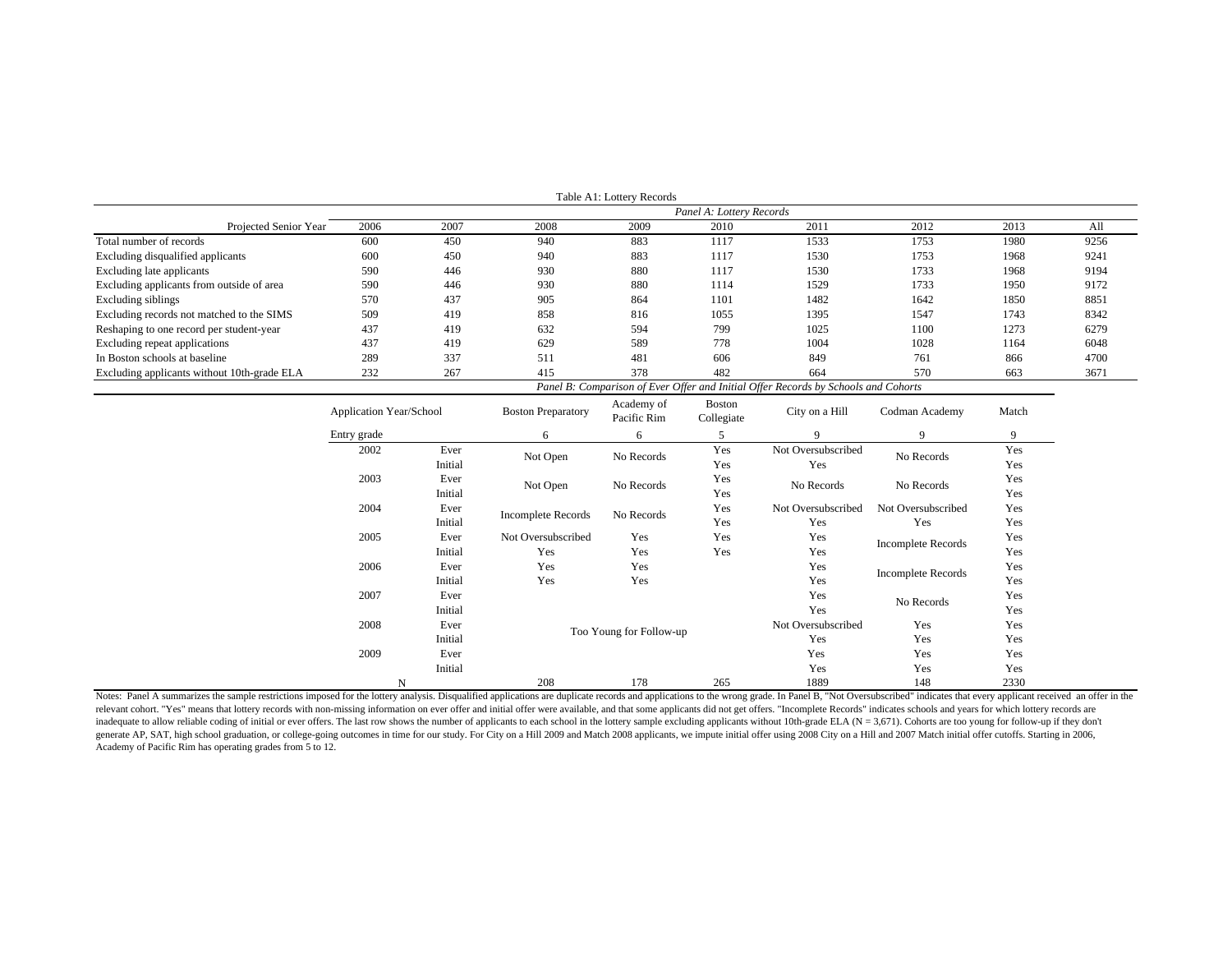|                       | Panel A: Observed 10th-Grade MCAS Scores and<br>Grade 12 In MA Status |            |       |             | Table Az: Grade To and Grade 12 Augustion<br>Panel B: Attrition Differentials by Ever Offer and Initial Offer |               |            |               |             |               |
|-----------------------|-----------------------------------------------------------------------|------------|-------|-------------|---------------------------------------------------------------------------------------------------------------|---------------|------------|---------------|-------------|---------------|
|                       | Either Math or<br><b>ELA</b>                                          | <b>ELA</b> | Math  | Grade 12 MA | <b>ELA</b>                                                                                                    |               | Math       |               | Grade 12 MA |               |
| Projected Senior Year | Mean                                                                  | Mean       | Mean  | Mean        | Ever Offer                                                                                                    | Initial Offer | Ever Offer | Initial Offer | Ever Offer  | Initial Offer |
|                       | (1)                                                                   | (2)        | (3)   | (4)         | (5)                                                                                                           | (6)           | (7)        | (8)           | (9)         | (10)          |
| 2006                  | 0.803                                                                 | 0.803      | 0.803 | 0.747       | 0.108                                                                                                         | 0.031         | 0.108      | 0.031         | 0.015       | 0.068         |
|                       |                                                                       |            |       |             | (0.083)                                                                                                       | (0.053)       | (0.083)    | (0.053)       | (0.079)     | (0.062)       |
| 2007                  | 0.795                                                                 | 0.792      | 0.789 | 0.774       | $-0.038$                                                                                                      | $-0.063$      | $-0.034$   | $-0.036$      | 0.011       | 0.017         |
|                       |                                                                       |            |       |             | (0.058)                                                                                                       | (0.066)       | (0.058)    | (0.065)       | (0.057)     | (0.062)       |
| 2008                  | 0.820                                                                 | 0.812      | 0.800 | 0.765       | 0.100                                                                                                         | $-0.034$      | 0.072      | $-0.035$      | 0.028       | $-0.011$      |
|                       |                                                                       |            |       |             | (0.064)                                                                                                       | (0.043)       | (0.066)    | (0.045)       | (0.070)     | (0.050)       |
| 2009                  | 0.794                                                                 | 0.786      | 0.771 | 0.763       | $-0.033$                                                                                                      | $-0.061$      | $-0.020$   | $-0.048$      | $-0.037$    | $-0.050$      |
|                       |                                                                       |            |       |             | (0.042)                                                                                                       | (0.042)       | (0.044)    | (0.043)       | (0.044)     | (0.043)       |
| 2010                  | 0.799                                                                 | 0.795      | 0.785 | 0.766       | 0.036                                                                                                         | $-0.010$      | 0.028      | $-0.015$      | $-0.033$    | $-0.040$      |
|                       |                                                                       |            |       |             | (0.044)                                                                                                       | (0.040)       | (0.045)    | (0.041)       | (0.046)     | (0.042)       |
| 2011                  | 0.786                                                                 | 0.782      | 0.760 | 0.729       | $-0.005$                                                                                                      | 0.037         | $-0.005$   | 0.046         | 0.012       | 0.029         |
|                       |                                                                       |            |       |             | (0.031)                                                                                                       | (0.032)       | (0.032)    | (0.033)       | (0.033)     | (0.035)       |
| 2012                  | 0.756                                                                 | 0.749      | 0.742 | 0.607       | 0.037                                                                                                         | $-0.018$      | 0.057      | $-0.009$      | $-0.046$    | $-0.059$      |
|                       |                                                                       |            |       |             | (0.052)                                                                                                       | (0.036)       | (0.052)    | (0.037)       | (0.057)     | (0.041)       |
| 2013                  | 0.768                                                                 | 0.766      | 0.752 |             | $-0.025$                                                                                                      | $-0.013$      | $-0.020$   | 0.002         |             |               |
|                       |                                                                       |            |       |             | (0.035)                                                                                                       | (0.032)       | (0.036)    | (0.033)       |             |               |
| All Cohorts           | 0.786                                                                 | 0.781      | 0.769 | 0.725       | 0.005                                                                                                         | $-0.009$      | 0.007      | $-0.001$      | $-0.011$    | $-0.011$      |
|                       |                                                                       |            |       |             | (0.016)                                                                                                       | (0.014)       | (0.016)    | (0.014)       | (0.019)     | (0.017)       |
| N (All Cohorts)       |                                                                       |            |       |             |                                                                                                               | 4700          |            | 4700          |             | 3834          |

 $Table A2: Grade 10 and Grade 12 Atritic$ 

Notes: This table summarizes attrition for 10th-grade MCAS scores and 12th-grade enrollment status for charter school lottery applicants. Columns (1)-(3) show fractions of applicants with observed MCAS scores in each subject among those expected to take the test, assuming normal academic progress after the lottery. Column (4) shows the fraction of applicants with 12th-grade records in the SIMS administrative database. Columns (5)-(10) report coefficients from regressions of indicators for follow-up data on ever offer and initial offer dummies. Regressions also control for risk set dummies.